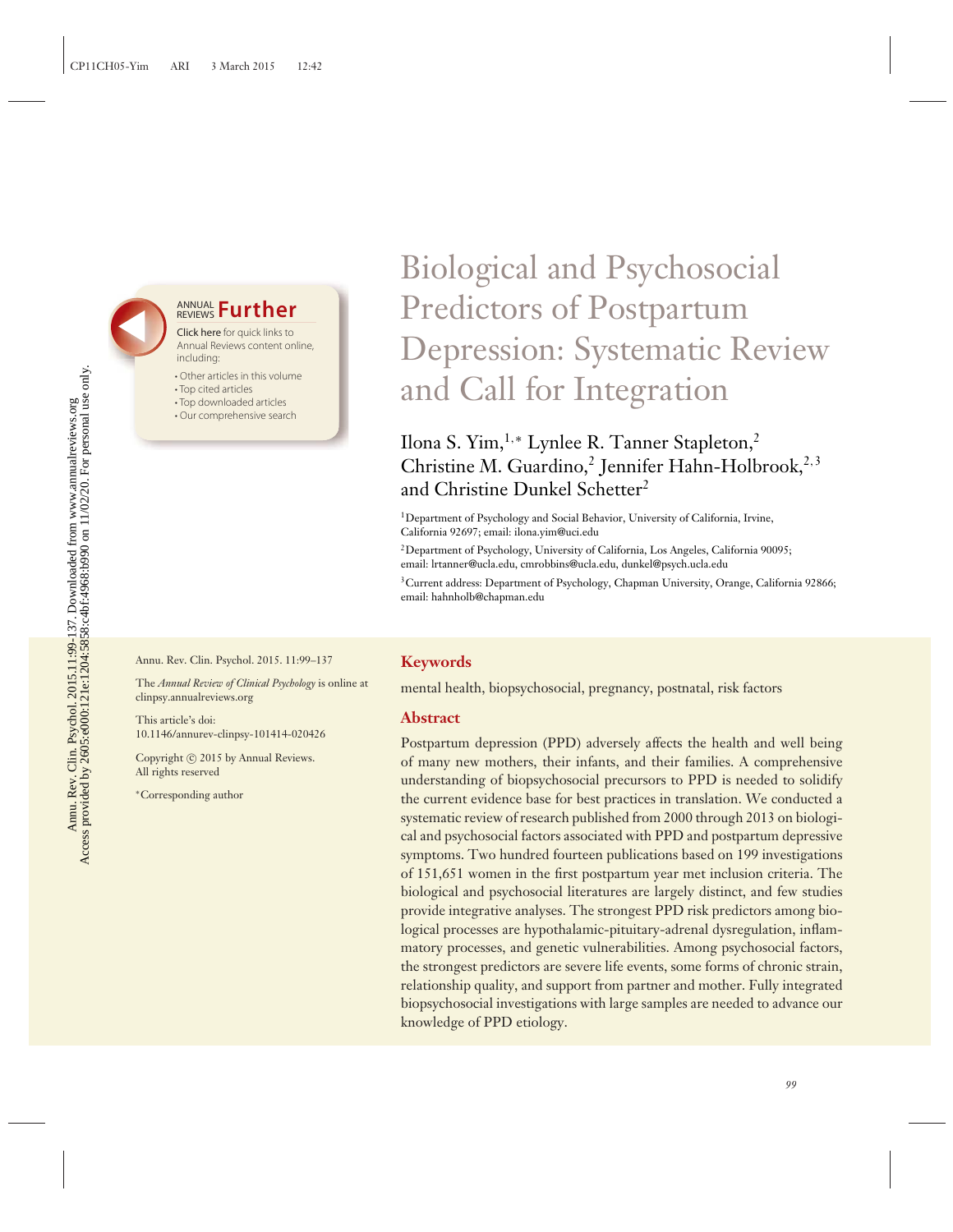#### **Contents**

|                                                  | 103 |
|--------------------------------------------------|-----|
|                                                  | 104 |
| BIOLOGICAL PREDICTORS OF POSTPARTUM DEPRESSION   | 105 |
|                                                  |     |
|                                                  |     |
|                                                  |     |
| PSYCHOSOCIAL PREDICTORS OF POSTPARTUM DEPRESSION | 114 |
|                                                  |     |
|                                                  |     |
| INTEGRATIVE STUDIES INCLUDING BIOLOGICAL AND     |     |
| PSYCHOSOCIAL PREDICTORS OF POSTPARTUM DEPRESSION | 122 |
|                                                  |     |
| Lessons Learned from the Biological Literature   | 123 |
|                                                  |     |
|                                                  |     |
|                                                  |     |

#### **INTRODUCTION**

The birth of a child most often evokes maternal feelings of happiness and joy, but much less attention is paid to the fact that postpartum depression (PPD) is also present for many new mothers (Gavin et al. 2005). The conflict between the positive emotions that new mothers often think they should feel and the reality of depressed mood and anxiety that many of them actually experience can be confusing and overwhelming. Women may expect that these symptoms will subside without treatment, and this is generally the case for postpartum blues, a milder mood disruption within the first 10 days after delivery (Grigoriadis & Romans 2006, O'Hara & Wisner 2014). However, PPD is a clinical condition that lasts for at least two weeks, creates significant impairment in functioning, and typically requires professional treatment [*Diagnostic and Statistical Manual of Mental Disorders*, fourth edition, text revision (DSM-IV-TR); Am. Psychiatr. Assoc. 2000].

A large body of empirical studies has examined risk factors for PPD. Current evidence can be categorized into two categories, biological and psychosocial. For the most part, the biological research addresses the endocrine system, the immune system, and genetic factors (for reviews, see Bloch et al. 2003, Brummelte & Galea 2010, Corwin et al. 2010, Corwin & Pajer 2008, Skalkidou et al. 2012), and the psychosocial literature addresses stressors and interpersonal relationships (for reviews, see Beck 2001, O'Hara 2009, O'Hara & Swain 1996, Robertson et al. 2004). Review papers typically concern only one of these bodies of research (for an exception, see Hopkins et al. 1984). The downside of this bifurcated literature on PPD is that biopsychosocial processes and interactions are neglected, and integrative models remain underdeveloped and untested. The present review incorporates the empirical evidence from both research domains in an effort to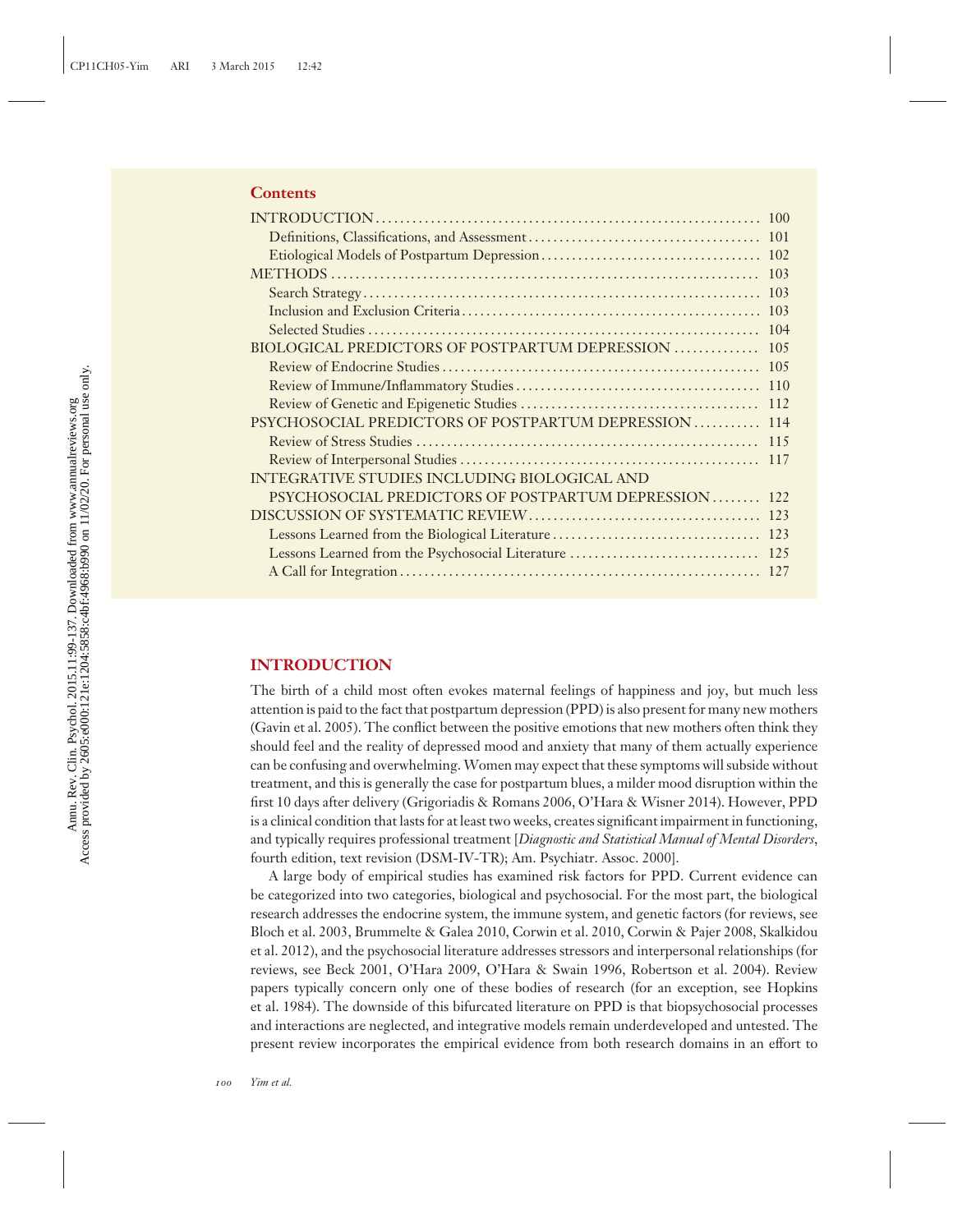provide an expanded perspective on PPD risk, to foster integrative work, to provide insight into biobehavioral mechanisms in PPD etiology, and to identify potential avenues for interventions.

We begin by defining PPD, describing its symptoms and assessment, and specifying how a diagnosis is determined for research purposes. We then introduce models of the etiological pathways leading to PPD. The main body of the review has three sections: (*a*) biological processes/factors, including endocrine, immune/inflammatory, and genetic/epigenetic risk factors; (*b*) psychosocial processes/factors, including stress and interpersonal risk factors; and (*c*) integrative studies. We conclude with an evaluation of the current state of the literature and suggest promising directions for future research.

#### **Definitions, Classifications, and Assessment**

The same criteria used to diagnose major depressive disorder apply in the postpartum period (DSM-IV-TR; Am. Psychiatr. Assoc. 2000). A postpartum specifier can be attached to the diagnosis if symptom onset occurred within four weeks after delivery. In the DSM-5 (Am. Psychiatr. Assoc. 2013), this has been expanded to a "peripartum specifier," indicating onset at any time during pregnancy or the first four weeks post partum. The *International Statistical Classification of Diseases and Related Health Problems*, 10th revision (ICD-10) (World Health Organ. 1992) lists criteria for postpartum depressive episodes similar to those in the DSM-IV-TR, but it specifies symptom onset within six weeks post partum. In empirical research, definitions of the postpartum period are more variable, including anywhere from the first few hours after delivery up to one year. Symptoms of postpartum blues, a risk factor for PPD (Dennis 2004), have therefore been included in the present review.

A complexity given this definition is that PPD can be a first episode of depression (de novo), or it may be preceded by depressive symptoms in the present pregnancy, in previous pregnancies, or in previous postpartum periods, and it may also occur within the context of a lifetime history of depression. In particular, a history of puerperal depression—that is, depression in this or previous pregnancies and PPD following previous pregnancies—and nonpuerperal depression, anxiety, and stress typically have moderate to strong associations with PPD (Beck 2001, Grigoriadis & Romans 2006, O'Hara & Swain 1996, Robertson et al. 2004). Thus, although disagreement exists about whether PPD is a disorder distinct from other depressions, it is unique in at least two ways. First, it is preceded and accompanied by major biological adaptations that may also affect mood. Second, PPD not only affects the mother but also adversely affects the newborn's cognitive, behavioral, and emotional development (Feldman et al. 2009, Fihrer et al. 2009), with effects potentially lasting into adolescence (Verbeek et al. 2012).

Most reports indicate that 10% to 15% of new mothers experience PPD, with the most recent meta-analysis estimating the prevalence within three months after delivery at 19.2% for minor and 7.1% for major PPD (Gavin et al. 2005) (see The Importance of Culture sidebar). Comorbidity studies suggest that PPD is likely to co-occur with other psychiatric disorders that affect women after birth, most commonly anxiety disorders (Figueira et al. 2009, Le Strat et al. 2011).

The gold standard for diagnosing PPD is a clinical interview, the most well known of which is the Structured Clinical Interview for the DSM-IV (First et al. 2002). Shorter screening tools, most prominently the Edinburgh Postnatal Depression Scale (EPDS; Cox et al. 1987) are also commonly used in research because they are reliable, well validated, and often more practical and cost-effective in widely screening for PPD risk. In particular, the EPDS has demonstrated a sensitivity of 95% and specificity of 93% compared to DSM-III criteria (Harris et al. 1989). In this review, we reserve the term PPD for studies in which a categorical designation was made based on a diagnostic interview or scores above a specified cutoff on a screener and we refer to

Annu. Rev. Clin. Psychol. 2015.11:99-137. Downloaded from www.annualreviews.org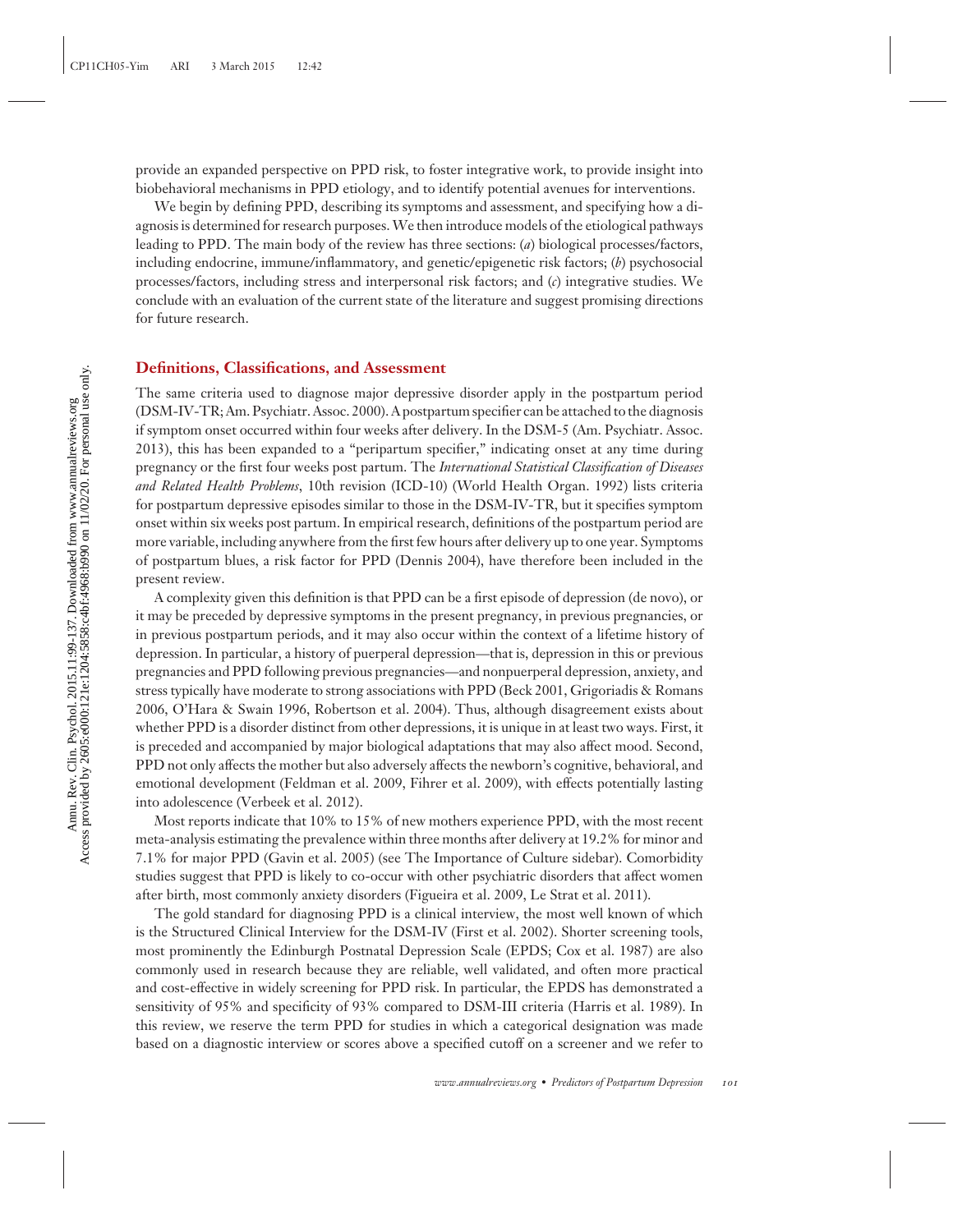#### **THE IMPORTANCE OF CULTURE**

Most studies of PPD report PPD incidence of 10% to 15% (Gavin et al. 2005). However, Halbreich & Karkun's (2006) review of 143 studies from 40 countries suggests a range of prevalence from almost nonexistent to well above 50%, which the authors partially attribute to cultural factors including variability in the definition and expression of depressive symptoms. Other cultural factors are dietary proscriptions and restrictions, sources and types of stress, social support, parental gender roles, religious customs, and attitudes and norms about mental health in general. For example, PPD rates are low and symptom onset is delayed in cultures that emphasize family support to the mother over the first month post partum (Halbreich 2005). Cultural beliefs and values surrounding childbearing, family structure and function, and the maternal role are also particularly important in shaping postpartum maternal mental health (Stern & Kruckman 1983). Protective factors, such as cultural rituals that help mothers, and vulnerability factors, such as cultural devaluing of female children, have been highlighted as well (Bina 2008). Overall, examinations of a woman's experience of cultural traditions and her family's observation of them have been neglected and are important to include in any complete analysis of PPD.

> PPD symptoms when a measure of depressive symptoms was used to produce a continuous score reflecting number and degree of symptoms. In summary statements we default to the broader term "PPD symptoms."

#### **Etiological Models of Postpartum Depression**

Classic biological models of PPD can be conceptualized as withdrawal models that concern the fact that reproductive hormones (Chrousos et al. 1998, Douma et al. 2005) and stress hormones (Glynn et al. 2013, Kammerer et al. 2006) rise dramatically prior to delivery and then drop suddenly at delivery, which is hypothesized to trigger system dysregulation and depressive symptoms in a subset of vulnerable women. Support for these theories comes from observations of a reproductive subtype of depression related to hormonal fluctuations during the menstrual cycle, puberty, pregnancy, the postpartum period, and menopause (e.g., Payne et al. 2009) and from treatment studies (for a critical review, see Moses-Kolko et al. 2009) and case reports (e.g., Ahokas et al. 1999) documenting a rapid improvement in symptoms after estradiol administration. (See Evolutionary Perspectives sidebar.)

In contrast, psychological models such as the stress process model (Pearlin et al. 1981) and the cognitive behavioral model of PPD (O'Hara et al. 1982) emphasize the deleterious role of psychological stressors (e.g., father abandonment, financial strain) and underlying cognitive vulnerabilities (e.g., negative attributional style) and the ameliorating role of psychosocial resources (e.g., social support, self-esteem). These theories posit that pregnancy, childbirth, and new parenthood are stressors for many mothers, helping to explain why women may be especially vulnerable to depression at this life stage. Psychological models have consistently found support in the psychological literature and are still quite influential, as is evident from our systematic review.

Biological and psychological theories have guided research and provided insight into an important piece of the PPD puzzle, but they do not help us understand how psychosocial stress processes are instantiated in women's brains and bodies, nor how genetic or epigenetic changes interact with psychosocial risk factors to influence PPD risk. To bridge this divide, integrated models have been developed, including the stress vulnerability model, which proposes that stress can trigger PPD in women with genetic, hormonal, and cognitive vulnerabilities (O'Hara et al.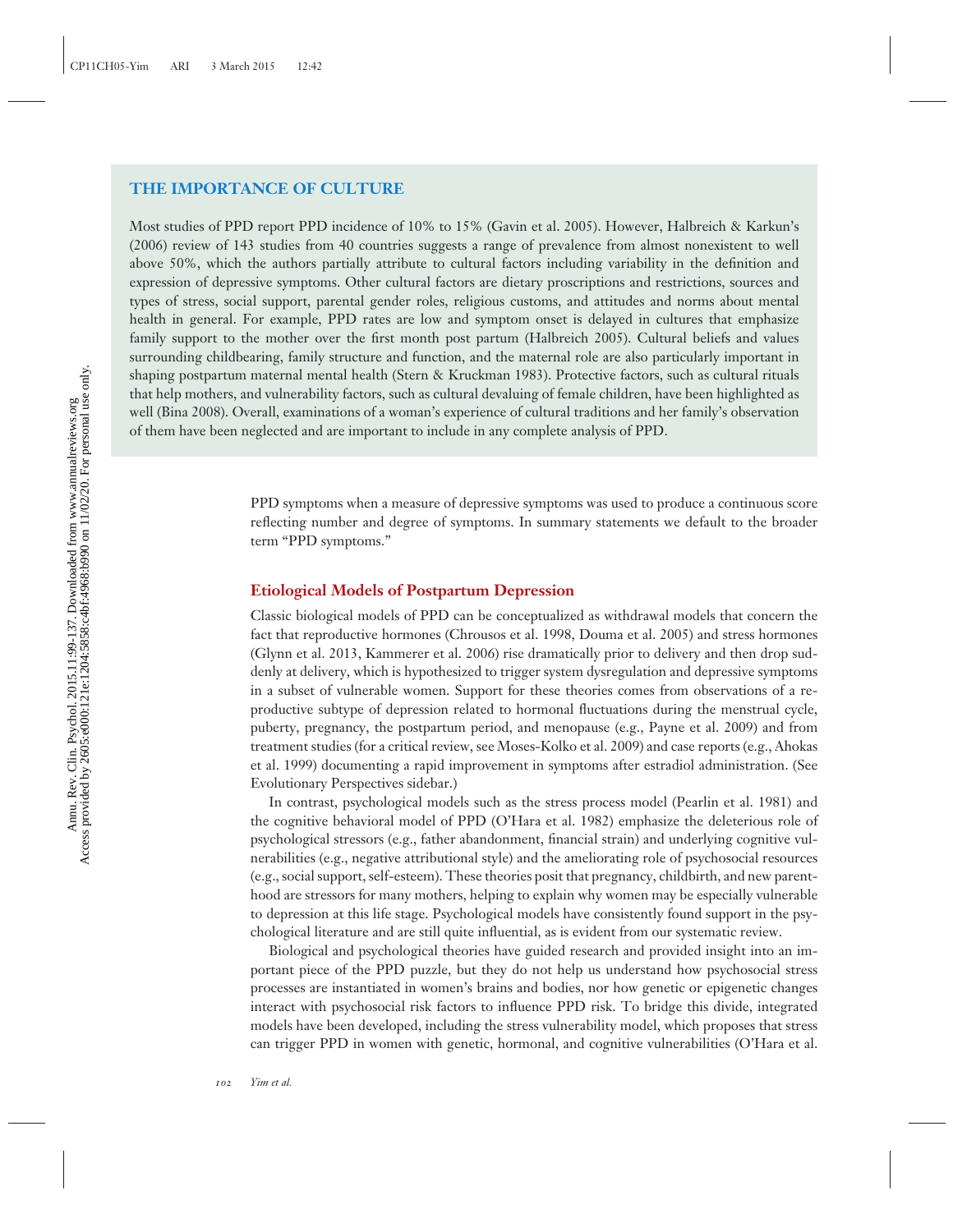#### **EVOLUTIONARY PERSPECTIVES**

Why does PPD exist at all? Theoretical perspectives from evolutionary science offer explanations for PPD as a psychological adaptation or a byproduct of modern civilization. Hagen (1999) proposed that PPD facilitates maternal disinvestment in offspring that are unlikely to survive and later reproduce, and it also broadcasts the mother's need for support. In line with this view, the present review points to poor infant and maternal health and lack of social support (father abandonment, poor family support) as predictors of PPD. More recently, Hahn-Holbrook & Haselton (2014) proposed that current high rates of PPD are a byproduct of major changes in motherhood over the last century, leading to the conclusion that PPD may be a "disease of civilization." For example, early weaning, low omega-3 fatty acid consumption, vitamin D deficiency, sedentary lifestyles, and isolation from family are more prevalent today than in the past. Each has been associated with increased risk of PPD and with elevated inflammation.

These two evolutionary perspectives are complementary: The adaptationist perspective is a framework for understanding why PPD initially served an adaptive purpose, whereas civilization byproduct accounts explain why PPD is common today even among women with healthy babies and supportive partners.

1991). There is evidence to support this theory (e.g., Ross et al. 2004), although most studies have relied on family and personal history of depression as proxies for underlying genetic risk. More recently, Halbreich's (2005) bio-psycho-social-cultural model overlaid the stress vulnerability model with additional biological sophistication and added cultural aspects to the list of moderating variables. By this account, biological vulnerability is conceptualized as a genetically derived hypersensitivity to hormonal changes and to dysregulation or impaired adaptation mechanisms in the central nervous system. This vulnerability is thought to interact reciprocally with the environment, both shaping the organism's responses to environmental challenges and being shaped by stressors and positive experiences over the life span. Very few studies have attempted to test these integrated models.

#### **METHODS**

#### **Search Strategy**

A systematic literature search was performed according to guidelines in the PRISMA (Preferred Reporting Items for Systematic Reviews and Meta-Analyses) statement (Moher et al. 2009). Searches were conducted in PubMed and PsycINFO. Keywords included combinations of the words postpartum or postnatal and depression. These terms were combined with broader search words: biological, psychological, social, and psychosocial, as well as more specific search words: endocrine, hormone, immune, inflammatory, cytokine, genetic, stress, demands, events, couple relationship, partner, marital, marriage, close relationship, interpersonal, social, family, social network, social support, and integration.

#### **Inclusion and Exclusion Criteria**

Studies were considered if they were published between January 2000 and December 2013 and appeared in peer-reviewed, English language journals. For a study to be eligible for inclusion, four criteria had to be met. First, participants in a study gave birth within the past year. Second,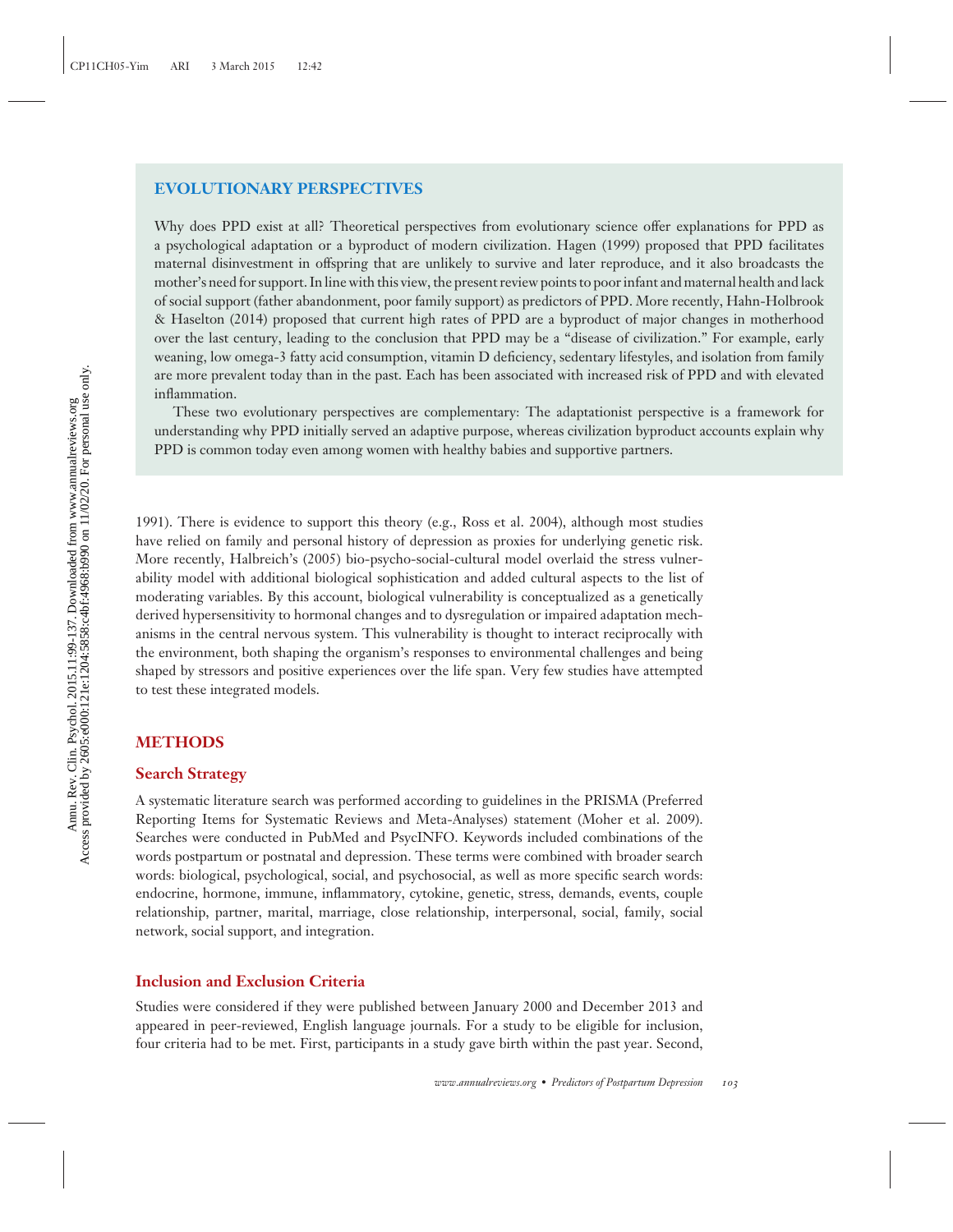assessments of PPD symptoms by clinical interview or questionnaire were done any time between one day and one year after delivery. Third, a biological measure (reproductive, stress or thyroid hormones, immune/inflammatory, genetic factors) or psychosocial measure (stress or interpersonal factor) was administered at least once during pregnancy and/or within the first year post partum. Finally, a statistical result indicating the relationship between the predictor (biological or psychosocial variables) and the outcome (PPD or symptoms thereof ) was reported. Single case studies, treatment and intervention studies, studies on depression during pregnancy, and abortion studies were not considered. Studies on other psychiatric conditions including postpartum psychosis, anxiety disorders, and posttraumatic stress disorders were excluded, as were mixed samples when results were not available for PPD as a separate outcome. Studies on nonhuman animals were also considered to be beyond the scope of this review.

#### **Selected Studies**

The search strategy yielded 2,601 hits in PubMed and 2,533 hits in PsycINFO, resulting in 3,597 records after removal of 1,537 duplicates (see **Figure 1** for details). Titles and/or abstracts of these records were screened, and 3,263 did not meet eligibility criteria. Of the remaining 334 full-text articles, 120 were excluded for various reasons. Among the remaining 214 publications, four pairs of records provided findings that were based on identical samples. The two papers were treated



#### **Figure 1**

Flow chart following guidelines in the PRISMA (Preferred Reporting Items for Systematic Reviews and Meta-Analyses) statement (Moher et al. 2009).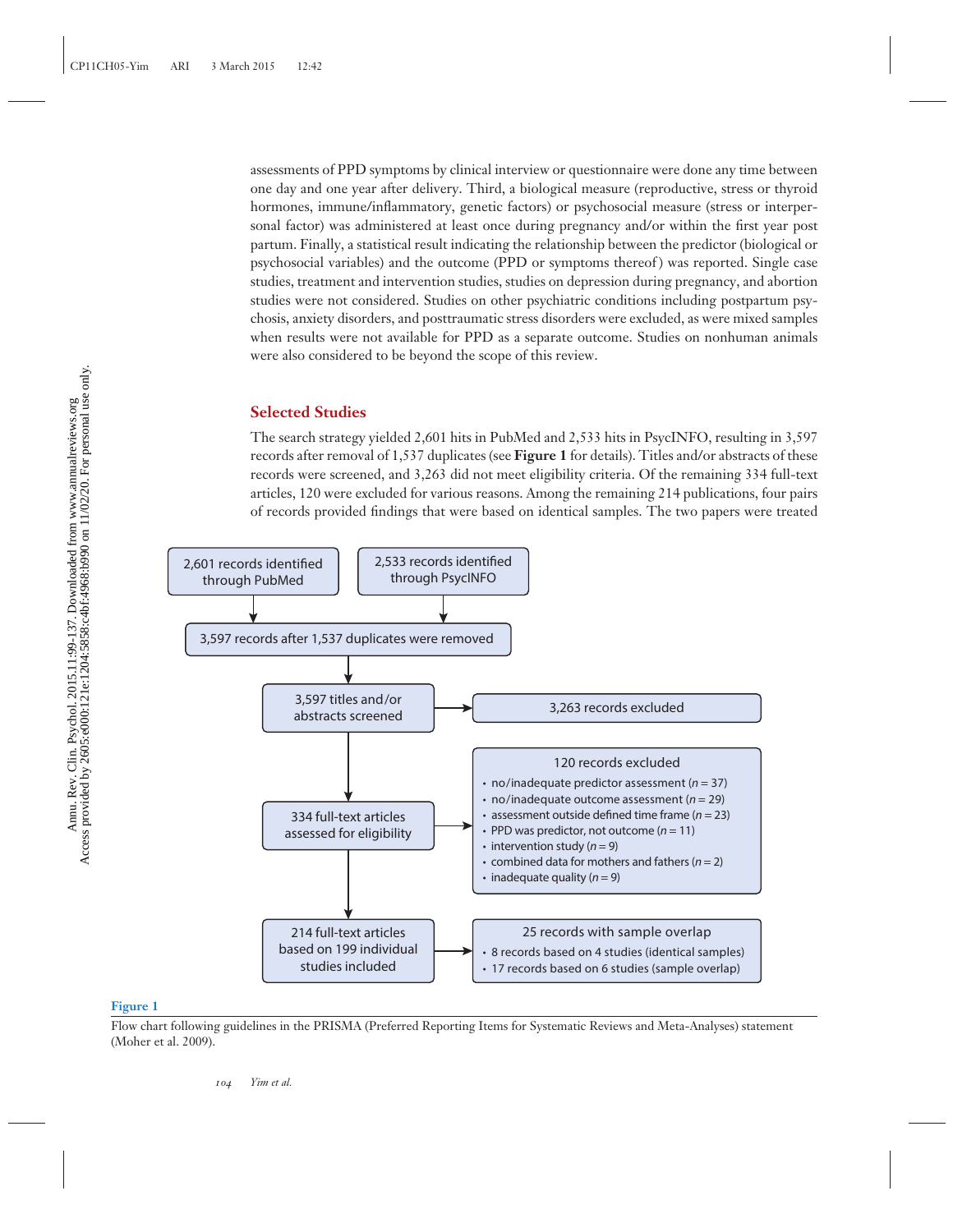as a single publication and reported in a combined table entry, resulting in a total of 210 table entries. If samples were overlapping but not identical, each publication received an individual table entry. This affected 17 publications from six studies. Thus, our systematic review includes 214 publications from 199 studies, reported in 210 table entries.

The 199 studies report on a total of 151,424 women who were assessed at least once within the first year post partum (the total includes the highest reported *n* for each set of overlapping samples). Sample sizes varied from 16 participants in one influential study (Bloch et al. 2000) to 15,389 in a report on three large cohorts of women from Australia (Eastwood et al. 2013). On average, the 48 studies in the biological section included fewer participants  $(M = 238.3, SD = 357.2;$ range:  $16-1,804$ ) than the 150 studies in the psychosocial section (*M* = 959.7, *SD* = 2,124.4; range:  $35-15,389$ ); the average sample size was smallest among the 11 integrative studies ( $M =$ 183.8, *SD* = 123.2; range: 41–419). Studies were predominantly conducted in North America (42.4%) and Europe (24.7%), with the remaining studies from Oceania (13.6%), Asia (13.1%), South America (4.5%), and Africa (1.5%). Considering individual countries, more than one-third of all studies were conducted in the United States (38.2%), followed by Australia (8.5%), Canada (7.5%), and the United Kingdom and Brazil (both 3.5%). Almost all studies relied on convenience samples. Because of space constraints, the detailed table reporting, for each paper, the study design (longitudinal versus cross-sectional), participant characteristics, predictor(s) including the timing of their assessment, control variables, measure(s) of PPD including the timing of their assessment, and relevant results, is presented in **Supplement A** (follow the **Supplemental Material link** from the Annual Reviews home page at **<http://www.annualreviews.org>**).

#### **BIOLOGICAL PREDICTORS OF POSTPARTUM DEPRESSION**

Normal human pregnancy is characterized by substantial biological changes designed to maintain the pregnancy, support fetal development, and promote labor, delivery, and lactation. To meet the often-conflicting needs of the mother and the quickly developing fetus, the female body is equipped with considerable adaptive capacity. After delivery of the baby and the placenta, the intricate balance that sustained the maternal-placental-fetal unit throughout gestation is suddenly obsolete, and the maternal systems undergo dramatic biological changes within the first postnatal days. Depending in part on how long a woman breastfeeds, the new nonpregnant biological balance may take many months to establish. Ultimately, these biological adjustments may also impact maternal mental health.

Partial reviews are available that cover biological processes broadly (Skalkidou et al. 2012, Wisner & Stowe 1997, Zonana & Gorman 2005), with emphasis on the endocrine system (Bloch et al. 2003, Brummelte & Galea 2010, McCoy et al. 2003), the immune system (Corwin & Pajer 2008, Kendall-Tackett 2007) or genetic factors (Corwin et al. 2010). Our systematic review of all qualified studies on endocrine, immune/inflammatory, and genetic predictors of PPD provides an up-to-date and comprehensive review of the state of the biological evidence and highlights intersections with the psychosocial literature.

#### **Review of Endocrine Studies**

Within this literature, we reviewed reproductive, stress, and thyroid hormones. Because of space constraints, and because this literature is conceptually distinct, we provide the review of thyroid hormones in **Supplement B** (follow the **Supplemental Material link** from the Annual Reviews home page at **<http://www.annualreviews.org>**). The Thyroid System sidebar provides a brief summary of the findings.

[Supplemental](http://www.annualreviews.org/doi/suppl/10.1146/annurev-clinpsy-101414-020426) Material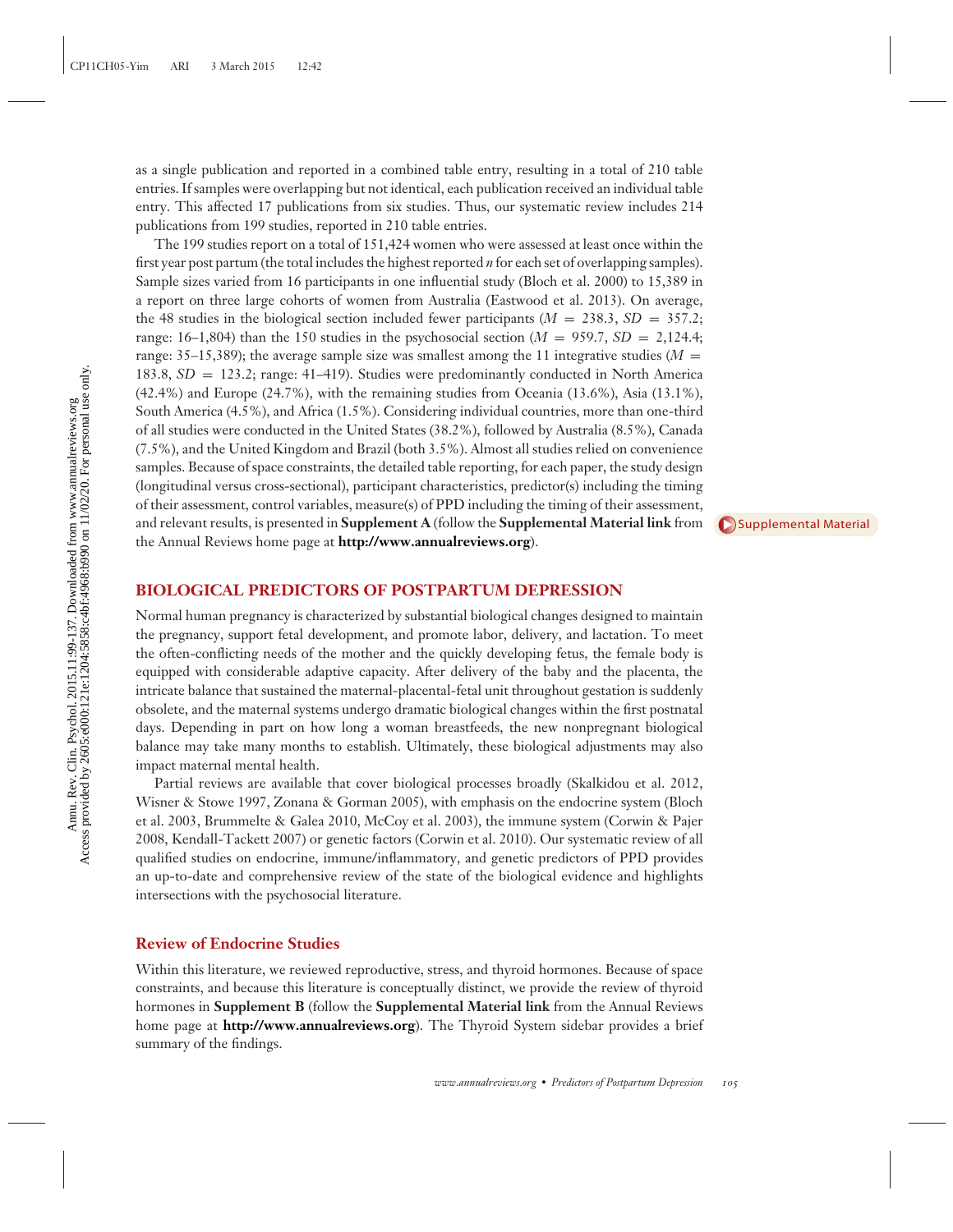#### **THE THYROID SYSTEM**

Symptoms of PPD overlap with those of postpartum thyroiditis, a typically temporary dysregulation of the thyroid affecting 5% to 7% of women in the first year after delivery (Kennedy et al. 2010). This observation has led to the development of theories implicating the thyroid system in PPD. For example, it has been suggested that pregnancy-related changes in the thyroid system may impair the activity of the serotonin system (Hendrick et al. 1998, Upadhyaya et al. 1992) or alter estrogen receptor sensitivity (Sylven et al. 2013, Vasudevan et al. 2002). A ´ systematic review of thyroid factors implicated in PPD risk is provided in **Supplement B**. We identified 11 studies that tested the link between thyroid antibodies or thyroid hormones and PPD symptoms. Whereas some studies linked positive antibody status with PPD symptoms, others reported null findings. Similarly, some studies suggest links between higher TSH and lower T3 and T4 levels with PPD symptoms, as theorized, but some larger studies do not provide evidence of such links. Thyroid markers should not be studied in isolation but rather in interaction with closely related biological factors, most prominently estrogen.

#### [Supplemental](http://www.annualreviews.org/doi/suppl/10.1146/annurev-clinpsy-101414-020426) Material

**Reproductive hormones.** Reproductive hormones play an important role in orchestrating pregnancy, labor, and birth. They have also been implicated in nonpuerperal depression. A review of 30 years of literature finds that mood disturbance is associated with the sudden withdrawal of estrogen, estrogen fluctuations, and sustained estrogen deficiencies (Douma et al. 2005). Likewise, progesterone is thought to be protective against depression because of its anxiolytic and anesthetic properties (Herrmann & Beach 1978, Itil et al. 1974) and because it modulates serotonergic receptors (Biegon et al. 1983). Thus, shifts in estrogen and progesterone during pregnancy and post partum may contribute to PPD (Bloch et al. 2000).

Reproductive hormones increase over the course of pregnancy to a degree that is unparalleled by any other neuroendocrine events (e.g., menstruation, puberty, menopause) in the life span of a healthy female. Most prominently, estriol increases by approximately 1,000-fold (Speroff et al. 1983). Estradiol increases approximately 50-fold, progesterone 10-fold, (Tulchinsky et al. 1972), and prolactin 7-fold (Bloch et al. 2003); testosterone shows modest increases compared to prepregnancy levels (Bammann et al. 1980), and oxytocin increases just before parturition (Leake et al. 1981). Most hormones return to prepregnancy levels within one to two weeks (Bloch et al. 2003). However, in breastfeeding women, prolactin remains elevated, and breastfeeding bouts trigger acute increases in both prolactin and oxytocin, while estradiol and progesterone levels are suppressed during lactation amenorrhea (Battin et al. 1985).

*Estrogens.* The strongest evidence that estrogen withdrawal plays a causal role in PPD comes from Bloch et al.'s (2000) double-blind pregnancy-simulation study in which synthetic estradiol and progesterone were administered and then withdrawn, triggering symptoms of depression in the eight women with a history of PPD but not in the eight women without a history of PPD. Of note, at no time were group differences in estradiol or progesterone levels observed, nor was either hormone correlated with EPDS scores. This small but influential landmark study suggests that women with a history of PPD may be differentially sensitive to the mood-destabilizing effects of changes in gonadal steroids and that the assessment of estradiol and progesterone levels may not be an appropriate measure to adequately reflect the processes through which these hormones impact PPD development.

Accordingly, little support exists for the association of the magnitude of the perinatal estrogen drop or perinatal estrogen levels with PPD. In a study of 70 mothers without a psychiatric history,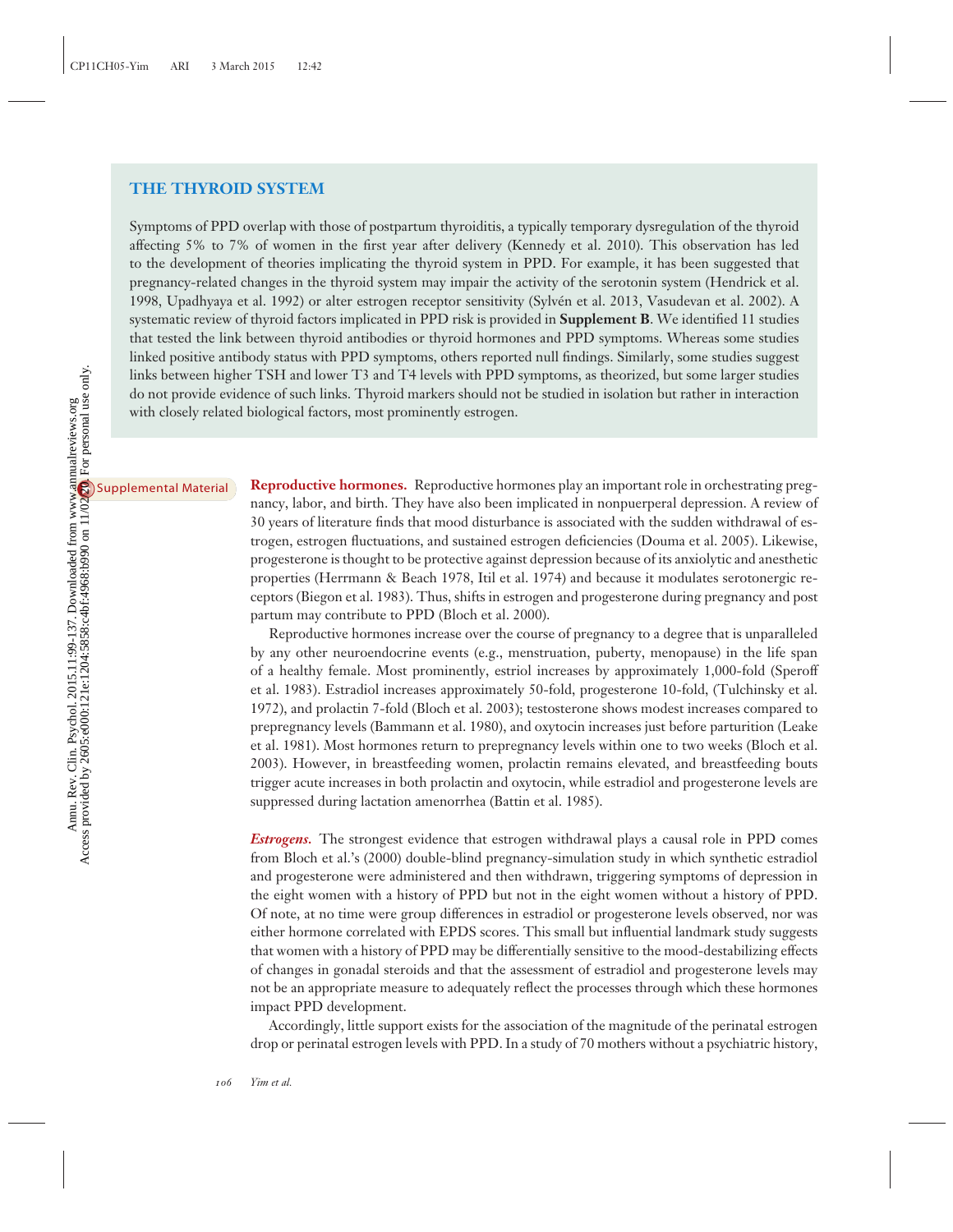O'Keane et al. (2011) found no link between the severity of postpartum blues symptoms and the magnitude of the estriol drop between 36 weeks' gestational age (GA) and the first week post partum. Two smaller studies not selecting for psychiatric history also report the lack of an association between late-pregnancy levels of estradiol (Chatzicharalampous et al. 2011, Ingram et al. 2003) or the magnitude of the estradiol drop (Chatzicharalampous et al. 2011) and PPD symptoms within six months post partum.

All nine studies on endogenous estrogen and PPD symptoms obtained a measure postpartum, hypothesizing that if estradiol is psycho-protective, lower naturally occurring estrogen levels should be associated with PPD symptoms. However, the majority of studies report null results or point to higher estradiol as a risk factor. The largest study of 192 new mothers at five days post partum found that mothers with a PPD diagnosis had higher levels of plasma estradiol on the third but not the first day after birth compared to healthy controls (Klier et al. 2007). Another study found a link between higher estradiol and a concurrent PPD diagnosis within the first six months post partum (Epperson et al. 2006). Neither study controlled for breastfeeding, which is a viable confounding variable associated with both lower rates of PPD (Dennis & McQueen 2009) and lower levels of estradiol (Battin et al. 1985). The one study that did find evidence for a psychoprotective effect of postpartum estrogen was also the lone study measuring the estrogen subtype estriol (O'Keane et al. 2011). In that study, blues symptoms within the first week post partum were inversely correlated with estriol levels. All other studies failed to detect a link between postpartum levels of estradiol and PPD symptoms (Chatzicharalampous et al. 2011, Hohlagschwandtner et al. 2001, Ingram et al. 2003, Nappi et al. 2001, Okun et al. 2011, Stuebe et al. 2013). In sum, little evidence supports estrogen withdrawal theories, and biological vulnerability models remain largely untested.

**Progesterone.** Similarly, few studies implicate progesterone withdrawal in PPD risk. Progesterone levels after 36 weeks' GA were not associated with PPD symptoms in three small studies (Chatzicharalampous et al. 2011, Ingram et al. 2003, O'Keane et al. 2011). Moreover, two of these studies found no evidence that the magnitude of the perinatal progesterone drop predicted PPD symptoms (Chatzicharalampous et al. 2011, O'Keane et al. 2011).

If progesterone is psycho-protective, women with higher naturally occurring levels of progesterone post partum may experience lower rates of PPD symptoms. Consistent with this hypothesis, a longitudinal study of 54 mothers found that progesterone levels within 12 to 48 hours after birth, but not at 1 or 4 weeks post partum, were inversely related to PPD symptoms 6 months after delivery (Ingram et al. 2003). Three small studies report on the absence of a link between progesterone and concurrent symptoms of depression between 1 and 17 weeks post partum (Nappi et al. 2001, Okun et al. 2011, Stuebe et al. 2013). In sum, little evidence suggests that progesterone in late pregnancy or post partum predicts PPD symptoms, but studies have been small, and moderators associated with vulnerability to hormone changes remain untested.

*Prolactin.* Few studies addressed the role of prolactin for PPD risk, and most assessed prolactin post partum. One exception is the Ingram et al. (2003) study of 54 mothers that reports lower prolactin at 36 weeks' GA with higher likelihood of PPD symptoms at six months post partum. However, this association did not hold after controlling for progesterone and stressful life events. Moreover, no significant association between PPD symptoms and the magnitude of the perinatal prolactin drop was observed.

Prolactin has anxiolytic properties and is thought to contribute to the stress-buffering effects of lactation consistently observed in studies of humans and rats (Torner & Neumann 2002). Therefore, higher basal levels post partum may be protective against PPD onset. In line with this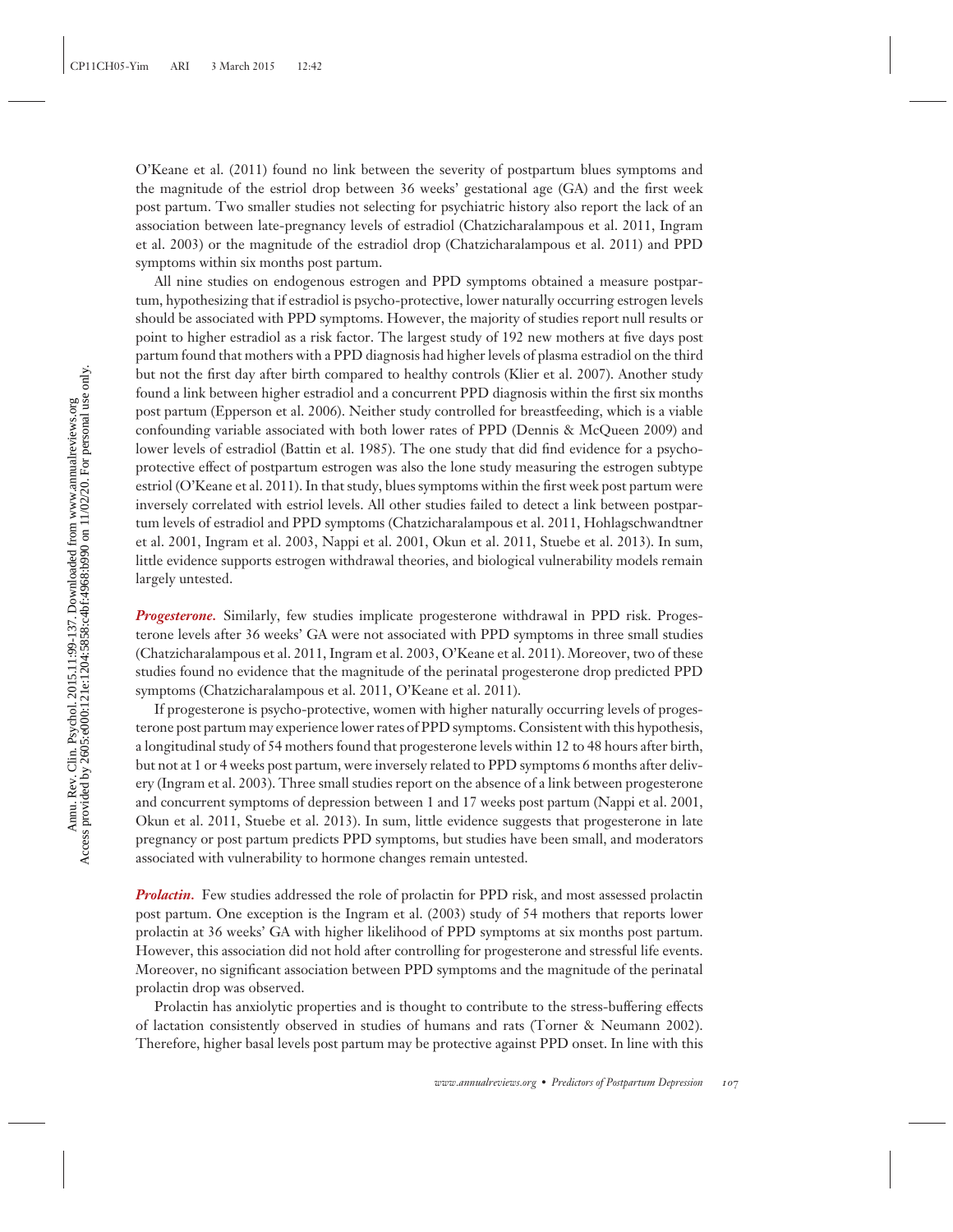view, two studies with partially overlapping samples found that women in the highest decile on the Profile of Mood States-Depression subscale between four and six weeks post partum had lower levels of prolactin compared to the other women in the sample (Groër 2005, Groer & Morgan 2007). However, a study of 48 women found no association between PPD symptoms and prolactin at baseline and in response to breastfeeding at two and eight weeks post partum (Stuebe et al. 2013). One study suggests no prospective link between prolactin in the first week post partum and PPD symptoms at six months (Ingram et al. 2003). In sum, although data are mixed, it is noteworthy that the two largest studies suggest an inverse association between PPD and prolactin.

*Oxytocin.* One prospective study of 73 Swiss women who were symptom free at the time of recruitment found that lower oxytocin levels between 21 and 32 weeks' GA predicted more PPD symptoms within the first two weeks post partum (Skrundz et al. 2011). Lower baseline oxytocin at two and eight weeks was also associated with concurrent symptoms of PPD in a study of 48 US women (Stuebe et al. 2013). In that study, lower oxytocin released in association with breastfeeding or pumping was also linked with more symptoms at eight weeks but not at two weeks post partum. A cross-sectional study of 35 women with and without cocaine use during pregnancy found no evidence for such a link between 1 and 11 months post partum (Light et al. 2004), but these latter findings should be considered in light of the small sample, the unique population, and the large window for PPD assessment. In sum, this small literature suggests that lower levels of oxytocin in pregnancy or post partum may be a risk factor for PPD.

*Testosterone.* A prospective study of 57 women provided no evidence that testosterone levels late in pregnancy or the magnitude of the perinatal drop were associated with PPD symptoms in the first four postpartum days or at six weeks post partum (Chatzicharalampous et al. 2011). That study also reports on the absence of a link between concurrently assessed testosterone and PPD symptoms within the first four days and at six weeks post partum. In contrast, a correlational study of 193 women suggests a positive association between testosterone and PPD symptoms within the first three postpartum days (Hohlagschwandtner et al. 2001).

*Summary.* The empirical evidence does not support a role for estrogen or progesterone withdrawal in the development of PPD symptoms, but studies have not tested moderators of biological vulnerability such as a history of depression or life stress. Furthermore, associations of estrogen or progesterone post partum with PPD symptoms were either significant in the unexpected direction or nonsignificant, with one notable exception for estriol. Conclusions about prolactin and testosterone are limited by the paucity of available studies, but a small but fairly consistent literature links lower perinatal oxytocin to more PPD symptoms. For prolactin, significant inverse correlations only emerged when assessments were made approximately four to six weeks post partum. Breastfeeding was not carefully controlled in most studies.

**Stress hormones.** The negative mood, cognitive difficulties, and heightened anxiety that are characteristic of depressive disorders are hypothesized to involve dysregulation of the body's stress response systems such that affective and biological stress responses occur in disproportion to events or persist for extended periods of time (Ehlert et al. 2001). Stress hormones, in particular those of the hypothalamic-pituitary-adrenal (HPA) axis, have been implicated in nonpuerperal depression (Bao et al. 2008, Gold & Chrousos 2002). In principle, stress hormones follow a pattern similar to reproductive hormones, such that they increase over the course of pregnancy and then drop after delivery. However, the neuropeptide corticotropin-releasing hormone (CRH) increases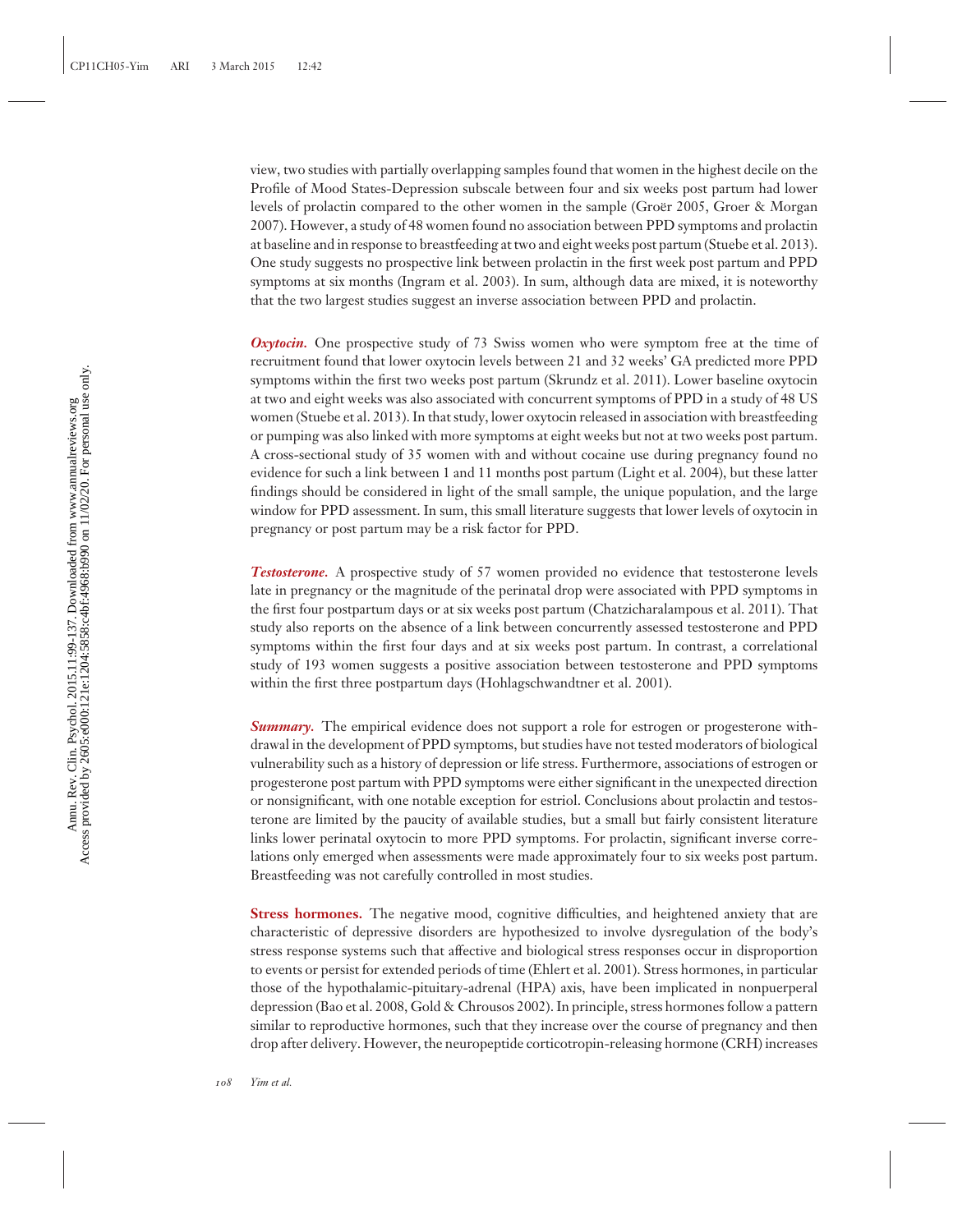exponentially over the course of pregnancy (McLean et al. 1995, Sandman et al. 2006), reaching levels observed only under conditions of stress in the median eminence, a local portal system connecting the hypothalamus with the pituitary gland (Lowry 1993). This exponential increase occurs because CRH, which is typically released by the hypothalamus, is also produced by the placenta (Sasaki et al. 1984). Because cortisol stimulates placental CRH production (Sandman et al. 2006), a positive feed-forward loop is established. Thus, (stress-related) cortisol increases early in pregnancy may result in accelerated CRH increases throughout pregnancy.

*Corticotropin-releasing hormone.* A prospective study of 100 women found accelerated CRH trajectories between 23 and 26 weeks' GA and higher CRH levels between 18 weeks' GA and the end of pregnancy among women with PPD symptoms at 9 weeks post partum (Yim et al. 2009). Similarly, a prospective study of 210 pregnant women found more pronounced increases in CRH from 29 to 37 weeks' GA and higher absolute levels at 37 weeks' GA with PPD symptoms at 8 weeks post partum (Hahn-Holbrook et al. 2013). An earlier finding by Rich-Edwards et al. (2008), however, suggests a lack of association between CRH levels between 25 and 37 weeks' GA and PPD symptoms at 6 months post partum. Glynn & Sandman (2014) reconcile these seemingly contradictory findings by showing a significant association of CRH levels and trajectories with PPD symptoms at 3 months but not at 6 months post partum. Meltzer-Brody et al. (2011) report the absence of a link between CRH before 20 weeks' and between 24 and 29 weeks' GA and PPD symptoms at 12 weeks and 1 year post partum. However, their study used a less validated assay technique, and, as Glynn & Sandman (2014) point out, that study also failed to detect the well-established link between CRH and gestational length (McLean et al. 1995, Sandman et al. 2006). Only one study assessed the magnitude of the perinatal CRH drop and found larger CRH decreases from 36 weeks' GA to the first week post partum with less pronounced PPD symptoms (O'Keane et al. 2011), contradicting the withdrawal hypothesis. None of the studies assessing CRH post partum report a significant link with PPD symptoms (O'Keane et al. 2011, Stuebe et al. 2013).

*Adrenocorticotropic hormone.* The emerging link between CRH in pregnancy and PPD symptoms does not replicate for adrenocorticotropic hormone (ACTH). Yim et al. (2009) found higher baseline levels of ACTH at 25 (but not at 15, 19, 31, and 37) weeks' GA in women with PPD symptoms at 9 weeks post partum compared to those without, but this association did not hold after controlling for CRH. Similarly, Glynn & Sandman (2014) report on the absence of a link between ACTH assessed repeatedly in pregnancy and PPD symptoms at 3 and 6 months post partum. One study tested the link between PPD symptoms and the magnitude of the perinatal ACTH drop and reports null findings (O'Keane et al. 2011). Two studies assessed baseline levels of ACTH after birth, with one confirming null findings at 4 to 6 weeks post partum (Groër 2005), and the other reporting higher ACTH with more symptoms in the first postnatal week (O'Keane et al. 2011).

Finally, a study using treadmill exercise as a stressor to elicit ACTH responses did not find differences in ACTH reactivity between women with and without PPD symptoms at 6 and 12 weeks post partum ( Jolley et al. 2007). However, the ACTH-to-cortisol regression line differed, such that cases showed higher ACTH with lower cortisol levels at each assessment.

*β-Endorphin.* One study tested the link between β-endorphin in pregnancy and PPD symptoms and suggests the absence of an overall effect (Yim et al. 2010). However, among women who report being euthymic at 25 weeks' GA, those with higher β-endorphin levels across pregnancy were more likely to experience symptoms at 9 weeks post partum. This finding highlights the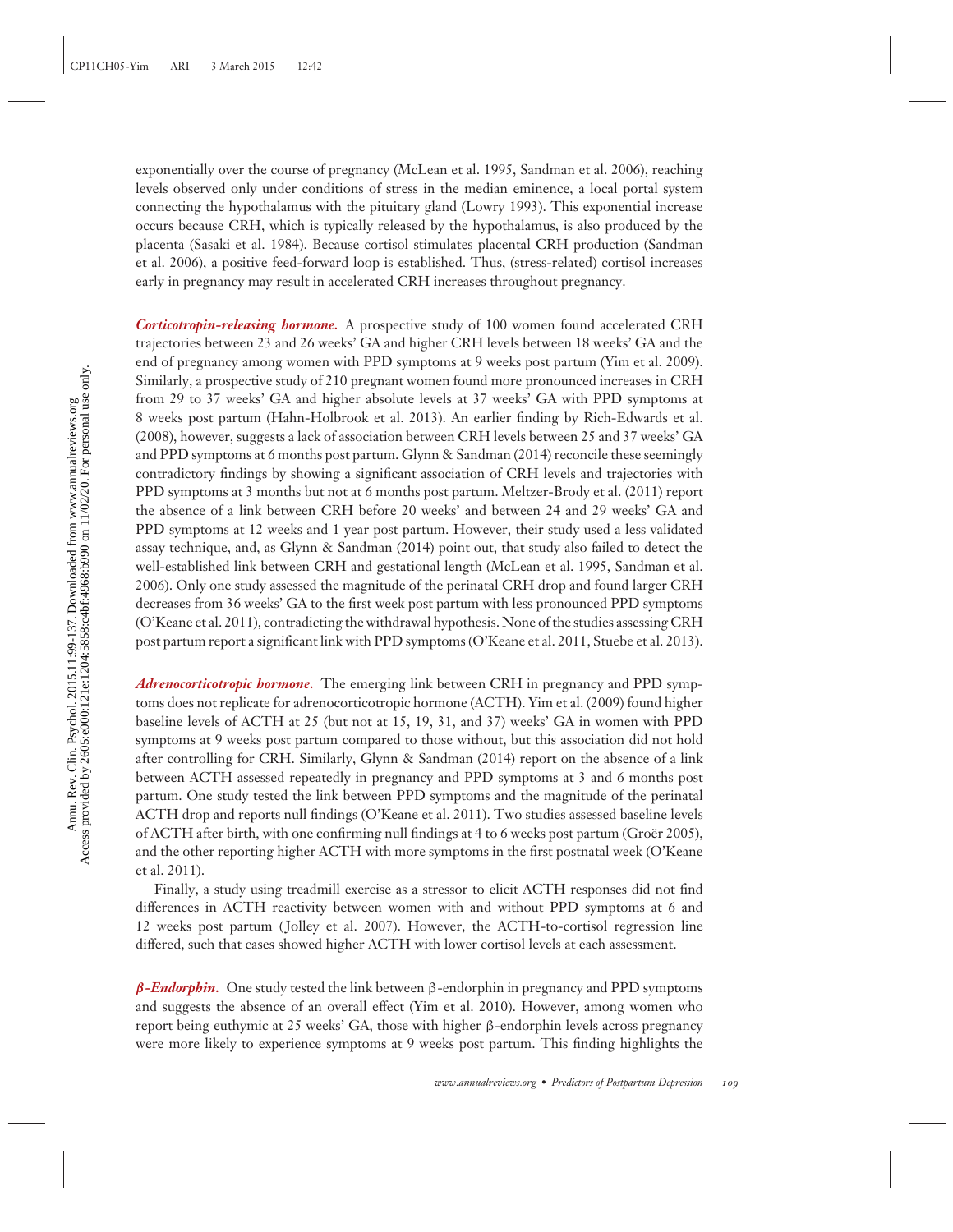importance of studying subgroups of women and lends support to the CRH literature that found the time around 25 weeks' GA to be a crucial one in predicting PPD risk.

**Cortisol.** Studies of cortisol fairly consistently report null findings<sup>1</sup>. Only two studies, both conceptualizing PPD as a categorical variable and both assessing cortisol post partum, found significant associations with PPD symptoms. Groer & Morgan (2007) found that salivary (but not serum) cortisol was positively associated with PPD symptoms at four to six weeks post partum. Taylor et al. (2009) documented the absence of an expected free cortisol increase within 30 minutes after waking in symptomatic women, indicating an impairment in HPA axis sensitivity to endogenous stimuli (i.e., waking up) in symptomatic women.

Two studies tested the link between cortisol responses to external stimuli and PPD symptoms. Women with more pronounced cortisol responses to an acute psychosocial laboratory stressor between 13 and 31 weeks' GA had greater PPD symptoms 2 to 27 days following delivery (Nierop et al. 2006). The same study yielded null findings for baseline cortisol levels, suggesting that stress reactivity may be more important in the pathophysiology leading to PPD than baseline hormone levels. However, a small study of 22 new mothers using treadmill exercise as a stressor did not find differences in cortisol reactivity between women with and without PPD symptoms at 6 and 12 weeks post partum ( Jolley et al. 2007).

*Catecholamines.* One study suggests a link between higher peripheral norepinephrine (but not epinephrine) levels and PPD symptoms assessed concurrently between 1 and 11 months post partum in 35 new mothers, 10 of whom used cocaine during pregnancy (Light et al. 2004). The small sample size, the unique population, and the large postpartum time frame in this study make it impossible to draw inferences at this time.

**Summary.** Emerging evidence indicates that accelerated CRH trajectories and higher levels of CRH in mid-to-late pregnancy may be predictive of PPD symptoms during the first few postpartum months. This association does not seem to extend to other HPA axis hormones. The finding from the β-endorphin literature that associations may emerge for subgroups of individuals holds promise. The majority of studies on postpartum stress hormones yielded null findings. The few studies assessing stimulated HPA axis activity suggest that stress reactivity may be an important area for future research.

#### **Review of Immune/Inflammatory Studies**

The immune system's function is to protect the body from pathogenic organisms and foreign substances by attacking what it identifies as foreign while recognizing and protecting what it identifies as self. During pregnancy, this task is complicated by the genetically distinct fetus, which carries paternal antigens that are foreign to the maternal immune system but that nevertheless should not be attacked by it (Zenclussen 2013). The exact mechanism by which the developing fetus is tolerated by the maternal immune system is not completely understood, but evidence suggests that this process involves a shift in the inflammatory balance of the innate immune system (Corwin & Pajer 2008, Elenkov & Chrousos 2002).



<sup>1</sup>These nonsignificant findings are not further discussed here, but studies are included in the table in **Supplement A** (see table entries #7, 13, 14, 34, 47, 199, 205 for cortisol in pregnancy, entries #34, 202 for the perinatal cortisol drop, and entries #13, 15, 19, 25, 26, 33–35, 43, 199, 202 for cortisol post partum).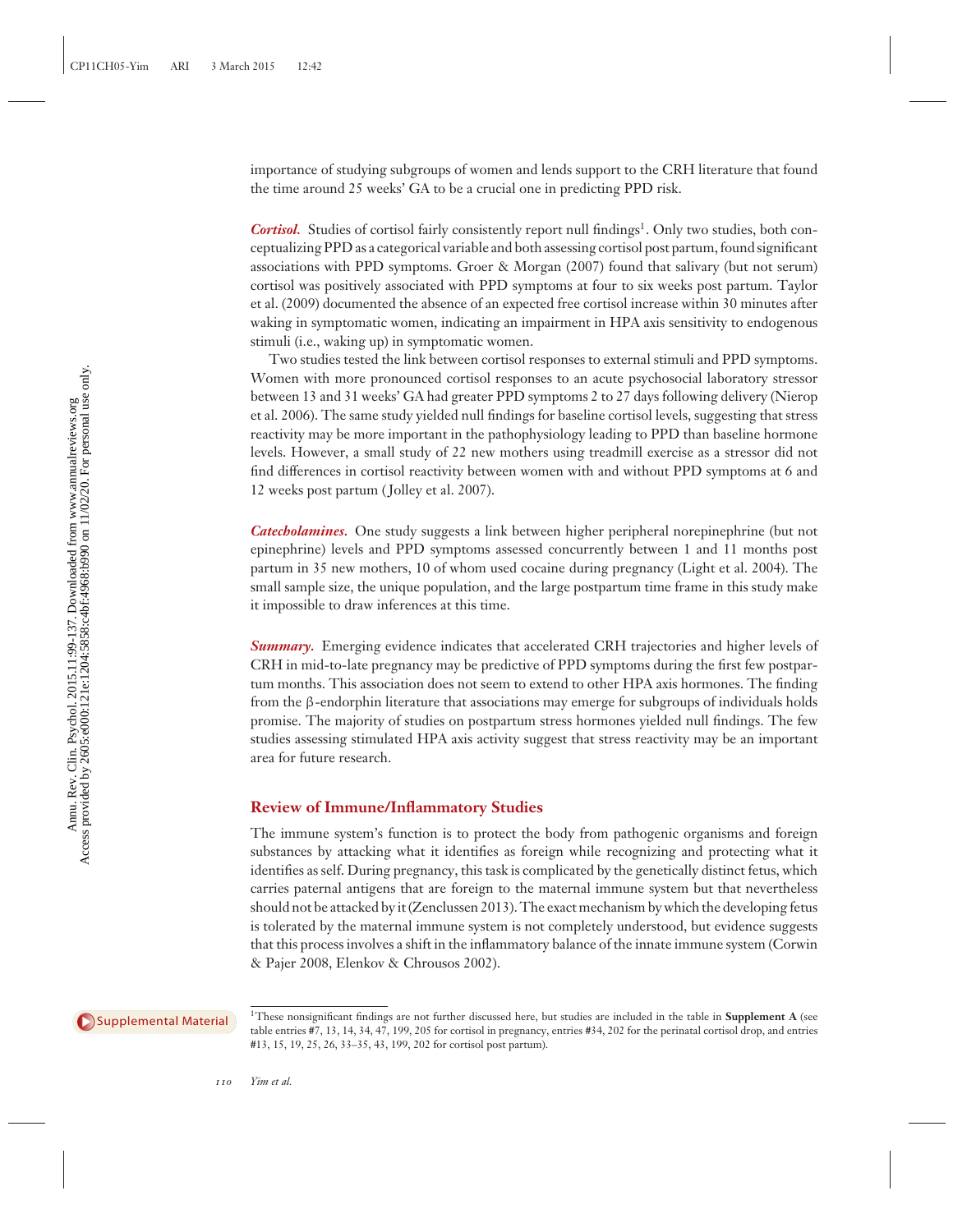The innate immune system is regulated by an intricate balance of proinflammatory cytokines [e.g., interleukin (IL)-6, IL-1β, tumor necrosis factor-alpha (TNF-α)] that initiate the inflammatory response and anti-inflammatory cytokines (e.g., IL-10) counteracting these effects. Pregnancy is characterized by moderate increases in IL-6 and unchanged levels of IL-10 until 35 weeks' GA, followed by a sevenfold increase in IL-6 and an approximately 50% increase in IL-10 by the time of delivery (Kronborg et al. 2011). In the first few days after delivery, this proinflammatory state is further enhanced (Maes et al. 2000) and is not unlike that characteristic of depression. Heightened inflammation associated with psychological or biological stressors or sickness is consistently associated with depressive symptoms in nonpuerperal cases of depression (Raison et al. 2006). Because of these parallels, the proinflammatory state that is characteristic of late pregnancy and the early postpartum period has been argued to be of relevance for PPD (Kendall-Tackett 2007). We identified 11 studies investigating the link between immune/inflammatory risk factors and PPD.

**Cytokines.** Most studies assessed proinflammatory cytokines around the time of delivery and PPD symptoms within the first six weeks post partum. For example, a study of 91 women showed that those whose depressive symptoms increased over the first few days after delivery had higher levels of IL-6 and the IL-6 receptor (Maes et al. 2000). Another small study linked depressive symptoms with increased levels of IL-1β and with the absence of the expected declines in IL-6 concentrations over the first four weeks after birth (Corwin et al. 2008). Boufidou et al. (2009) report in 56 mothers that IL-6 and TNF- $\alpha$  at the time of labor are positively correlated with EPDS scores within the first four days and six weeks post partum, although some associations were significant in cerebrospinal fluid but not in maternal peripheral blood. Although these three studies suggest an exaggerated inflammatory response with PPD symptoms, others, including some with larger sample sizes, suggest no link between PPD symptoms and proinflammatory cytokines during labor (Skalkidou et al. 2009) or within the first months post partum (Groer & Morgan 2007, Okun et al. 2011, Scrandis et al. 2008).

Two publications with overlapping samples, both reporting on approximately 200 women, tested the association between IL-10 (an anti-inflammatory cytokine) and IFN-γ (interferon gamma, a facilitator of the inflammatory response) and symptoms of PPD at four to six weeks post partum. Women scoring in the highest decile of the Profile of Mood States-Depression subscale, an unspecific measure of PPD symptoms, had lower IFN-γ levels and a lower IFN-γ:IL-10 ratio, the latter indicating suppressed cellular immunity among symptomatic mothers (Groer & Morgan 2007). Findings further highlight the importance of breastfeeding, as IFN-γ levels were correlated with depressive symptoms among exclusively formula-feeding mothers but not among exclusively breastfeeding mothers (Groer & Davis 2006). IL-10 was not associated with PPD symptoms in either study.

**C-reactive protein.** Two studies assessed C-reactive protein (CRP), an overall marker of systemic inflammation. The larger study of 1,053 women found no link between CRP on the second postnatal day and PPD risk assessed concurrently and at 8 and 32 weeks post partum (Albacar et al. 2010). In contrast, a study of 27 women at high risk for PPD showed a positive association between CRP and the likelihood of developing PPD in the first five postnatal days but not between five and six weeks post partum (Scrandis et al. 2008).

**Summary.** Studies examining inflammatory processes in the context of PPD have yielded inconsistent results. Among the studies yielding significant findings, most provide evidence for an exaggerated proinflammatory response in women with depressive symptoms. However, many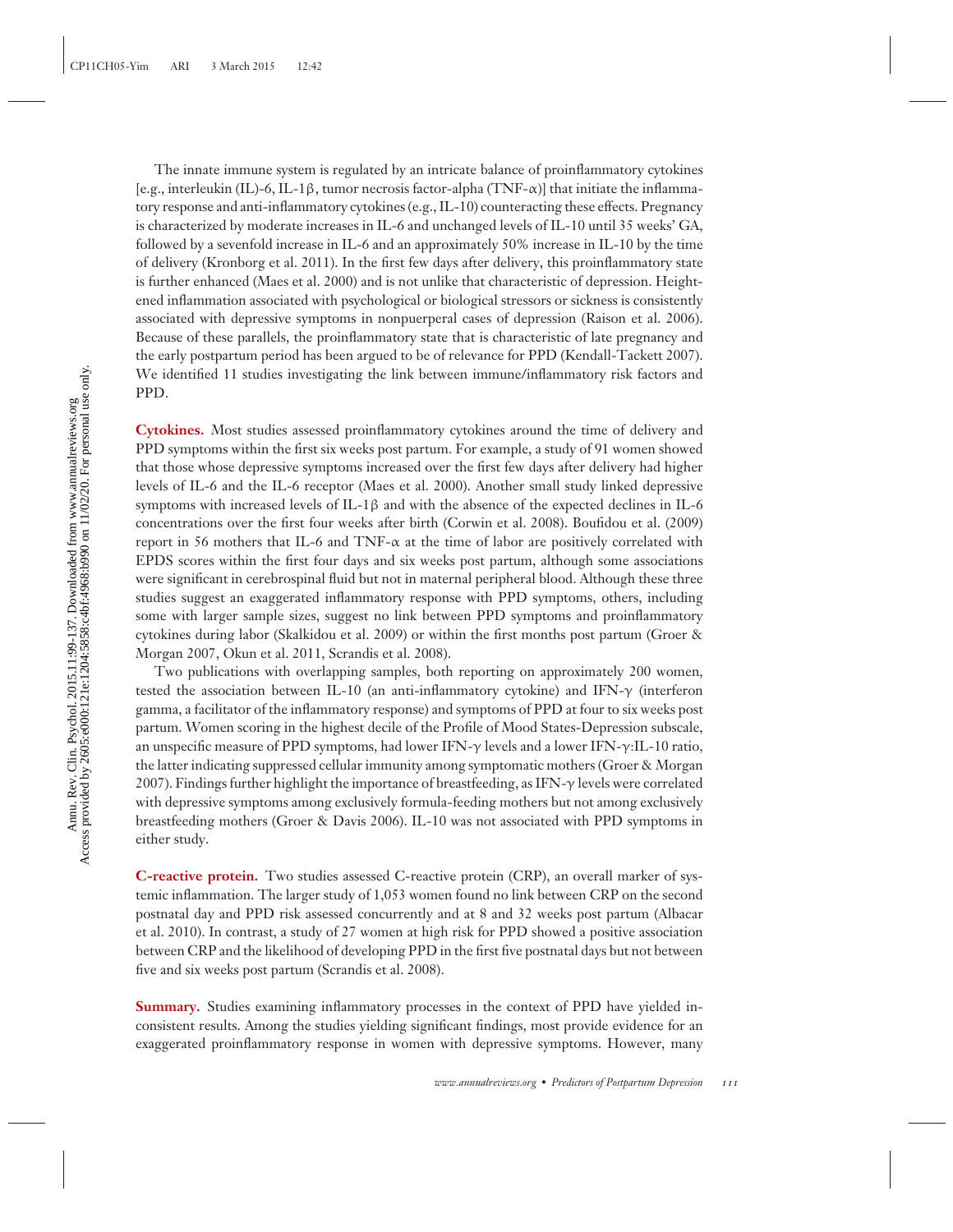studies had very small sample sizes and used unspecific screeners for depression. We surmise that future work on inflammatory processes in the context of PPD symptoms may be one of the most exciting areas of empirical investigation.

#### **Review of Genetic and Epigenetic Studies**

Many studies and meta-analytic reviews have investigated the role of genetics in major depression in the general population (Flint & Kendler 2014), and studies on the contribution of epigenetic factors have gained much momentum (Sun et al. 2013, Toyokawa et al. 2012). In comparison, studies addressing genetic and epigenetic contributions to PPD remain rare. The largest of these studies is an association study of 508 polymorphisms in 44 genes conducted on 1,804 new mothers from Spain (Costas et al. 2010). Genes were selected for their proposed role in PPD symptoms, including those involved in the regulation of the HPA axis, in sex hormones, and in the effects of stress on the prefrontal cortex. A haplotype analysis found an association between three singlenucleotide polymorphisms (SNPs) at protein kinase C with PPD during the first 32 weeks after delivery. When depressive symptoms were screened with the EPDS, only a SNP at the transcriptional start site of kininogen 1 remained significant. These sites may be interesting candidates for future research in this area. The remaining studies tested a smaller number of SNPs as possible predictors of PPD symptoms.

**Serotonin.** The role of the serotonin transporter (5-HTT) is to remove serotonin from the synaptic cleft, thereby determining the magnitude and duration of the postsynaptic serotonin signal and implicating it in psychiatric disease, including depression (Lesch & Mössner 1998). Polymorphisms of the serotonin transporter gene studied in the context of PPD include *5-HTTLPR* (5HTT-linked polymorphic region), a functional polymorphism affecting transcriptional activity of the serotonin promoter, and *STin2 VNTR*, a variable number tandem repeat in the second intron region. The short allele of the *5-HTTLPR* has been associated with reduced transcriptional efficiency and lower serotonin expression, implying that carriers of the short allele may be at higher risk of developing depression. For *STin2 VNTR*, a rare allele with nine repeats has been associated with major depression in the general population (Ogilvie et al. 1996).

Accordingly, in a study of 188 women with a psychiatric history, carriers of the short allele were at increased PPD risk at less than 8 weeks but not at 9 to 24 weeks post partum (Binder et al. 2010). Similarly, in a study of 419 women, Mehta et al. (2012) reported more symptoms among carriers of the short allele at 6 to 8 months post partum when negative life events were present, but at 2 to 3 days no effects were detected. However, other studies suggest that the long allele may confer risk. Sanjuan et al. (2008) report increased PPD risk among carriers of the high-expression genotypes (long allele of *5-HTTLPR*, high-activity variant of *STin2 VNTR*) at 8 weeks but not at 32 weeks among 1,407 women. In another study, the long allele variant of the *5-HTTLPR* was also associated with PPD symptoms at 6 weeks but not at 6 months post partum, and only among women who reported previous contact with a psychiatrist (Comasco et al. 2011a,b). In a study of 207 women, Pinheiro et al. (2013) found that PPD risk, but not a PPD diagnosis, between 45 and 90 days post partum was higher among women with the long allele, and this effect was more pronounced in the presence of a stressful life event during pregnancy. Two studies report the absence of a link between the *5-HTTLPR* and PPD symptoms (Doornbos et al. 2009, Khabour et al. 2013).

The discrepancy between studies linking the short versus the long allele with symptoms might be reconciled by a study of 1,206 women reporting a crossover interaction between the *5-HTTLPR* gene variant and socioeconomic status (SES) (Mitchell et al. 2011). In that study, homozygous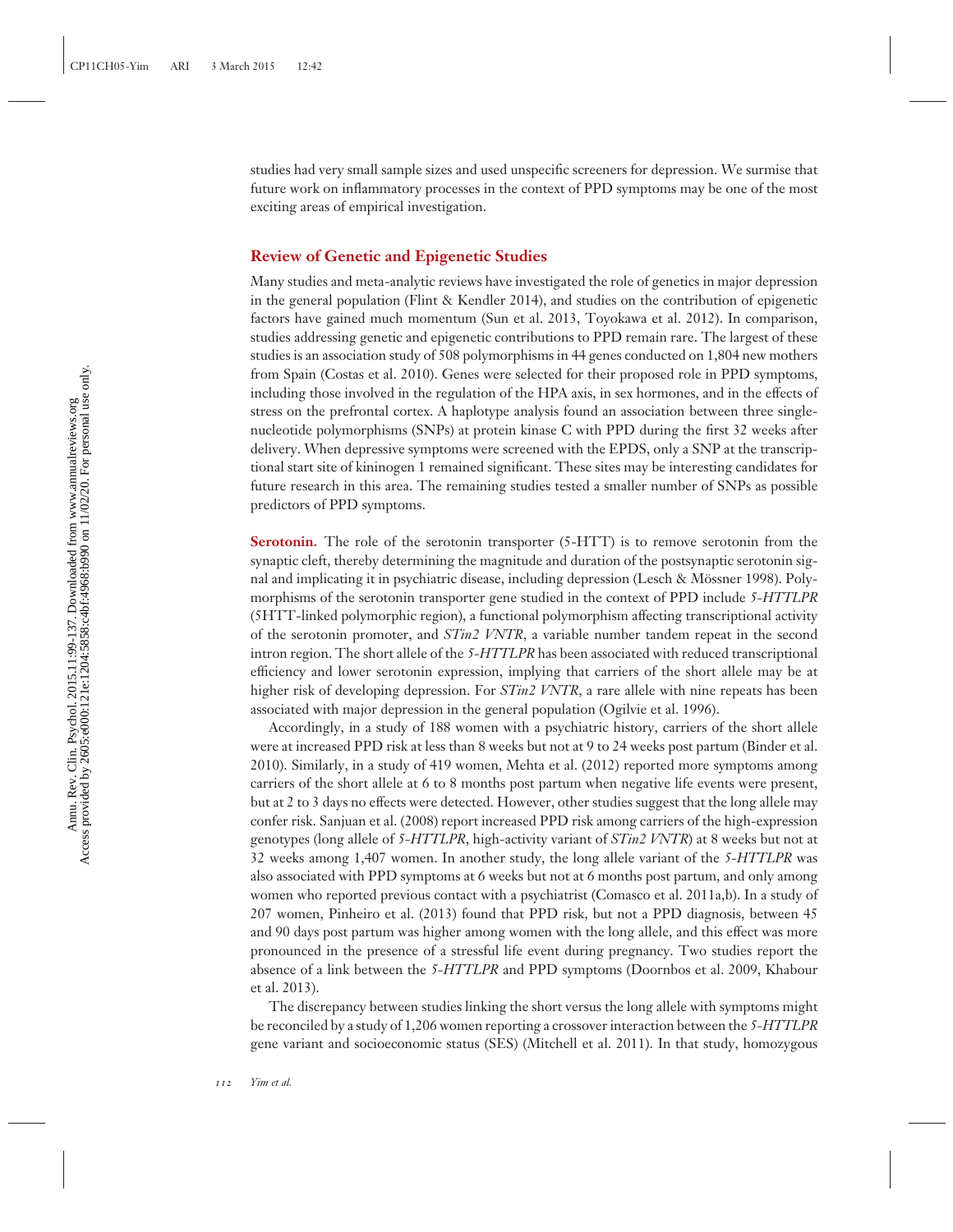carriers of the short allele had higher levels of PPD if they were also low in SES, whereas short allele carriers high in SES showed a low incidence of PPD, similar to that of carriers of the long allele of both high and low SES. The authors suggest that whether or not interactive effects were found in previous studies may have depended on the socioeconomic distribution in that sample.

Three studies measured tryptophan hydroxylase, an enzyme involved in the synthesis of serotonin. One of these studies (Fasching et al. 2012) documented in 361 women that a haplotype block in the promoter region of the tryptophan hydroxylase type 2 isoform, but not a haplotype block in intron 8, was associated with PPD symptoms at 6 to 8 months post partum but not immediately after birth. In contrast, the absence of a link for the tryptophan hydroxylase type 1 (Khabour et al. 2013) and type 2 (Khabour et al. 2013, Pinsonneault et al. 2013) isoforms was reported in studies with similar sample sizes.

**COMT and MAO-A.** Allelic variations in two other genes of the monoaminergic system that have been associated with major depression in nonpuerperal populations are catechol-Omethyltransferase (*COMT* ), which is involved in dopamine and noradrenalin metabolism, and monoamine oxidase-A (*MAO-A*), which is involved in serotonin and noradrenaline degradation in the brain (Mandelli & Serretti 2013). Doornbos et al. (2009) reported that the low-activity variants of the *MAO-A* (*uVNTR*) and *COMT* (*Val158Met; Met* carriers) polymorphisms were associated with increased depressive symptoms at 6 but not 12 weeks post partum, an effect that was particularly pronounced among carriers of both low-activity variants. The key finding was replicated by Comasco et al. (2011b) and further extended such that a multivariate model indicated that 30% of the variance in PPD could be explained by *COMT Val158Met* (*Met/Met* genotype), previous contact with a psychiatrist, and maternity stressors. Another study provides further confirmation that the low-activity (*Met/Met*) genotype is associated with higher PPD risk (Alvim-Soares et al. 2013). Finally, an association of *MAO-A* and *COMT* with PPD symptoms was observed in an additive model (Pinsonneault et al. 2013).

**Estrogen receptor.** As discussed in the section on endocrine factors, estrogens are implicated in depression, in part by influencing serotonin transmission (Bethea et al. 2002). Two studies tested the role of the estrogen receptor gene (*ESR1*) in PPD, one of which is the above-mentioned study of 1,804 women that examined the role of 508 SNPs from 44 genes in PPD (Costas et al. 2010). Of the seven polymorphisms that initially emerged as significant, four were located on introns four and five of the *ESR1* receptor; however, findings did not hold after statistical correction for multiple comparisons. Another study found a link between the *ESR1* (*TA* repeat) and a PPD diagnosis within the first 12 weeks after birth, as well as an interaction between the *ESR1* (*TA* repeat) and the *5-HTT* (*5-HTTLPR*) with PPD symptoms (Pinsonneault et al. 2013).

**Oxytocin.** One study investigated the association between PPD and three polymorphisms on the oxytocin peptide gene and the oxytocin receptor gene (Mileva-Seitz et al. 2013). Women who as children perceived their own care to be of high quality scored lower on depression at six months post partum, in particular if they were also carriers of the *C/C* variant (*rs2740210*) and *G/G* variant (*rs4813627*) of the two oxytocin peptide gene polymorphisms.

**Glucocorticoids and CRH.** One study of 140 women investigated the role of two polymorphisms of the glucocorticoid receptor gene and three polymorphisms of the CRH receptor 1 gene at two to eight weeks post partum (Engineer et al. 2013). Findings suggest higher PPD risk exists among carriers of the glucocorticoid receptor *BclI* (*C/G*) and CRH receptor *CRHR1* (*A/G*) minor allele carriers, with more pronounced effects for carriers of both high-risk alleles. Findings also indicate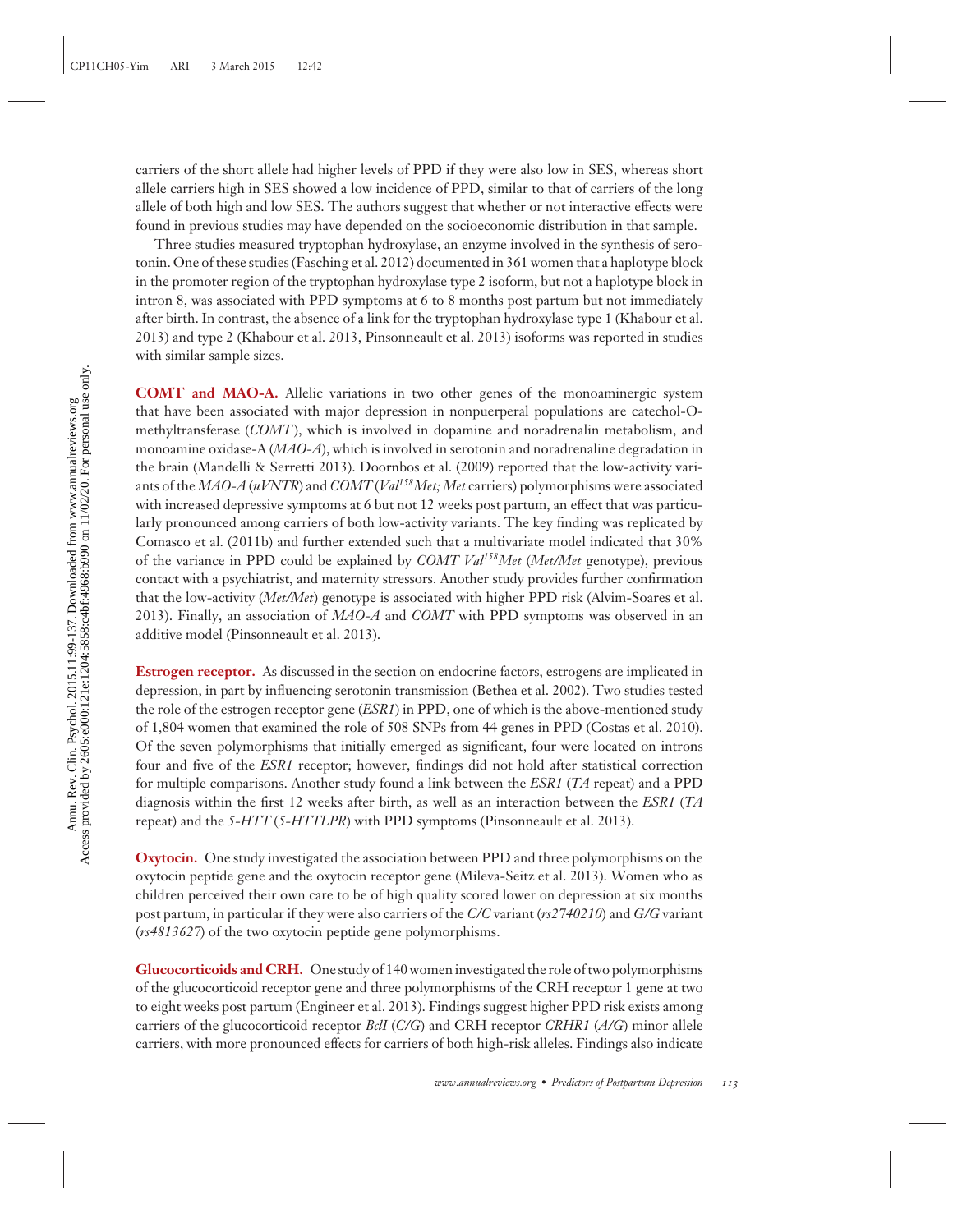an overrepresentation of the C-G-T haplotype of the *CRHR1* among women with EPDS scores suggestive of PPD.

**Brain-derived neurotropic factor.** The brain-derived neurotrophic factor (BDNF) system plays an important role in many neuronal functions including the regulation of synaptic plasticity. It interacts with the serotonin system, and the BDNF polymorphism *Val66Met* has been associated with nonpuerperal depression (Martinowich & Lu 2008). Two studies tested the link between the *Val66Met* polymorphism and PPD. Neither Figueira et al. (2010) in a sample of 227 women nor Comasco et al. (2011a) in a sample of 219 women detected differences in the genotype distribution between women with and without depressive symptoms. However, the latter study suggests a seasonal effect, such that *Met* allele carriers were more likely to develop symptoms at six weeks post partum if they delivered in fall or winter, which may hint toward an involvement of BDNF in seasonal affective disorders.

**Period 2.** The Period 2 (*Per2*) gene plays an important role in regulating the circadian rhythm, which is often disrupted in patients with depression (Monteleone & Maj 2008). The only study we identified that tested a link between the polymorphism *Per2 10870* and PPD suggests the absence of an association (Comasco et al. 2011a).

**Epigenetic studies.** Epigenetics refers to the study of traits that are heritable but environmentally modifiable by mechanisms that are not DNA encoded, such as DNA methylation and histone modification (Kim et al. 2009, Toyokawa et al. 2012). Recent epigenetic work has implicated epigenetic processes in the pathophysiology of major depression and is beginning to reshape our understanding of depression by incorporating epigenetic expressions of complex life experiences into our research designs (Sun et al. 2013). This approach has not yet been taken much advantage of in research on PPD, but it has valuable integrative potential. One elegant translational study cross-referenced DNA methylation changes observed in mice responsive to estrogen treatment with DNA methylation characteristics of 51 human pregnant women (Guintivano et al. 2014). Findings indicate increased estrogen-mediated DNA methylation change in women who receive a PPD diagnosis within four weeks post partum and point to two genes related to estrogen signaling (promoter regions of *HP1BP3* and *TTC9B*) as significantly associated biomarkers. The authors suggest that women with PPD may have an increased sensitivity to epigenetic change related to estrogen but may well have comparable circulating estrogen levels, an observation that is in line with the findings in our review.

**Summary.** Findings point to possible effects of polymorphic variations in candidate genes within the monoaminergic system, but also for the estrogen receptor, the oxytocin peptide, the glucocorticoid receptor, and the CRH receptor 1 genes. There is no definitive answer as to whether the short or long allele of the *5-HTTLPR* is associated with PPD risk and under which conditions. The study of epigenetic factors in the pathophysiology of PPD holds exceptional promise in further elucidating these complex associations.

#### **PSYCHOSOCIAL PREDICTORS OF POSTPARTUM DEPRESSION**

Psychosocial research on PPD has a much longer history than research on biological factors has and is thus a much larger literature as well. The many studies on psychological factors tend to cluster into two groups, those on stress and those on interpersonal factors. Our search resulted in the identification of 151 studies with psychosocial predictors of PPD. Because of the size of this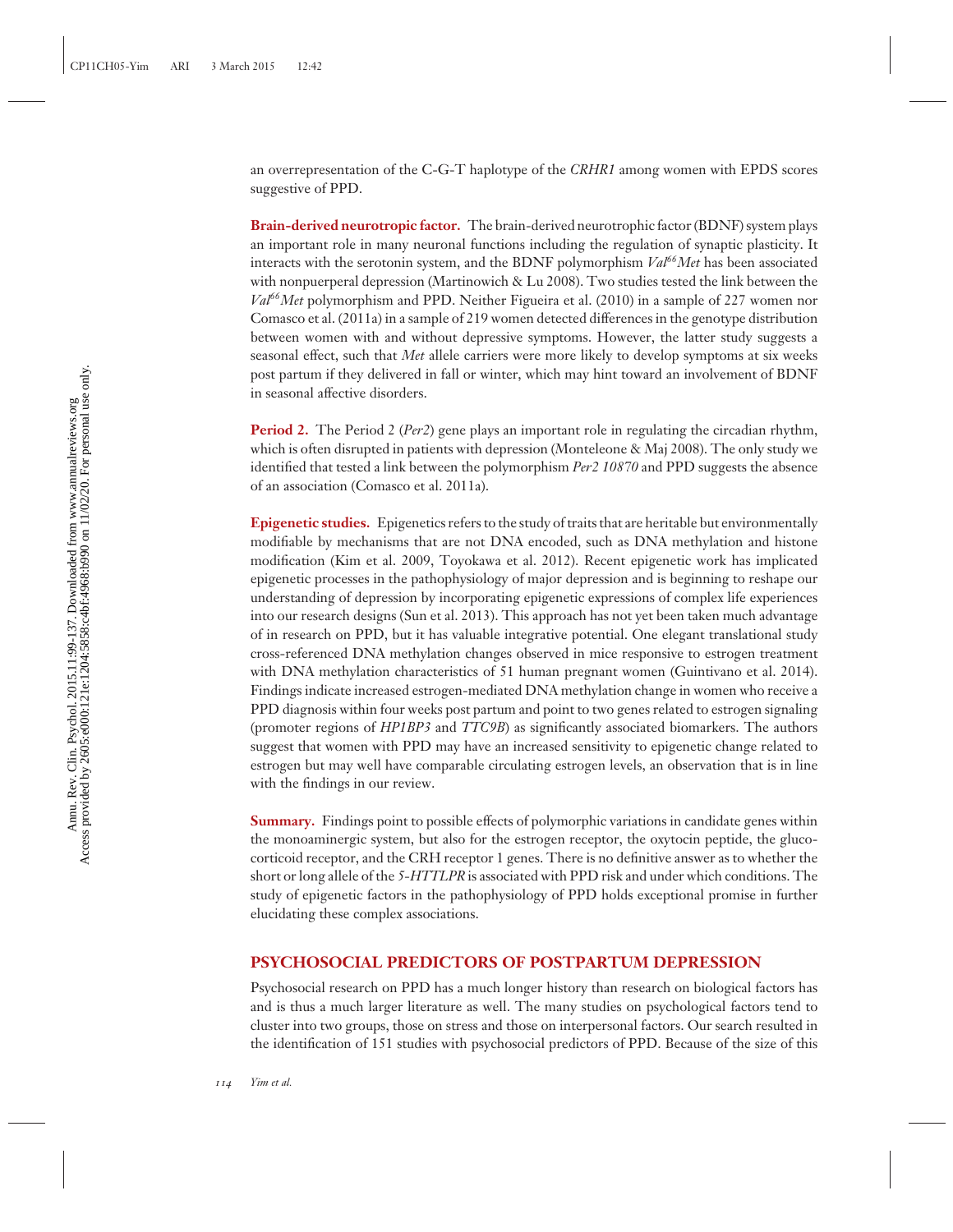literature, we focus this section on the methodologically stronger studies and on areas of research that have been less well described previously. We summarize all other findings briefly and provide study ID numbers that refer the reader to the detailed description of each study in the table in online **Supplement A**.

#### **Review of Stress Studies**

In parallel to the abrupt changes occurring in maternal physiology after delivery are numerous sudden changes in a woman's roles and responsibilities, including the demands of caring for a newborn. Past perspectives on PPD emphasize stress as a risk factor for depression after the birth of a child, particularly when stress is paired with other psychological, social, and biological vulnerabilities (Halbreich 2005, O'Hara et al. 1991). Previous reviews have identified psychosocial stress as one of the most consistent predictors of PPD (Beck 2001, O'Hara 2009, Robertson et al. 2004). A meta-analysis of publications between 1990 and 2000 concluded that childcare stress and life stress had moderate effects on PPD (Beck 2001). Between 2000 and 2013, 44 longitudinal and 50 cross-sectional studies tested the association between psychosocial stress and PPD or depressive symptoms.

Stress is defined as demands that are appraised as personally significant and as taxing or exceeding the resources of the individual (Lazarus & Folkman 1984). Researchers have most frequently measured major life events but have also studied daily hassles, catastrophic events, parenting or childcare stress, chronic strain, and general "perceived stress." Some studies included more than one stress measure, and many tested multivariate models using a broader set of psychosocial variables (e.g., social support, self-esteem, marital quality). To organize our review, studies were divided into those measuring episodic stressors (life events, catastrophic events, daily hassles) and those measuring chronic stress (parenting stress, perceived stress, chronic strain).

**Episodic stressors.** The literature on episodic stressors and PPD symptoms includes studies on stressful life events, catastrophic events, and daily hassles.

*Stressful life events.* By far, the largest number of psychosocial studies focuses on life events. We found 21 well-controlled longitudinal studies<sup>2</sup> of stressful life events and PPD, of which about half reported significant associations of prenatal stressful life events with subsequent PPD or depressive symptoms (#87, 118, 165, 168, 196, 197, 208) or between stressful life events assessed during the early postpartum period and later depressive symptoms (#57, 77, 129). The other half of the studies, however, reported nonsignificant effects of stressful life events or found univariate associations that did not hold up in multivariate, controlled analyses (e.g., #61, 105, 133, 135, 149, 195, 201). Notably, three of those studies examined clinically diagnosed PPD as the outcome variable (#107, 154, 179), and three had large samples (#148, 154, 179). The absence of consistent results in this large group of well-controlled studies suggests that confounding variables may account for the associations between stressful life events and PPD in many studies, which is a conclusion missed in prior reviews.

Another possibility is that different types of life events may have differential effects on the onset of PPD. A prospective study of 1,035 urban South African women indicated that the association

[Supplemental](http://www.annualreviews.org/doi/suppl/10.1146/annurev-clinpsy-101414-020426) Material

<sup>&</sup>lt;sup>2</sup> Some additional studies met inclusion criteria but were either cross-sectional or longitudinal and not well controlled (#54, 56, 58, 67, 69, 75, 80, 85, 90, 124, 132, 151, 152, 157, 167, 170, 189, 198, 203, 204, 206, 210). Most of these studies suggest positive associations between stressful life events and PPD symptoms. They are included in the table in **Supplement A**, but because they are less conclusive than well-controlled prospective studies, they are not further discussed here.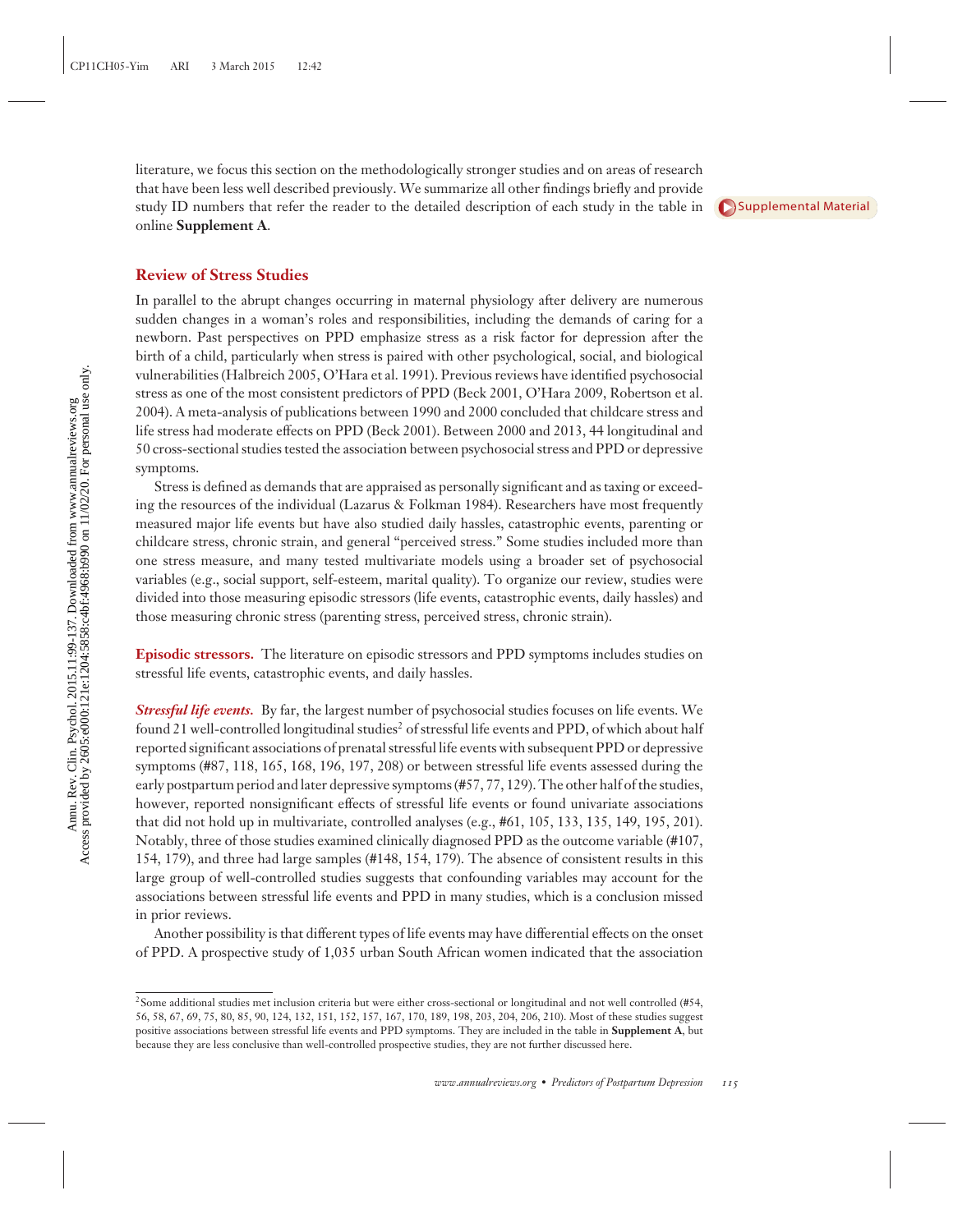of life events with probable PPD depended upon the severity of the event such that exposure to extreme societal stressors (e.g., witnessing a violent crime, being in danger of being killed) was a significant predictor, whereas milder marital and economic stressors were not (Ramchandani et al. 2009). No other studies disaggregated different types of stressful life events.

*Catastrophic events.* Fewer studies tested the impact of catastrophic events such as hurricanes or earthquakes on the occurrence of PPD symptoms. All reported a significant association between more severe experiences of a natural disaster and greater likelihood of concurrent (Qu et al. 2012) or subsequent elevated PPD symptoms (Ehrlich et al. 2010, Harville et al. 2009, Hibino et al. 2009). From these, we may conclude that long-term consequences of catastrophic events (e.g., loss of income, property damage) are more closely associated with PPD than exposure to the event itself, a conclusion worth noting for future studies on this issue.

**Daily hassles.** Only three studies assessed minor episodic stressors termed daily hassles. A wellcontrolled study of 12,361 Australian women showed that women reporting moderate levels of daily hassles around 25 weeks' GA had higher EPDS scores at 6 weeks post partum compared to women reporting minimal daily hassles (Milgrom et al. 2008). The other two studies were much smaller and reported either positive correlations (Honey et al. 2003a,b) or null findings (Da Costa et al. 2000).

**Chronic stressors.** The literature on chronic stressors and PPD symptoms includes studies on parenting stress, perceived stress, and chronic strain.

*Parenting stress.* Parenting stress and childcare stress refer to a perceived imbalance between the demands of parenting or caring for young children and available resources. The vast majority of cross-sectional studies on general parenting stress reported significant associations with concurrent depressive symptoms (#53, 58, 73, 89, 102, 113, 133, 134, 143, 169, 175, 184) or a PPD diagnosis (#154), whereas one study of 139 women found that mothers with elevated EPDS scores did not report greater childcare stress than nondepressed mothers reported (McGrath et al. 2008). Only two studies assessed the prospective effect of parenting or childcare stress on a subsequent clinical diagnosis of PPD. Parenting stress at 6 weeks post partum in 106 adolescent mothers was a risk factor for both PPD and subclinical depression at 3 and 6 months post partum (Venkatesh et al. 2014), but in a smaller study, no such effects were found (Kim et al. 2008).

Some studies investigated specific parenting stressors, such as caring for an infant with temperamental difficulties, colic, or inconsolable or excessive crying. Most found significant associations between mother reports of infant temperamental difficulty and greater depressive symptoms (#58, 71, 92, 102, 144, 147), although a few found none (#156, 184). Two other studies reported significant associations between infant colic or excessive crying and elevated maternal depressive symptoms (Radesky et al. 2013, Stock et al. 2013). Finally, a large study of US mothers reported that infant colic was associated with greater odds of elevated PPD symptoms between two and six weeks post partum in Hispanic and white mothers but not in African American mothers (Howell et al. 2005, 2006). This last study highlights the importance of taking race/ethnicity into account to get a fully biopsychosocial picture of PPD.

**Perceived stress.** Perceived stress refers to feeling generally overwhelmed and unable to cope (Cohen et al. 1983). The majority of cross-sectional studies find associations between perceived stress and levels of PPD symptoms (#55, 64, 74, 95, 131, 138, 140, 204), although null findings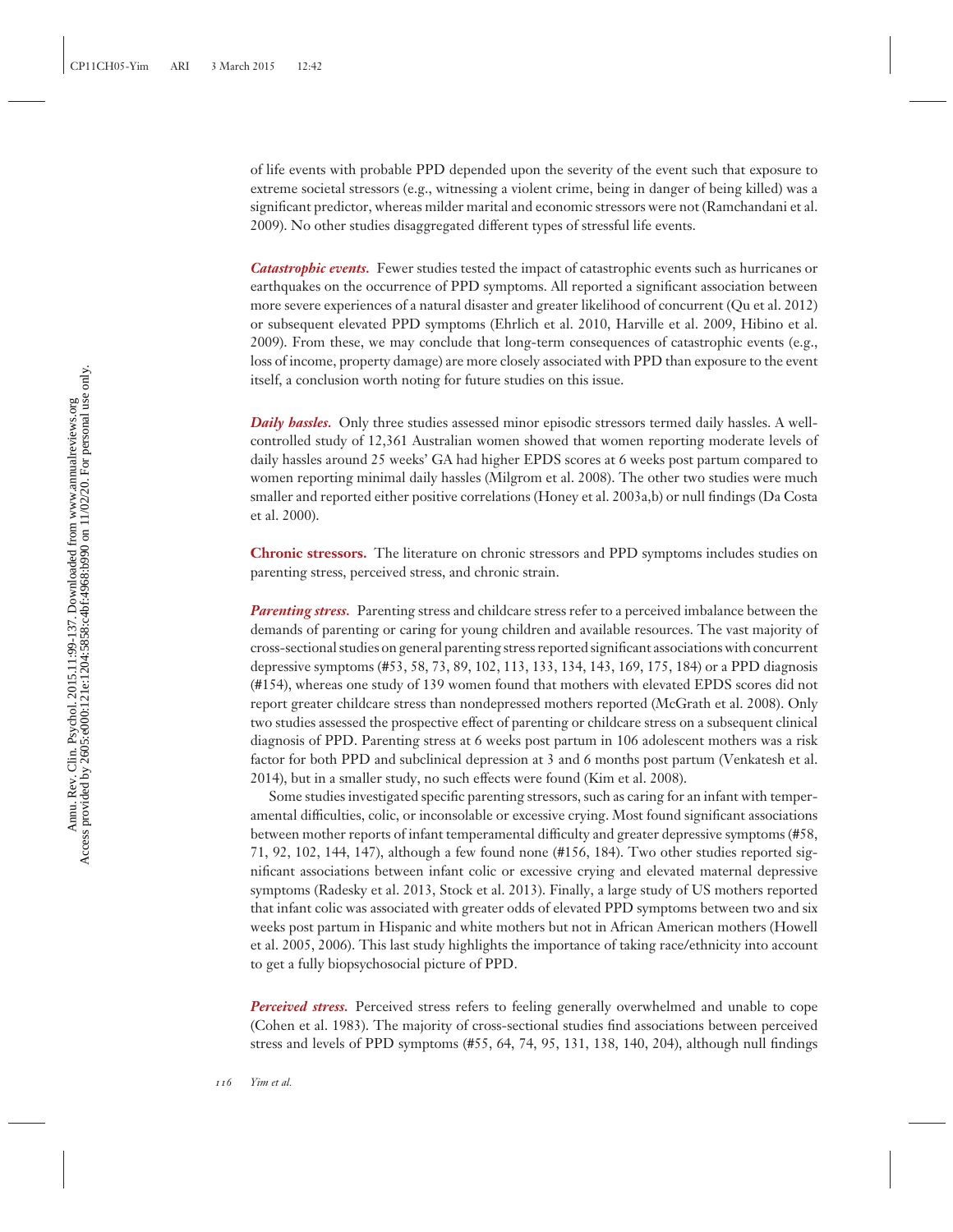exist (#130, 199). The results of the five existing prospective investigations of perceived stress are more equivocal with three studies reporting significant effects in well-controlled analyses (Corwin et al. 2005, Dennis & Ross 2006a, Rodríguez et al. 2010) and two with null findings (Leung et al. 2005, Monk et al. 2008).

*Chronic strain.* Another set of studies explored the effects of chronic strain on PPD symptoms. For example, a study of 817 employed women reported a cross-sectional association between greater psychological work demands and greater depressive symptoms at 11 weeks post partum (Dagher et al. 2009). In follow-up prospective analyses, Dagher and colleagues (2011) found associations of higher total workload and lower job flexibility with higher depressive symptoms. In three additional studies, unfavorable job conditions including lack of job security and short family leave times were associated with greater odds of elevated depressive symptoms (Chatterji & Markowitz 2012, Cooklin et al. 2011, Dennis et al. 2004).

Chronic strains resulting from low SES have also been linked to PPD and PPD symptoms in a handful of studies. For instance, financial stress has been associated with a greater likelihood of PPD (Rich-Edwards et al. 2006) and higher levels of depressive symptoms (Choi et al. 2013) in cross-sectional designs (for an exception, see Horowitz et al. 2005). In a longitudinal study of 179 married women, financial stress assessed during pregnancy predicted higher levels of depressive symptoms at 6 and 12 months post partum, but only among women scoring low on optimism (Grote & Bledsoe 2007). Two other studies associated low subjective SES (Dolbier et al. 2013) and food insecurity (Dewing et al. 2013) with PPD symptoms.

Three studies examined multiple chronic stressors. In one study of 1,376 Pacific Island mothers measuring 30 possible predictors, stress due to insufficient food, household income less than \$40,000, and difficulty with transportation was associated cross-sectionally with elevated EPDS scores at 6 weeks post partum in controlled analyses (Abbott & Williams 2006). In a smaller study, life difficulties related to finances, marriage, other relationships, and entrapment predicted greater risk of elevated EPDS scores at 6 months post partum (Husain et al. 2012). Finally, in a longitudinal study of 510 urban US pregnant women, three or more of 19 chronic psychosocial stressors such as abuse, financial problems, or homelessness predicted elevated EPDS scores at 6 weeks post partum (Silverman & Loudon 2010).

**Summary.** Overall, there is mixed evidence that symptoms or diagnoses of PPD are preceded by stressful life events in controlled analyses. However, it appears that the type and severity of major life events are relevant. Relatively few studies have examined interactions of events with predispositions to test a stress diathesis perspective. Perceived stress and chronic strains such as work demands and financial stress more consistently predict PPD. Finally, women with higher parenting stress appear to be at risk of PPD, but more prospective studies are needed to address the directionality of these associations.

#### **Review of Interpersonal Studies**

Poor quality interpersonal relationships contribute to risk for depression across the life span (Hammen 2003) and have been implicated in the etiology of PPD (Hopkins et al. 1984). Specifically, there is consensus among systematic and meta-analytic reviews that social support and marital functioning influence postpartum distress (Beck 2001, O'Hara & Swain 1996, Robertson et al. 2004). However, there is a lack of specificity regarding the interrelated components of interpersonal functioning underlying these associations, and the mechanisms by which they act are still unclear. Furthermore, there is great variability in conceptualization, measurement,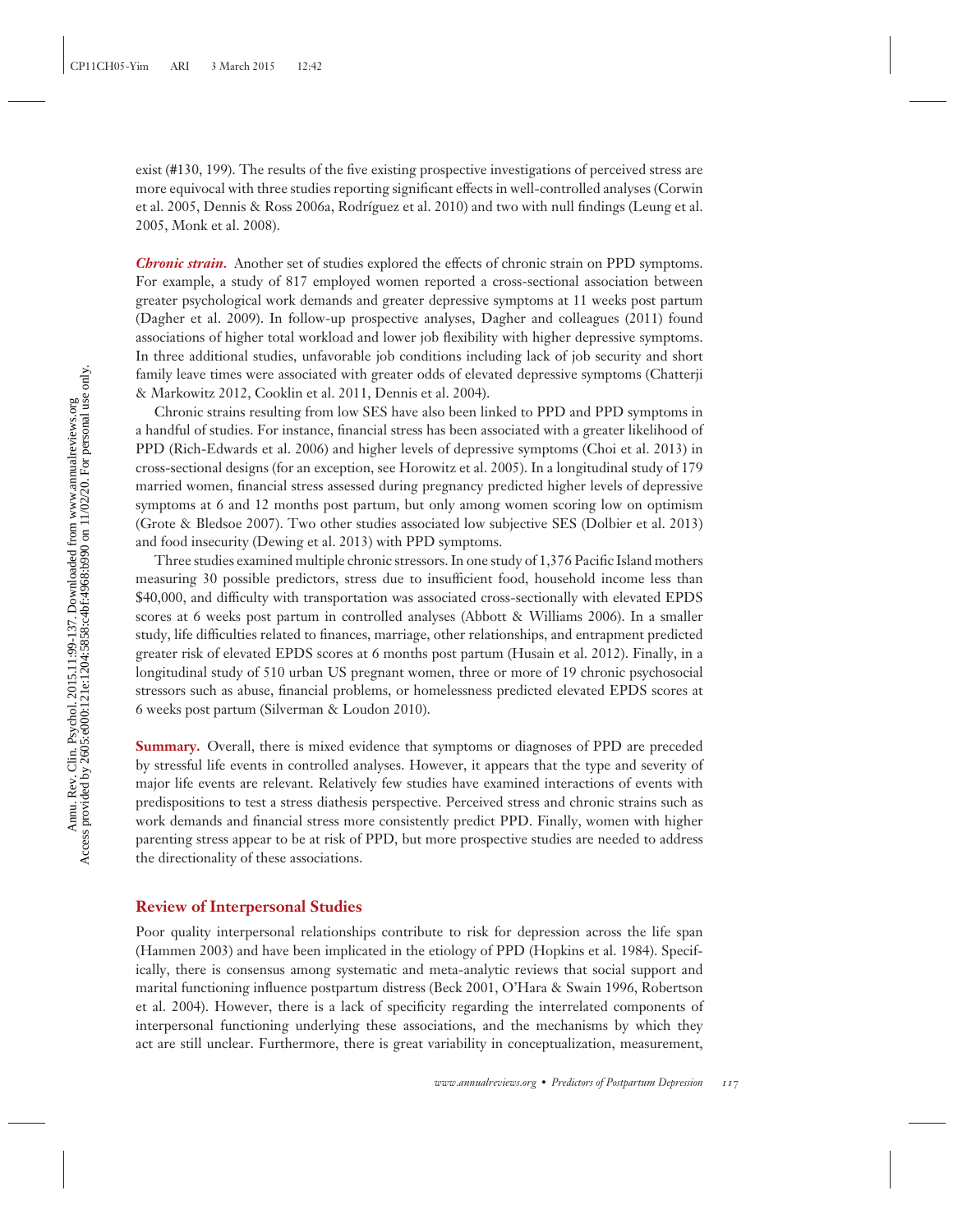#### **NETWORK SIZE**

Thirteen studies tested whether the number of people in a woman's social network is related to PPD symptoms, and these studies are described in detail in **Supplement C**. Some studies suggested that a larger social network and a larger number of relationships that are close in nature are protective. Many results are attributable to the dichotomy between none versus one or more supportive others. A few preliminary studies indicated that specific subgroups of women, for example, pregnant adolescents and women living with extended family, may benefit most from larger networks. Still, findings overall were mixed, and some associations became null after controlling for relevant variables such as stress or self-esteem. Quality and quantity of network connections are most likely to interact in their effects on postpartum affect such that when women are satisfied with the support they receive, a larger network is protective.

> and analytic approach across studies. To address this gap, we differentiate various aspects of interpersonal relationships (both protective and risk producing) involved in PPD: marital relationship status, several aspects of social support, relationship quality, adult attachment style, and family relationships. Although a number of studies have also focused on network size and PPD symptoms, we do not review them here (but a brief summary of the findings is provided in the Network Size sidebar) (see also **Supplement C**; follow the **Supplemental Material link** from the Annual Reviews home page at **<http://www.annualreviews.org>**).

> **Marital relationship status.3** The most commonly studied predictor of PPD is maternal partner relationship status including legal marital status, "defacto" marriage (usually cohabiting), and the presence of any partner relationship with the baby's biological father. Although often thought to be a critical factor in PPD, marital status in and of itself is of little importance according to two meta-analyses (Beck 1996, O'Hara & Swain 1996), although an update (Beck 2001) found small but significant effects across three studies. In our review, more than one dozen studies found no univariate associations between marital or partner status and depressive symptoms or diagnosis (#53, 69, 77, 79, 80, 91, 100, 115, 117, 119, 125, 154, 159, 166). Nearly as many studies found that women who were married or cohabiting with the baby's father had fewer PPD symptoms or a lower risk of PPD compared to women separated from their partner or not in a relationship during the first postpartum year (#49, 54, 56, 70, 94, 108, 116, 124, 139, 148, 164, 168, 179), and the effect reversed direction in one study (Kozinszky et al. 2011). None of these effects remained after controlling for potential confounds such as maternal education, employment, parity, relationship quality, stress, and social support.

> However, studies on specific subgroups and diverse samples contradict this. For example, being married or in a stable partner relationship was protective in mothers of high-risk infants (Stock et al. 2013), Latina women (Kuo et al. 2004), and ethnically and socioeconomically diverse women (Segre et al. 2007), especially in the early postpartum period and after controlling for other demographic factors. In a study of inner-city ethnic minority women, cohabitating with a partner was protective against continued elevation of symptoms in the first month post partum (Yonkers et al. 2001). Another large, population-based study of marital and cohabitation status found that

[Supplemental](http://www.annualreviews.org/doi/suppl/10.1146/annurev-clinpsy-101414-020426) Material

<sup>&</sup>lt;sup>3</sup>As marital or partner status is often included as a covariate in studies addressing a wide variety of topics, studies were included here if they examined this variable explicitly (e.g., mentioned partner status in title, abstract, or keywords) or included marital status as a possible covariate in conjunction with other psychosocial variables of interest.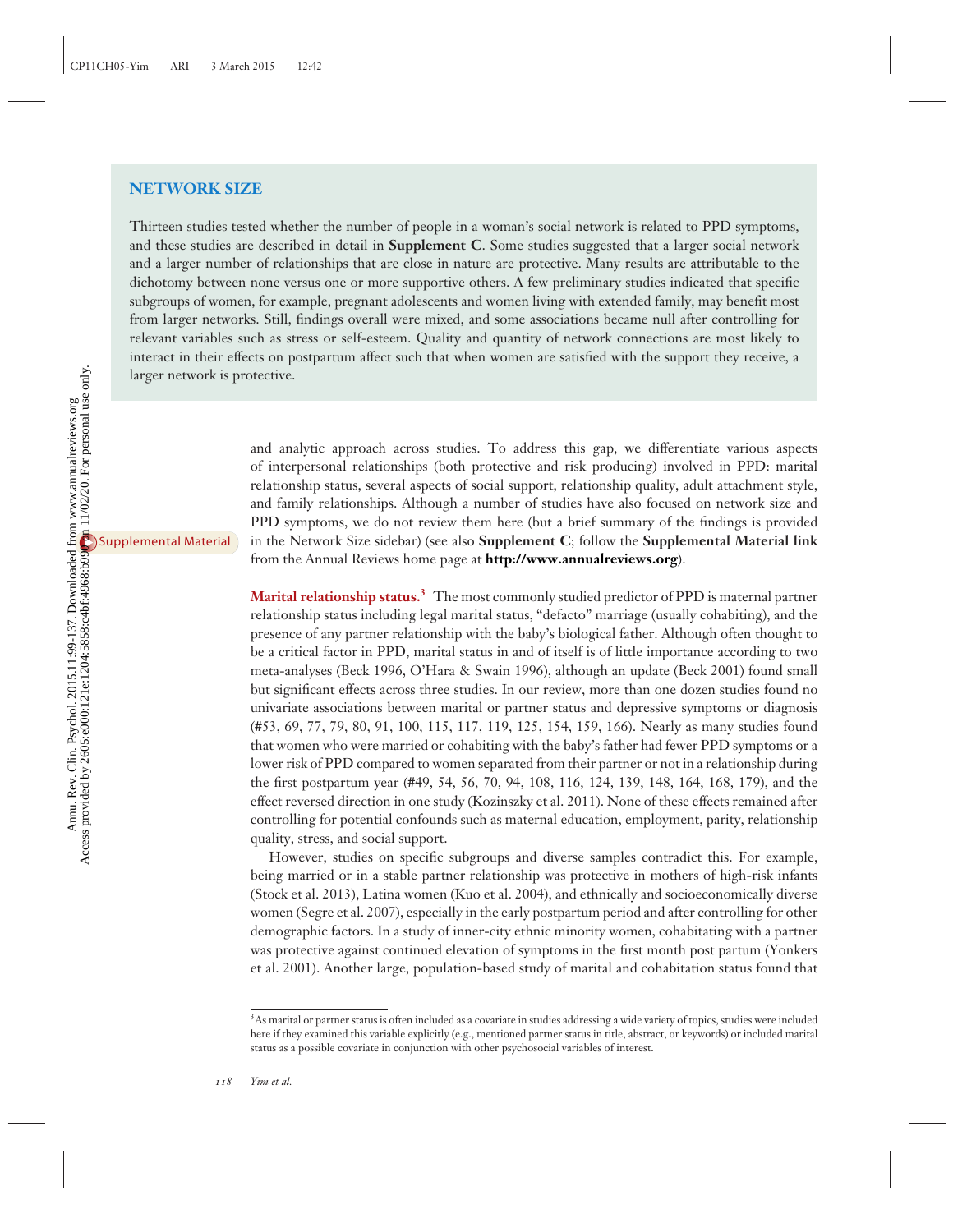being unmarried and not cohabiting conferred risk for PPD at five to nine months (Urquia et al. 2013). Thus, relationship status might confer stronger protection for ethnic minority women or those of lower SES. Consistent with this, a representative cohort study of more than 4,000 largely poor and ethnic-minority urban women found that married women had lower rates of PPD at one year post partum in comparison with cohabiting but unmarried women (Akincigil et al. 2010); cohabiting women, in turn, had lower rates of PPD than did women who were noncohabiting, and those not in a relationship with the baby's father had the highest rates of PPD. Of note, these effects were fully mediated by relationship quality. Thus, relationship status may be a distal predictor of PPD and a proxy for more specific relational factors such as cohabitation and quality. To this point, longer relationship length predicted lower PPD risk and PPD symptoms in a few studies (Schachman & Lindsey 2013, Seimyr et al. 2013, Urquia et al. 2013), with one nonreplication (Honey et al. 2003a). Worth adding is that relationship status sometimes works the opposite way. A study of 108 high-risk adolescents and adults (Figueiredo et al. 2007) found that mothers who lived with the baby's father were at greater risk for PPD at two to three months post partum after controlling for demographics and prenatal depressive symptoms (see also Rogers et al. 2013).

**Social support.** Several previous reviews have examined social support as a predictor of PPD and found evidence for a moderate protective effect of higher support levels for adolescents (Reid & Meadows-Oliver 2007) and adult women (Beck 1996, 2001; O'Hara 2009; Robertson et al. 2004). However, the type and source of support examined vary widely across studies, and different components of support appear to have differential influence on PPD with partner support among the strongest predictors (Beck 2001, O'Hara & Swain 1996). Altogether, we identified 87 studies (47 longitudinal, 40 cross-sectional) on this topic.

**Perceived support.** By far the most commonly studied aspect of social support is perceived support—the belief that support is available if needed—which is thought to be a stable individual difference. Out of 50 studies on perceived support, 23 reported significant negative associations between perceived support and postpartum outcomes that were robust after controlling for demographics, general depression, and relevant other factors. These 23 studies included a large set of longitudinal studies (#63, 82, 88, 113, 125, 135, 154, 166) and nearly twice as many cross-sectional ones (#68, 69, 74, 83, 95, 127, 130, 140, 151, 152, 159, 169, 182, 189, 193). In contrast, no significant associations existed between general social network perceived support and postpartum outcomes in six longitudinal (#76, 92, 117, 180, 186, 196) and two cross-sectional (#54, 167) studies. One anomalous cross-sectional study even reported a significant positive association (#146). Another set of controlled studies with longitudinal (#87, 133, 139, 148, 166) or cross-sectional (#55, 67, 91, 100, 110, 175) designs reported negative associations between perceived support and PPD, although the significant effects diminished with controls such as prenatal depression, stress, or partner violence in the model. These findings suggest that future research should focus on confounds and pathways linking perceived social support to lower PPD since it is well established that it is a major protective factor.

*Enacted or received support.* The literature on how much support has actually been received by women in the perinatal period is smaller, and results are inconsistent. Several cross-sectional studies with respectable sample sizes found negative associations between received support and depressive symptoms after controlling for stress or support need (#58, 64, 65, 135, 138), but a few other cross-sectional studies found effects that disappeared after controlling for demographics or reported null findings (#115, 116, 138, 171).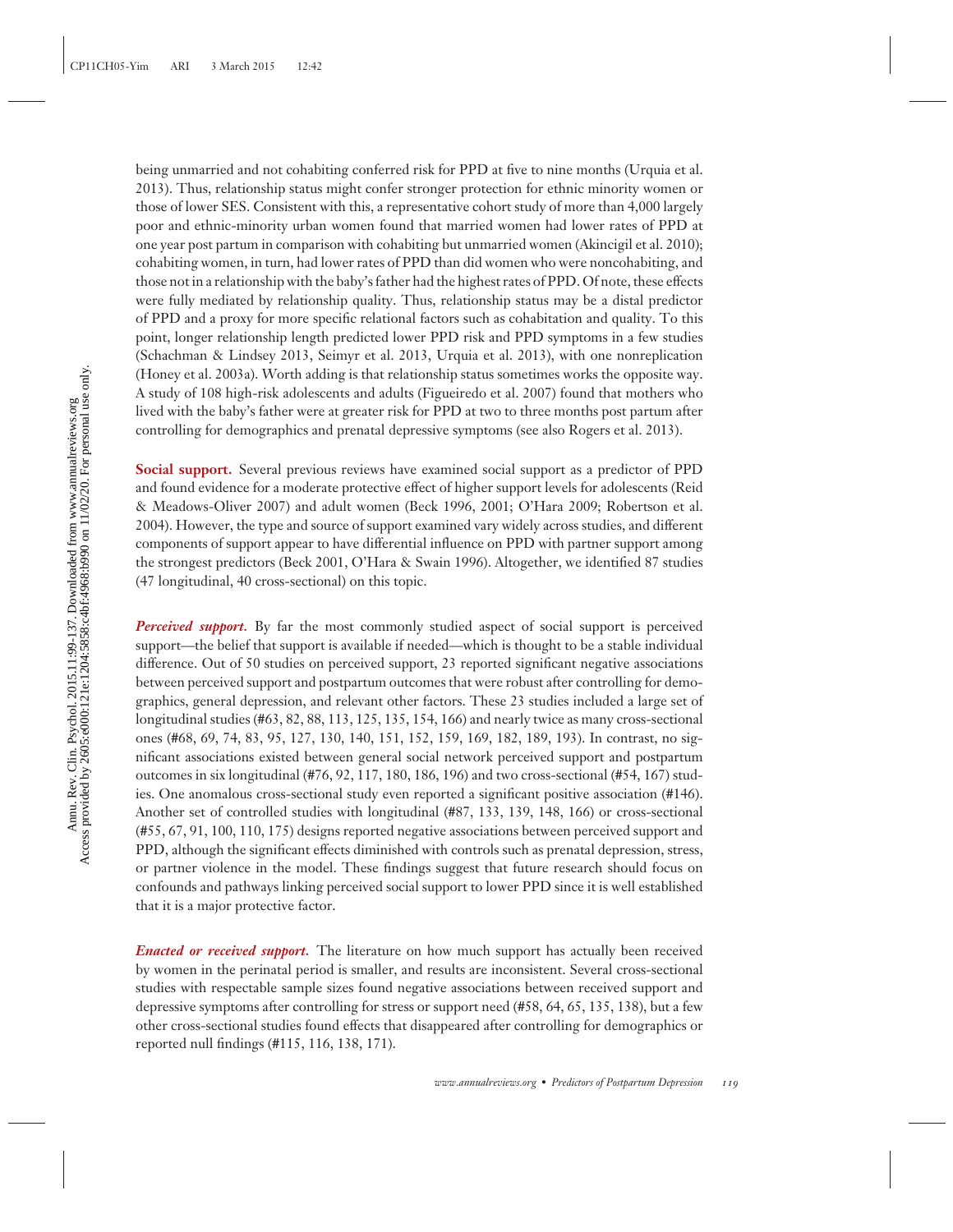*Need for support and support satisfaction.* A complementary group of studies assessed perceived need for support and whether the support received was satisfactory to meet that need. Two longitudinal and three cross-sectional studies with small-to-moderate sample sizes identified increased need for support as a significant risk factor for PPD (#64, 134, 138, 141, 197). Regarding satisfaction with support and depression severity, nine studies found negative associations (#55–57, 113, 134, 141, 146, 149, 165), five of which remained significant after controlling for prenatal mood (#113, 134, 141, 149, 165). Four additional studies examining support satisfaction had null findings (#71, 117, 143, 197), although these had smaller, relatively homogenous samples and/or methodological limitations. Of note, unmet support needs are also associated with increased likelihood of PPD (#103).

*Sources of support.* Other studies have examined different specific sources of social support. Global perceived support did not predict PPD after considering the effect of specific relationships when they were compared (Dennis & Letourneau 2007). Further, a woman's perceptions of reliable tangible assistance from her partner, opportunities to provide support to her partner, and emotional closeness with other mothers were the key factors that predicted PPD at eight weeks post partum. The majority of studies on perceived partner support found significant protective effects (#75–78, 112, 142, 155, 161, 164; but see #108, 205). Received partner support (Fagan & Lee 2010, Leung et al. 2005), satisfaction with partner support (Boyce 2003, Husain et al. 2012, Iles et al. 2011, Kruse et al. 2013, Sheng et al. 2010), and unmet partner support expectations during the transition to parenting (Gremigni et al. 2011) have also been consistently associated with increased PPD risk. Additionally, effective partner support during pregnancy was protective against increases in depressive symptoms from pregnancy to post partum in a diverse sample (Tanner Stapleton et al. 2012). Multivariate models have shown declines in partner support over time (Simpson et al. 2003) and the quality of partner support (Tanner Stapleton et al. 2012) to mediate effects of other social and relationship factors on PPD in moderately sized samples. Thus, fairly consistent evidence from many studies indicates partner support in various forms is beneficial.

One large population study found both partner and family support predicted lower PPD risk at six months after birth controlling for partner status and sociodemographics (Rich-Edwards et al. 2006). Support from the woman's family*,* especially her mother, may have a protective influence. Out of 13 studies addressing family support (including mother, mother-in-law, and general family), 10 found significant negative associations (#51, 77, 104, 105, 108, 117, 134, 161, 171, 176) and 3 found no effect on PPD risk despite relatively large samples (#75, 123, 142). Three studies combining low perceived support from family and friends also found significant univariate associations with elevated PPD symptoms and risk (Ho et al. 2013, Ramchandani et al. 2009, Rich-Edwards et al. 2006). However, social support from other women with children or from friends was not associated with PPD symptoms after controlling for other risk factors (Dennis et al. 2004, Secco et al. 2007, Siu et al. 2012). Of note, in some cultures that differentially value male versus female children, female infant sex (Xie et al. 2009) and in-law preference for a male child (Gao et al. 2009) have also been associated with increased PPD risk, possibly due in part to lower family support.

**Partner relationship quality.** Partner relationship quality includes both measures of relationship satisfaction and other measures of relationship quality. Findings are mixed for the influence of partner relationship satisfaction during pregnancy on PPD symptoms. Four large studies (Escribà-Agüir & Artazcoz 2011, Kruse et al. 2013, Ramchandani et al. 2009, Siu et al. 2012) found that greater relationship satisfaction predicted fewer PPD symptoms, after adjusting for demographic and psychosocial covariates. Also, low partner satisfaction in the third trimester has

 Access provided by 2605:e000:121e:1204:5858:c4bf:4968:b990 on 11/02/20. For personal use only. Annu. Rev. Clin. Psychol. 2015.11:99-137. Downloaded from www.annualreviews.org<br>Access provided by 2605:e000:121e:1204:5858:c4bf:4968:b990 on 11/02/20. For personal use only. Annu. Rev. Clin. Psychol. 2015.11:99-137. Downloaded from www.annualreviews.org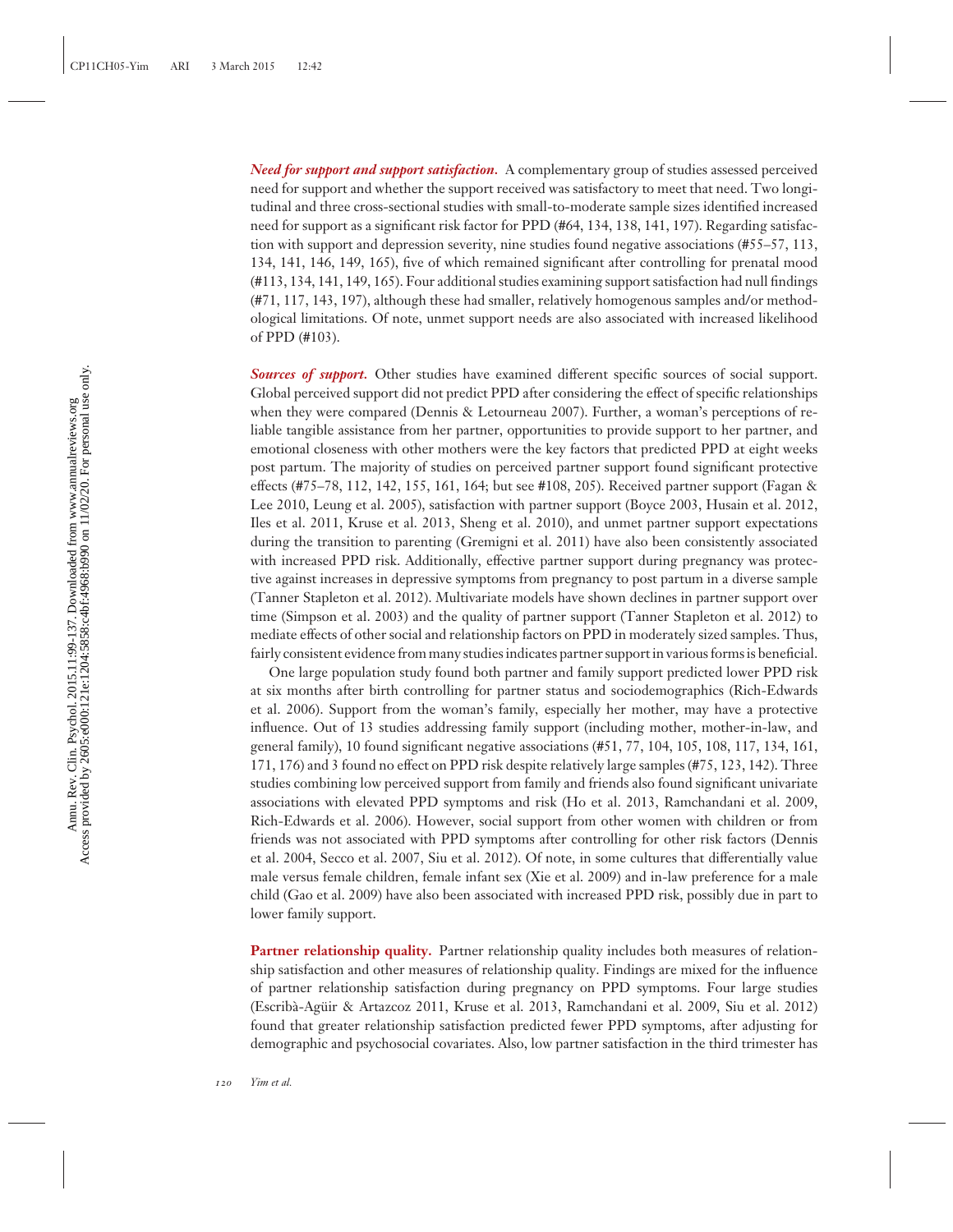been linked to PPD at 6 to 8 months post partum (Mehta et al. 2012). Other studies, however, found no effect of partner relationship satisfaction during pregnancy on PPD in the first three months after delivery (DaCosta et al. 2000, Feeney et al. 2003, Gremigni et al. 2011, Grussu & Quatraro 2009, Mohammad et al. 2011) or effects did not withstand controlled analyses (Kim et al. 2008, Oppo et al. 2009).

Many additional studies examined postpartum partner relationship quality in general or specific aspects such as communication, relationship depth, and low control or constraints by the partner. This work has consistently linked stronger partner relationships with PPD risk or symptoms across the first year after birth (#49, 51, 53, 56, 57, 69, 87, 106, 112, 123, 137, 145, 154, 155, 169, 175, 191, 197; but see 147 for an exception). These associations remained significant after controlling for maternal prenatal mood and demographic factors in most of these studies.

Perinatal declines in relationship satisfaction and quality may contribute to increases in maternal PPD symptoms over time. Two prospective studies (Diaz et al. 2007, Zelkowitz et al. 2008) and one retrospective cross-sectional study (McVey & Tuohy 2007) showed that women with declines on these relationship variables from pregnancy to post partum had increased depressive symptoms compared to women whose relationship quality was stable or increased (see also Whisman et al. 2011). More research on temporal ordering of effects permitting causal inferences is needed.

**Adult attachment style.** Adult attachment style is defined as the tendency to feel more or less secure about close relationships and is a relatively stable individual difference (Pietromonaco et al. 2013) that has been thought to influence PPD or depressive symptoms. Close to one dozen studies report significant positive associations between less secure attachment style (anxious/fearful, preoccupied, or ambivalent attachment or interpersonal sensitivity) and increased PPD symptoms (#54, 92, 98, 119, 128, 142, 145, 157, 178, 183, 191). Women's attachment security has also been studied in conjunction with partner support in predicting PPD. Two studies found that the effect of lower attachment security on depressive symptoms at six to eight weeks post partum was at least partially mediated by lower satisfaction with partner support and ratings of support effectiveness (Iles et al. 2011, Tanner Stapleton et al. 2012). During the transition to parenthood, women's relationship-specific anxiety predicted more depressive symptoms at six weeks, independent of the effects of many related relationship, infant, and maternal factors (Feeney et al. 2003). Ambivalent attachment also may interact with particular negative spouse behaviors to predict depressive symptoms in married couples during the transition to parenthood (Simpson et al. 2003). Thus, adult attachment style appears to influence risk for PPD both directly, perhaps due to underlying negative cognitions, and via contemporaneous relationship functioning.

A few studies have investigated precursors to women's attachment style or later family support such as parental caregiving during a mother's own childhood. Low levels of maternal and/or paternal care and emotional support during childhood have been consistently associated with PPD symptoms (#66, 142, 145, 148, 161), but these associations are sometimes attenuated when considering more proximal factors such as prenatal depression or current social support. One study suggested that early family relationship experiences may contribute to a more anxious attachment style, which in turn increases PPD risk (McMahon et al. 2005). Regarding the effects of parental overprotection, a study from Australia suggests that higher maternal overprotection is a risk factor (Matthey et al. 2000), whereas a study from Japan linked higher paternal but lower maternal overprotection with risk (Choi et al. 2013).

**Relationship conflict and violence.** Five studies found significant associations between higher partner conflict or disagreement and increased depressive symptoms in medium-to-large adolescent samples (Fagan & Lee 2010) and adult samples (Boyce 2003; Dennis & Ross 2006a,b; Giardinelli et al. 2012), but conflict was no longer predictive in one study after considering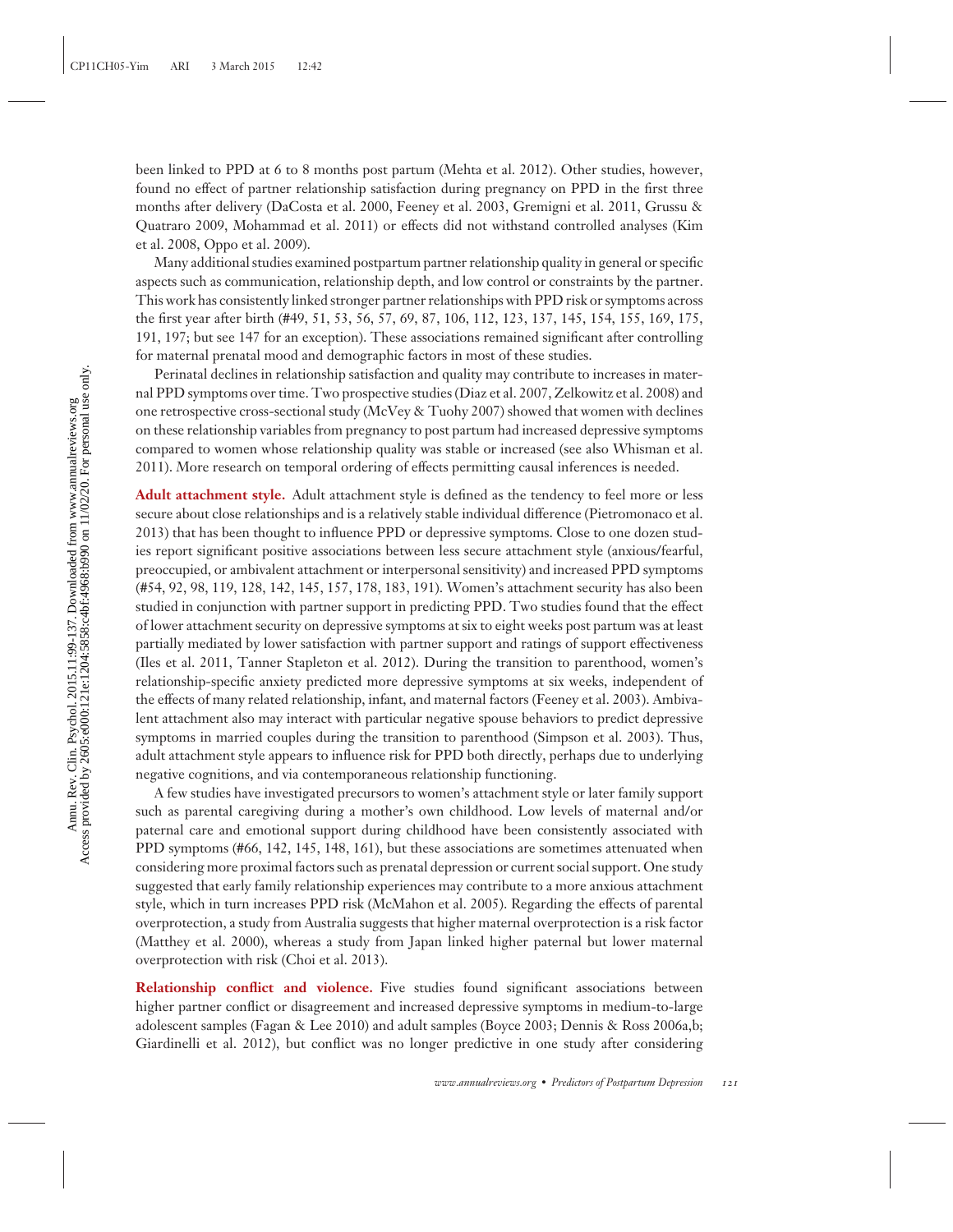partner support and involvement (Dennis & Ross 2006b, Fagan & Lee 2010). Two studies also linked arguments with family (Page & Wilhelm 2007) and conflicts with other mothers (Dennis & Ross 2006a) to increases or persistence in PPD symptoms over time.

Intimate partner violence, family violence, and other forms of abuse are more frequent targets of inquiry. Ten longitudinal studies (#51, 79, 88, 126, 139, 153, 163, 166, 185, 186) and eight cross-sectional studies (#60, 91, 96, 97, 100, 101, 109, 136) found intimate partner violence or abuse to be predictive of increased PPD risk and symptoms, with the strongest results for abuse in the past year or during pregnancy rather than past abuse. Experiences of violence from the broader family network also appear to increase PPD risk (Ali et al. 2009, Certain et al. 2008, Cohen et al. 2002), as do lifetime abuse history and other interpersonal violence and trauma experiences (#68, 79, 91, 97, 121, 148, 161–163, 166, 174, 177, 189). These associations were often attenuated when more proximal psychosocial risk factors, such as perinatal experiences, were included.

**Summary.** Interpersonal risk and protective factors are popular topics of research on PPD. The strongest evidence reviewed here suggests that the quality of a woman's relationships in the perinatal period is associated with her risk of PPD, with high-quality relationships and social support offering protection against PPD, and conflict-ridden, abusive, or unsupportive relationships conferring risk. A woman's partner and her own mother emerge as most critical with respect to PPD, whereas evidence is mixed for the roles of friends and other family. In contrast to measures of quality, structural indicators such as partner status and network size (see **Supplement C**) are less consistently associated with PPD, likely because they are mere proxies of specific relationship processes.

#### **INTEGRATIVE STUDIES INCLUDING BIOLOGICAL AND PSYCHOSOCIAL PREDICTORS OF POSTPARTUM DEPRESSION**

Rigorous studies on PPD symptoms assessing both biological and psychosocial predictors are rare. Of the 11 studies identified, five reported results for biological and psychosocial variables in separate statistical analyses (Cheng & Pickler 2009, Corwin et al. 2005, Groer & Morgan 2007, Ingram et al. 2003, Nierop et al. 2006) and thus are not taking full advantage of the data. Such studies can enable us to compare effect sizes with sufficient statistical detail, but they cannot tell us whether or how biological and psychological processes work in concert to predict PPD, nor can they tell us if they represent different levels of the same stress vulnerability pathway.

One study that addressed both psychosocial and biological factors followed 291 women from early pregnancy until 36 weeks post partum (Kuijpens et al. 2001; see **Supplement B**) and found that both thyroid antibody status and major life events independently predicted PPD at 4 and 12 weeks post partum, but the effects of antibody status did not extend to 20, 28, or 36 weeks post partum, whereas the effects of life events did. An additional study (Figueira et al 2010) found that life stressors, but not the *BDNF polymorphism Val66Met,* were predictive of PPD in univariate models. However, when life stressors and *Val66Met* were included in a multivariate regression model, neither emerged as a significant predictor of PPD, and interactive effects were not reported.

Three additional studies on polymorphisms in the serotonin transporter gene tested the stress vulnerability model. Pinheiro et al. (2013) showed that carriers of the long allele of the serotonin transporter gene *5-HTTLPR* were more likely to receive a PPD diagnosis and that this association was stronger in the presence of stressful life events during pregnancy. Similarly, significant associations between variations of the *5-HTTLPR* and *COMT* genes and PPD differed depending on the presence of maternity stressors and psychiatric treatment in a study of 275 mothers in Sweden (Comasco et al. 2011a,b). There was also seasonal moderation, which may be tied to seasonal depressive diseases. Mehta et al. (2012) confirmed a link between the *5-HTTLPR* gene and PPD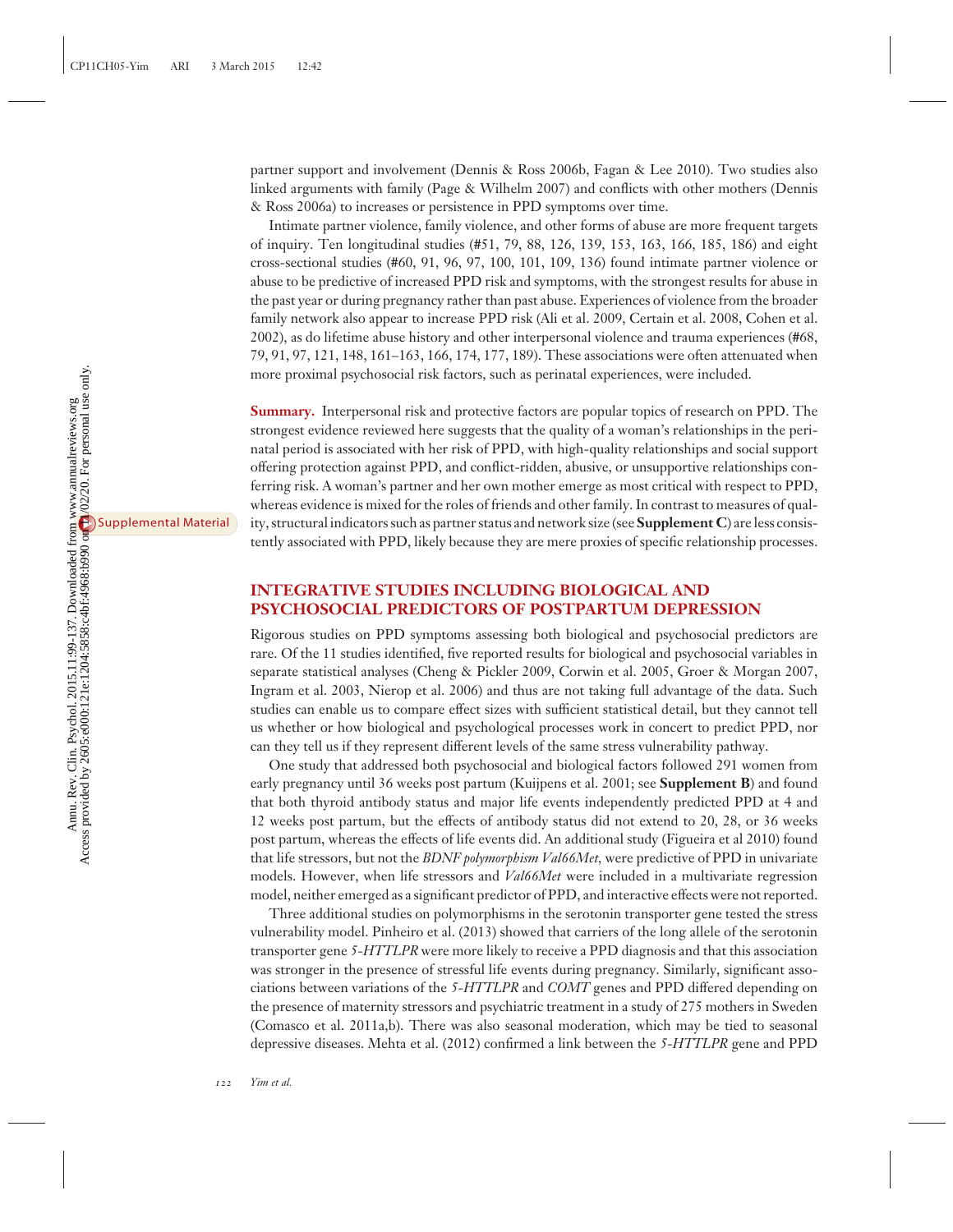in the presence of life events, although in their study short allele carriers emerged as the high-risk group. Altogether, these studies confirm evidence from studies in the general population (Caspi et al. 2003) regarding interactions between polymorphisms in the serotonin transporter gene and stressors in posing risk of depression.

A single study was integrative in the sense that it investigated how social factors become instantiated biologically, raising women's PPD risk. Hahn-Holbrook and colleagues (2013) followed 210 pregnant women from mid-pregnancy to 8 weeks post partum. They found that changes in placental CRH between 29 and 37 weeks and family social support at 29 weeks of pregnancy independently predicted PPD symptoms at 8 weeks, and the changes in CRH fully mediated the effect of family social support on PPD. In other words, family support appeared to protect against PPD by dampening increases in CRH during pregnancy. These results demonstrate that psychological and biological predictors are not likely to be distinct etiological factors in PPD as commonly thought, but rather, they likely represent different levels of the same etiological pathway.

In sum, very few studies considered both biological and psychosocial predictors of PPD symptoms, and even fewer examined interrelationships among them. Nonetheless, a small, emerging literature shows promise. In particular, the four studies testing gene-environment interactions support the stress vulnerability model, and one further study supports the biopsychosocial model emphasizing the utility of testing mediational relationships.

#### **DISCUSSION OF SYSTEMATIC REVIEW**

We systematically reviewed the literature published between 2000 and 2013 on biological (hormones, immune/inflammatory, genetic) and psychosocial (stress, interpersonal) risk factors for PPD. These two literatures have evolved separately and remain remarkably distinct, with rare examples of rigorous, integrative empirical research. Below, we draw conclusions for both literatures and enumerate challenges in advancing the field henceforth.

#### **Lessons Learned from the Biological Literature**

The theoretical rationale for the role of various biological factors in the etiology of PPD is fairly convincing (e.g., Halbreich 2005, Hochberg et al. 2003), but empirical support is lacking. At best, results are equivocal, and at worst, the predominance of findings does not support the premises. The key question in evaluating the biological literature is therefore a rather provocative one: Are biological factors largely inconsequential in the etiology of PPD? And, in moving forward, where should researchers focus their attention? We argue that the real challenge facing this field is not the absence of biological effects but rather the need to take a more sophisticated approach in testing theoretical premises. It is not surprising that most studies have failed to yield significant results, and the emerging overall picture is one of inconsistency if one takes into account issues related to PPD theory and research design.

One reason for equivocal results is that most empirical work on the role of biological factors in PPD risk does not carefully test theoretical propositions. For example, withdrawal theories imply that the intricate system of hormonal adaptations established over the course of pregnancy is suddenly disrupted, which challenges the maternal organism to restore a new endocrine balance (e.g., Hochberg et al. 2003). Hormone trajectories during and after pregnancy may well be an important piece of the puzzle, but other factors, in particular receptor sensitivity to the hormonal signal in the target tissue, are at least as relevant but remain largely unstudied. This is of concern because insensitivity to glucocorticoid signals has been suggested as a central mechanism in the development of depression and other stress-related disorders (Raison & Miller 2003). Moving forward, studies testing withdrawal theories should address levels of circulating hormones in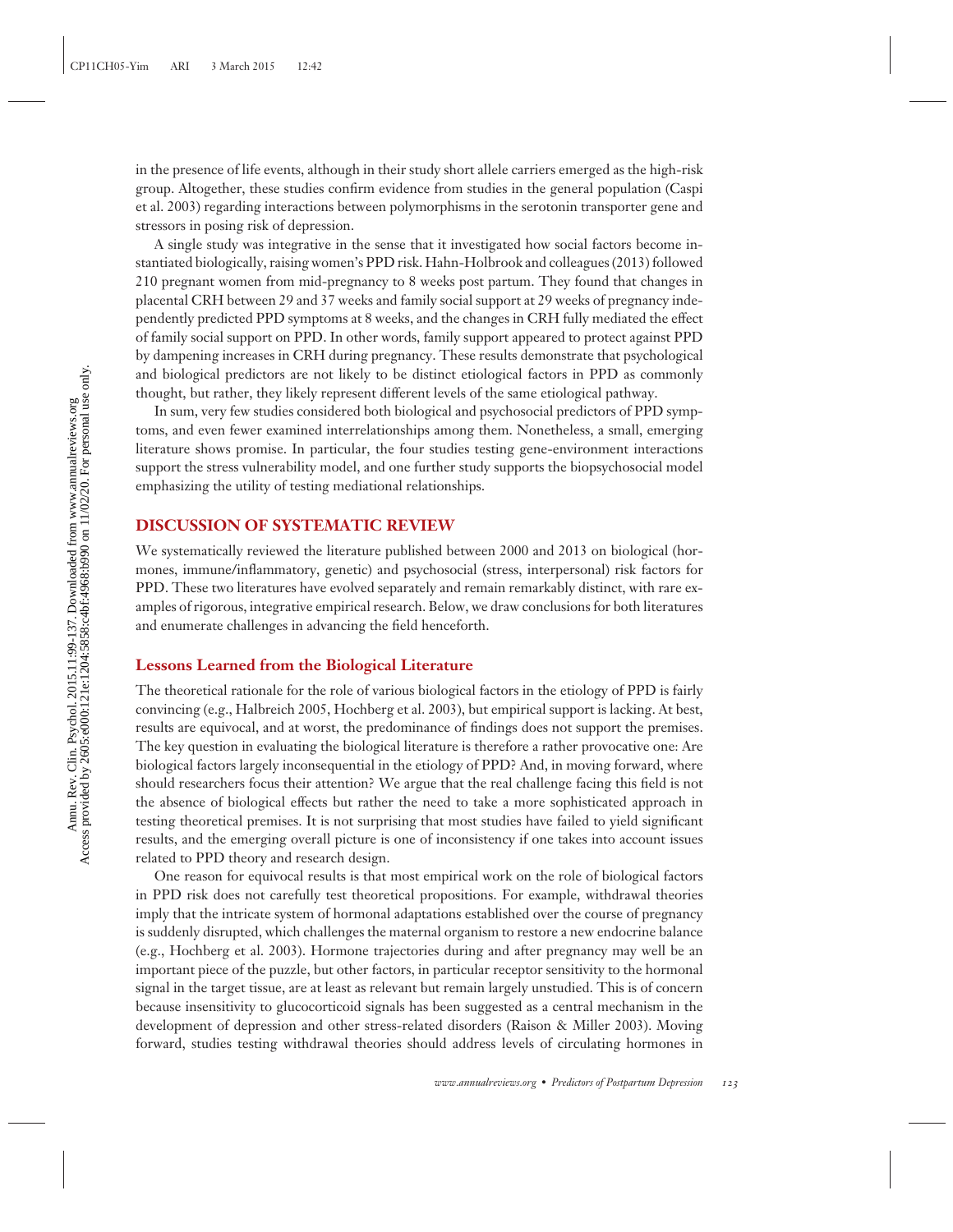combination with measures of tissue sensitivity. Promising approaches may include testing tissue sensitivity using in vitro models (Rohleder 2012), using positron emission tomography scanning to access the hormonal signal received by receptors in key brain areas (see Sacher et al. 2010), or assessing gene transcriptional activity in peripheral blood (Segman et al. 2010).

Furthermore, empirical tests of stress vulnerability models are rare in this literature. These models propose that associations between biological variables and PPD should be more pronounced among high-risk populations, whereas links may be absent in low-risk or mixed-risk samples. The few studies that have tested this model confirm that these moderated associations do exist (Comasco et al. 2011a,b; Mehta et al. 2012; Pinheiro et al. 2013). However, most studies in this field rely on mixed-risk samples. Future work might focus on high-risk populations or consider risk status as a moderator. It should also address genetic variations in other relevant biological systems (e.g., CRH, glucocorticoid, and gonadal systems as well as immune factors, including receptor variations) and psychological risk factors (e.g., life stress, lack of social support, psychiatric history). The inclusion of epigenetic changes related to pregnancy and to various types of stressors also holds great promise in furthering this line of research.

Another issue that may contribute to the many null results is the piecemeal approach commonly taken in biological studies where each measure is tested individually for associations with depression, limiting our ability to examine how biological risk factors interact to contribute to PPD risk. For instance, cortisol may affect the function of other biological systems implicated in depression, for example by altering gonadal and inflammatory processes (Torpy & Chrousos 1996), stimulating increases in placental CRH (Sandman et al. 2006), and by impairing serotonin function (Cowen 2002, Dinan 1994). Systems approaches that take into account interactive processes might help to integrate this fragmented literature and resolve some of the inconsistencies. In a related vein, there is a relative lack of appreciation that pregnancy and the postpartum period are periods of dynamic change. Our review suggests that studies that took a process approach by investigating change were more likely to yield significant findings compared to studies that treated biological measures as a static construct.

Insufficient attention has also been paid to the issue of timing. There is some indication that the most promising time to assess biological measures is not at the end of pregnancy when concentrations are uniformly high in preparation for delivery, but rather earlier in pregnancy (first and second trimesters) when the rate of change in biological measures may be more sensitive to individual differences in vulnerability. Regarding the timing of the assessment of PPD, it has been argued that pregnancy-related biological measures can affect PPD symptoms only as long as they still exert physiological effects (Halbreich 2005). Our review supports the notion that associations between biological measures and PPD are more likely to be detected when symptoms are assessed earlier in the postpartum period. For example, significant familial aggregation was detected when depression onset was defined within four weeks but not when defined within six months of delivery (Forty et al. 2006). The emerging literature on the link between placental CRH trajectories and PPD suggests associations only until three months post partum (Glynn & Sandman 2014). Thus, research design decisions related to the timing of predictor and outcome assessment may obscure true associations.

Few studies have used structural clinical interviews to establish the diagnosis of PPD or at least categorized their sample based on cutoff scores in validated screening instruments. This is likely due to the relatively low sample size in biological studies that typically involve higher financial cost and invasive data collection. To ameliorate the resulting power issue, studies have often treated depressive symptoms as a continuous variable and conducted analyses that presume linear effects even though a threshold model may be superior for understanding PPD etiology. In a related vein, most studies conceptualized PPD as a unidimensional construct instead of distinguishing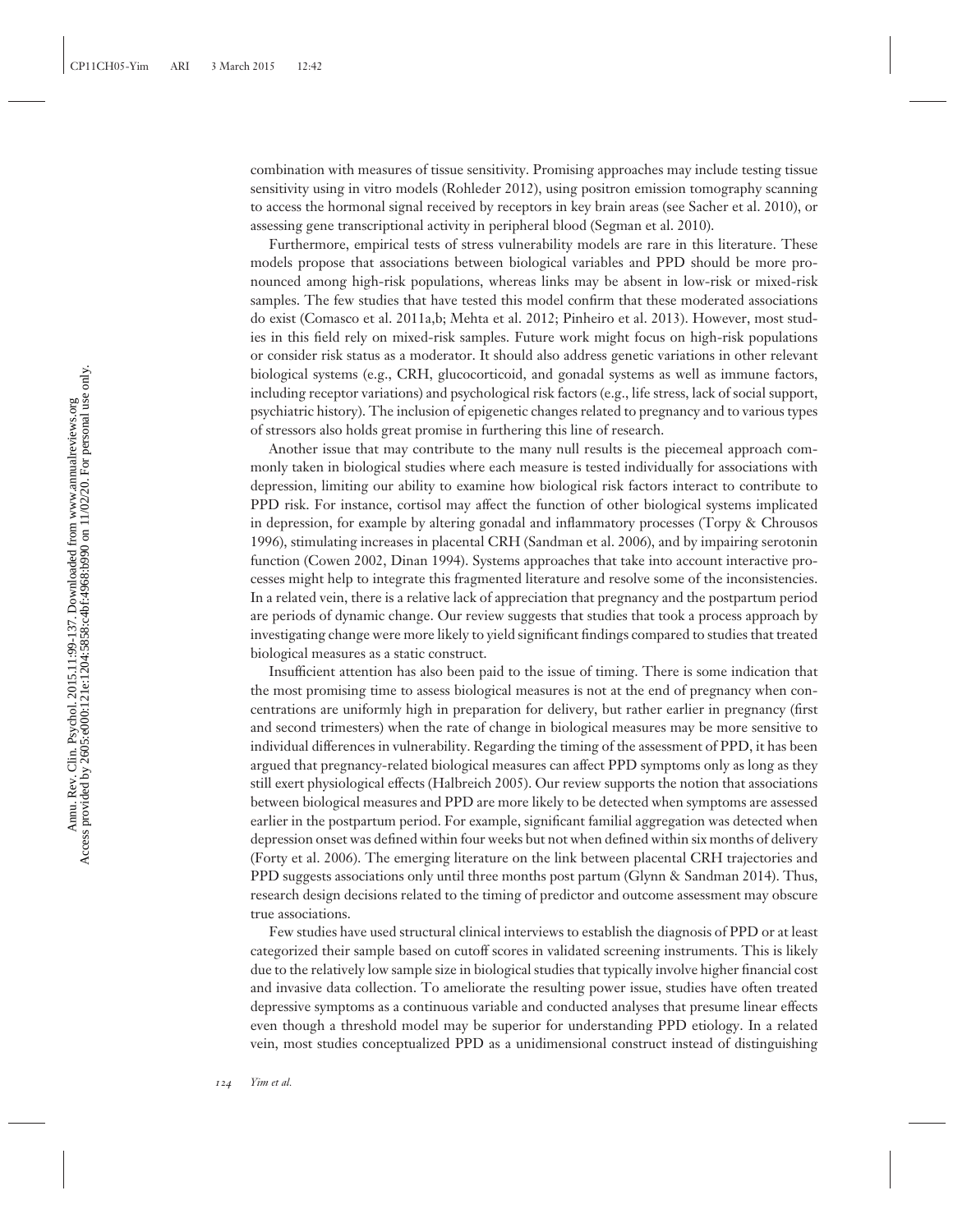between subtypes. There is accumulating evidence that HPA axis and inflammatory dysregulations differ between subtypes of depression, such as typical and atypical depression, which may suggest differences in pathophysiological processes (e.g., Gold & Chrousos 2002, Halbreich 2005).

With reference to studies testing the withdrawal model, we propose that the deluge of null findings may be the result of a ceiling effect. Late in pregnancy, hormone levels are extraordinarily high in all women, and all experience a massive perinatal hormonal drop. As such, subtle differences in the magnitude of the decline may not be the primary force driving these effects. Instead, women who are vulnerable to the mood effects of hormonal fluctuations will tend to experience associated mood effects, whereas women without this vulnerability will not, irrespective of where they rank among all women undergoing this transition.

Amid the paucity of significant findings, it is important to note emerging patterns such as the relatively small literatures reporting relationships between PPD and peripheral levels of oxytocin, studies testing interactions between serotonin transporter gene polymorphisms and psychological stressors, and studies assessing CRH trajectories in mid-pregnancy. Looking toward the next decade of PPD research, studies ideally would be designed to explicitly test various iterations of the proposed biopsychosocial models, using prospective study designs and testing genetic, epigenetic, and life history moderators of the relationships between changes in endocrine and inflammatory measures, psychosocial risk and resilience factors, and PPD.

#### **Lessons Learned from the Psychosocial Literature**

The psychosocial literature is not a new literature, but it is one that has become much stronger in recent years, permitting much greater scrutiny and elaboration of the findings of earlier reviews. In particular, the nature of this updated review permitted a more refined examination of the specific facets of stress and personal relationships that are most predictive of PPD. Research on stress suggests that women who experience particular types of more severe major stressful life events or catastrophes during pregnancy or after the birth of a child are more likely to develop PPD. Relatively few well-controlled, longitudinal studies have examined the effects of a wide range of chronic strains as yet, but available evidence suggests that two forms, parenting stress and financial strain, contribute to increased risk. Prospective studies of perceived stress report mixed results, and evidence from cross-sectional studies may be due, in part, to confounding with other factors such as negative affect. Future studies should test theory-driven hypotheses about the types of life events that might confer the greatest vulnerability to PPD due to their severity or their potential to create or exacerbate chronic strains (e.g., the stressful event of losing one's job could result in enduring financial stress). We must also continue to hone in on the specific forms of stress most likely to increase PPD risk, and to determine the physiological, psychological, and interpersonal factors that moderate stress effects. A reasonable candidate is chronic stress.

Regarding interpersonal relationships, there is persuasive evidence that social support satisfaction, partner support, and postpartum relationship satisfaction are protective factors and that high support need, adult attachment anxiety and ambivalence, intimate partner or family violence, and substance abuse in the family confer increased vulnerability to PPD. Preliminary or slightly mixed evidence with modest effect sizes exists for perceived and received social support, family support, childhood relationships with caregivers, nonabusive partner conflict, and lifetime abuse history. Finally, there is little indication that marital or relationship status, network size, or support from peers have any influence on PPD, beyond associations with other indicators of the quality of mothers' interpersonal relationships. Theoretical formulations suggest that high-quality close relationships serve specific functions during the perinatal transition, such as preserving or enhancing the mother's self-esteem and confidence in the wake of role transitions and buffering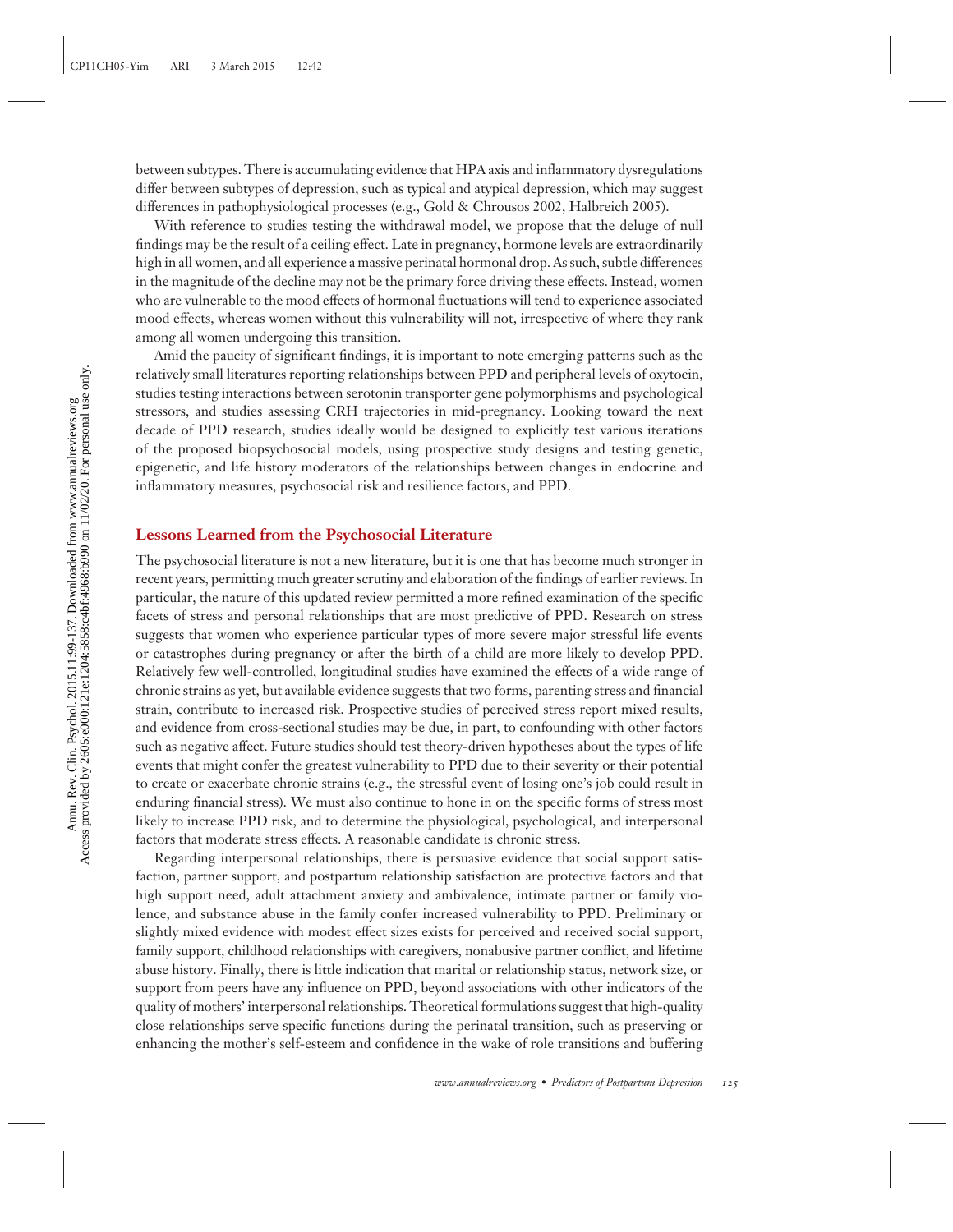overwhelming daily demands and stress. Focused research on these potential protective functions is much needed.

The study designs and methodologies of psychosocial research have become much more sophisticated in recent years. For example, the use of advanced statistical techniques has provided greater insight into how multiple psychosocial factors work additively and interactively to increase PPD risk. Effects were often reduced when controlling for prenatal depression, suggesting that many factors contributing to PPD risk are not unique to the postpartum period. Indeed, among three studies examining differential prediction of de novo PPD (Giardinelli et al. 2012, Husain et al. 2012, Phillips et al. 2010), only recent life events were associated with postpartum onset.

Researchers have also begun to consider moderators of the effects of stress exposure on postpartum mental health such as social support, optimism, and a few other resilience resources (Cheng & Pickler 2009, Grote & Bledsoe 2007, Hibino et al. 2009). However, these potential protective factors are more frequently conceptualized and tested as separate predictors, and interactive effects have rarely been explored. Too many studies test a large swath of psychosocial factors either as isolated correlates of PPD or in tandem with a host of other demographic, socioeconomic, and obstetric indicators without a clear rationale for inclusion. These studies offer little insight into the potential causal relations between variables. In fact, sophisticated cross-lagged analyses across pregnancy and post partum suggest that, for example, poor partner relationship quality may be a consequence rather than cause of PPD (Whisman et al. 2011). Greater attention to the timing of predictors and outcomes would help to clarify the development or mitigation of risk across the dynamic context of the perinatal period.

A great deal of methodological variability exists with respect to measures, samples, and methods across psychosocial studies—perhaps even more so than in biological paradigms—which greatly hinders conclusions about the predictive utility of various psychosocial risk measures. Nearly all of the reviewed studies relied on questionnaire screeners rather than clinical diagnoses, and widely varying cutoff points for dichotomizing continuous symptom scores limit conclusions about PPD as a diagnostic construct. Researchers also often fail to select well-validated measures to assess psychosocial variables. The use of the best available measures (e.g., interview methods for episodic stress measurement) in future studies may help to reconcile inconsistent evidence regarding the effects of psychosocial factors on PPD.

The co-occurrence of maternal and paternal PPD has not been studied much, nor has the influence of having a partner who is depressed or has other psychopathology. One meta-analysis (Paulson & Bazemore 2010) identified a moderate overall concordance between paternal and maternal incidence of depression in the prenatal or postpartum period. Certainly, the many interpersonal contributors to and consequences of depression such as assortative mating, negative interaction patterns, depression contagion, or shared life stressors that operate in close relationships (e.g., Hammen 2003) apply to the postpartum context and may be exacerbated due to the many challenges couples face during this time. Additionally, despite documented declines in marital satisfaction across the transition to parenthood (e.g., Lawrence et al. 2008), only recently have researchers examined directly the interrelationships of longitudinal changes between relationship satisfaction and PPD, and these studies have used primarily white, married samples.

Although our review presented studies examining stress and interpersonal factors in separate sections, these psychosocial factors are clearly intertwined. For example, divorce or relationship strain can result in decreased social support, leading to both multiple life stressors and depleted interpersonal resources. Additionally, the impact of stressful life events may depend on the availability of other resources (friends and family, SES and income) that can moderate the interpersonal effects of the stressor. Furthermore, interpersonal risk factors for PPD might also be considered sources of stress and are indeed conceptualized in this way by some researchers.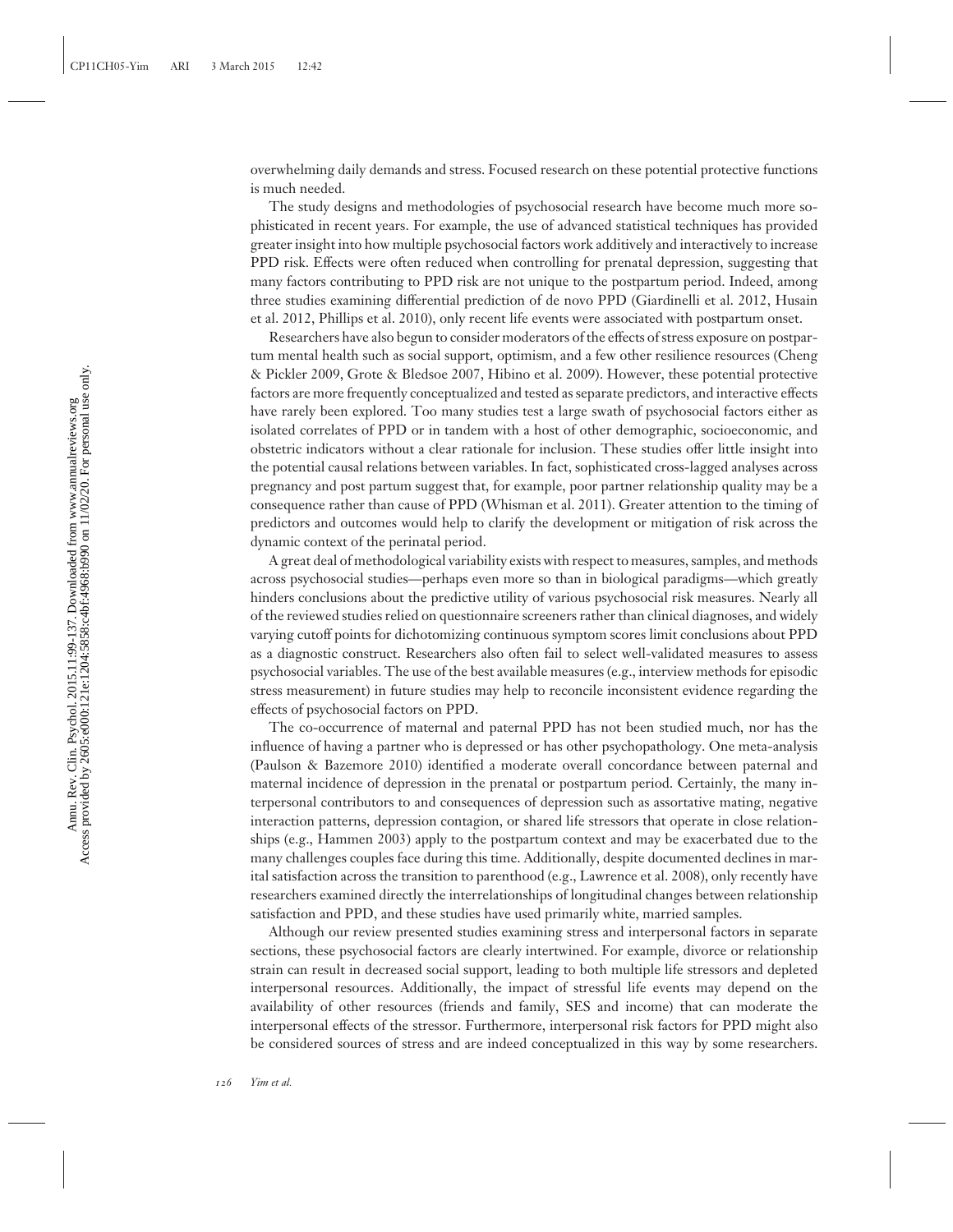#### **INTERPERSONAL RELATIONSHIP INTERVENTION STUDIES**

Randomized controlled intervention studies in relationship science support some of the observational findings reviewed here. For example, individual and group-based interpersonal therapy, which focuses on navigating role transitions and resolving conflicts with close others, has shown moderate success in reducing PPD (Cuijpers et al. 2008). Similarly, focused efforts to prevent PPD among high-risk women by interventions that increase social support from significant others or paraprofessionals have shown promising results (e.g., Fraser et al. 2000), whereas broader intervention efforts to increase social support have shown little benefit (Dennis 2005). More efforts should be directed toward theory building in this area (Pietromonaco et al. 2013) and translating theoretically and methodologically strong observational studies of stress and social relationships into experimental designs that can shed light on causal paths.

For example, the stress of social isolation that was found to predict PPD (Ramchandani et al. 2009) is analogous to network size. There is also measurement confounding between the two sets of constructs; for instance, some measures that purport to measure stress include items intended to assess the level of social support received from the spouse and other individuals. Thus, stress and interpersonal factors are distinct but sometimes overlapping constructs and should be studied with great care to avoid conceptual and measurement confounding.

Nevertheless, substantial evidence suggests that high levels of stress, low levels of social resources, and strained personal or close relationships increase a woman's risk of PPD. These risk factors have implications for maternal well being and infant and child development regardless of whether they result in the onset of clinical PPD. Therefore, the important question at this point is not whether psychosocial factors influence postpartum mental health, as undoubtedly they do, but rather why and how, and what can be done to provide women and families with the support and resources they need during the first year of their children's lives. Among the steps that can be taken to promote use of these basic findings are to identify, assess, and build up resilience resources that allow women to better manage increasing demands and changing relationships during the transition to parenthood (Dunkel Schetter & Dolbier 2011). We hope this review provides a stronger basis for translating current knowledge regarding psychosocial risk factors into evidence-based interventions to prevent and treat PPD. (See Interpersonal Relationship Intervention Studies sidebar.)

#### **A Call for Integration**

Two distinct literatures exist on PPD—a biological one and a psychosocial one. Although promising integrative conceptual frameworks exist (Halbreich 2005, O'Hara et al. 1991), integrative empirical studies are rare. This is not surprising insomuch as integrative research is much more challenging to conduct than discipline-specific work. Obstacles can also be of a more pragmatic nature, such that the cost of collecting and assaying biological measures may be prohibitive regarding sample sizes needed for adequate power to test interactions with psychosocial factors.

In light of these challenges, it is fair to ask: Do the benefits of integrative research outweigh this substantial list of obstacles? Our answer is unequivocally "yes" because when cross-disciplinary perspectives are applied to complex problems of a biopsychosocial nature, then novel and useful findings are more likely to emerge. Equally important, understanding how psychosocial factors interact with biological causes of PPD within sociocultural contexts can improve the quality of any translational work. For example, if family support is protective against PPD because it acts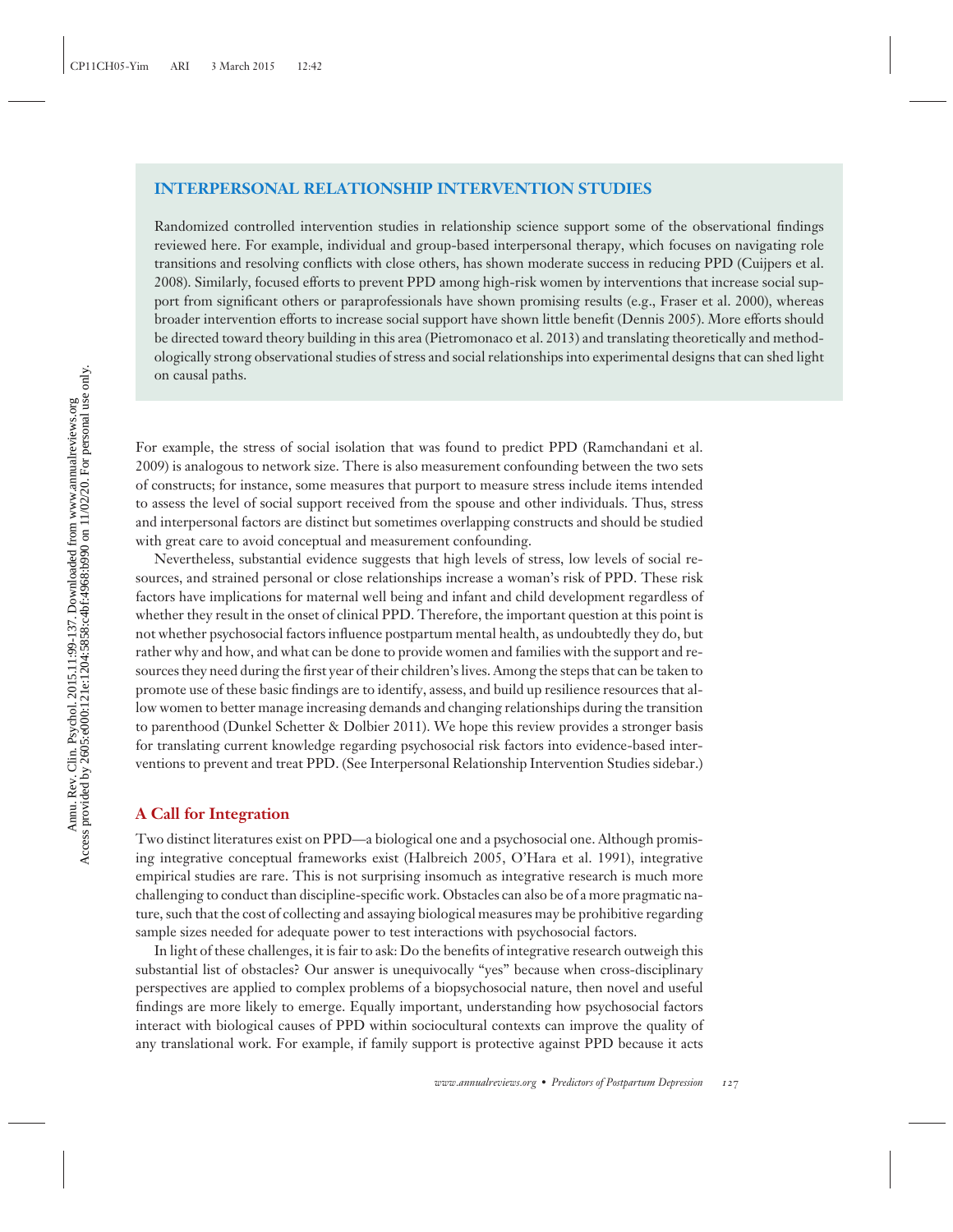as a buffer against increases in CRH at the end of pregnancy (Hahn-Holbrook et al. 2013), then support interventions designed to prevent PPD may need to be undertaken in early pregnancy to be effective.

A fruitful place to begin the next stage of integrative efforts is to examine existing theories to determine how useful they are in guiding integrative work and to develop them further. Second, we recommend that future studies test more complex models of moderated and mediated effects. For example, one might build upon the studies reporting effects of both stress biology and stressful life events on PPD symptomatology to test theory-driven hypotheses regarding mechanisms. Third, as we suggested, research teams able to mount such studies are most likely to be interdisciplinary. Finally, these efforts are sure to further elucidate the biopsychosocial processes underlying PPD symptoms and disorders and thereby will contribute to their future prevention and treatment.

#### **DISCLOSURE STATEMENT**

The authors are not aware of any affiliations, memberships, funding, or financial holdings that might be perceived as affecting the objectivity of this review.

#### **ACKNOWLEDGMENTS**

Drs. Tanner Stapleton, Guardino, and Hahn-Holbrook were supported by NIMH training fellowships as pre- or postdoctoral fellows through NIMH T32 15750 funding. The authors are grateful to Jacqueline O'Brien for administrative assistance.

#### **LITERATURE CITED**

- Abbott MW, Williams MM. 2006. Postnatal depressive symptoms among Pacific mothers in Auckland: prevalence and risk factors. *Aust. N. Z. J. Psychiatry* 40:230–38
- Ahokas A, Kaukoranta J, Aito M. 1999. Effect of oestradiol on postpartum depression. *Psychopharmacology* (*Berl.*) 146:108–10
- Akincigil A, Munch S, Niemczyk K. 2010. Predictors of maternal depression in the first year postpartum: marital status and mediating role of relationship quality. *Soc. Work Health Care* 49:227–44
- Albacar G, Sans T, Martin-Santos R, Garcia-Esteve L, Guillamat R, et al. 2010. Thyroid function 48h after delivery as a marker for subsequent postpartum depression. *Psychoneuroendocrinology* 35:738–42
- Ali NS, Ali BS, Azam IS. 2009. Post partum anxiety and depression in peri-urban communities of Karachi, Pakistan: a quasi-experimental study. *BMC Public Health* 9:384
- Alvim-Soares A, Miranda D, Campos SB, Figueira P, Romano-Silva MA, Correa H. 2013. Postpartum depression symptoms associated with Val158Met COMT polymorphism.*Arch. Women's Ment. Health* 16:339–40
- Am. Psychiatr. Assoc. 2000. *Diagnostic and Statistical Manual of Mental Disorders*. Washington, DC: Am. Psychiatr. Publ. 4th ed., text rev.
- Am. Psychiatr. Assoc. 2013. *Diagnostic and Statistical Manual of Mental Disorders*. Washington, DC: Am. Psychiatr. Publ. 5th ed.
- Bammann BL, Coulam CB, Jiang NS. 1980. Total and free testosterone during pregnancy. *Am. J. Obstet. Gynecol.* 137:293–98
- Bao AM, Meynen G, Swaab DF. 2008. The stress system in depression and neurodegeneration: focus on the human hypothalamus. *Brain Res. Rev.* 57:531–53
- Battin DA, Marrs RP, Fleiss PM, Mishell DR Jr. 1985. Effect of suckling on serum prolactin, luteinizing hormone, follicle-stimulating hormone, and estradiol during prolonged lactation. *Obstet. Gynecol.* 65:785– 88

Beck CT. 1996. A meta-analysis of predictors of postpartum depression. *Nurs. Res.* 45:297–303

- Beck CT. 2001. Predictors of postpartum depression: an update. *Nurs. Res.* 50:275–85
- Bethea CL, Lu NZ, Gundlah C, Streicher JM. 2002. Diverse actions of ovarian steroids in the serotonin neural system. *Front. Neuroendocrinol.* 23:41–100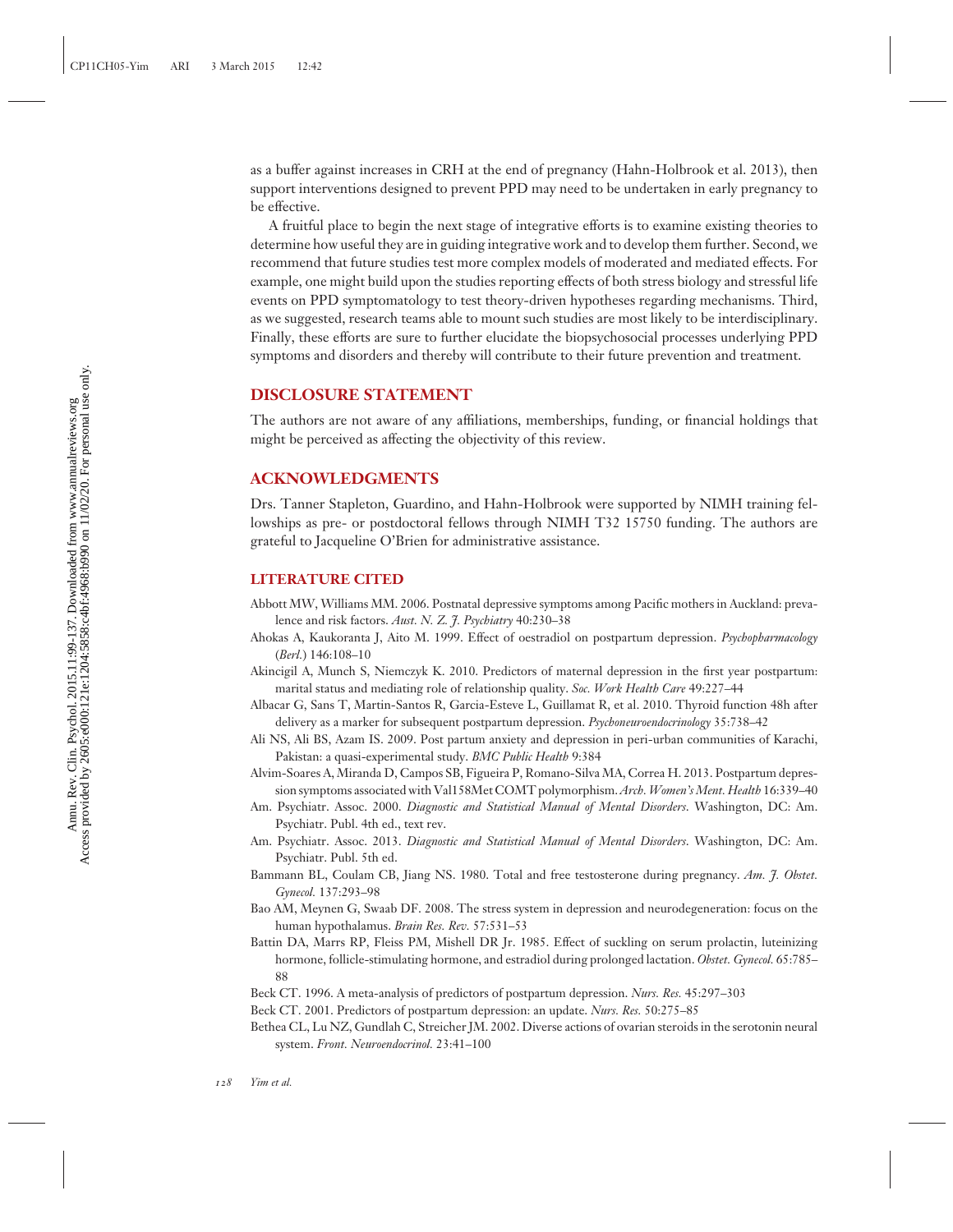- Biegon A, Reches A, Snyder L, McEwen BS. 1983. Serotonergic and noradrenergic receptors in the rat brain: modulation by chronic exposure to ovarian hormones. *Life Sci.* 32:2015–21
- Bina R. 2008. The impact of cultural factors upon postpartum depression: a literature review. *Health Care Women Int.* 29:568–92
- Binder EB, Newport JD, Zach EB, Smith AK, Deveau TC, et al. 2010. A serotonin transporter gene polymorphism predicts peripartum depressive symptoms in an at-risk psychiatric cohort. *J. Psychiatr. Res.* 44:640–46
- Bloch M, Daly RC, Rubinow DR. 2003. Endocrine factors in the etiology of postpartum depression. *Compr. Psychiatry* 44:234–46
- Bloch M, Schmidt PJ, Danaceau M, Murphy J, Nieman L, Rubinow DR. 2000. Effects of gonadal steroids in women with a history of postpartum depression. *Am. J. Psychiatry* 157:924–30
- Boufidou F, Lambrinoudaki I, Argeitis J, Zervas IM, Pliatsika P, et al. 2009. CSF and plasma cytokines at delivery and postpartum mood disturbances. *J. Affect. Disord.* 115:287–92
- Boyce PM. 2003. Risk factors for postnatal depression: a review and risk factors in Australian populations. *Arch. Women's Ment. Health* 6(Suppl. 2):S43–50
- Brummelte S, Galea LA. 2010. Depression during pregnancy and postpartum: contribution of stress and ovarian hormones. *Prog. Neuropsychopharmacol. Biol. Psychiatry* 34:766–76
- Caspi A, Sugden K, Moffitt TE, Taylor A, Craig IW, et al. 2003. Influence of life stress on depression: moderation by a polymorphism in the 5-HTT gene. *Science* 301:386–89
- Certain HE, Mueller M, Jagodzinski T, Fleming M. 2008. Domestic abuse during the previous year in a sample of postpartum women. *J. Obstet. Gynecol. Neonatal Nurs.* 37:35–41
- Chatterji P, Markowitz S. 2012. Family leave after childbirth and the mental health of new mothers. *J. Ment. Health Policy Econ.* 15:61–76
- Chatzicharalampous C, Rizos D, Pliatsika P, Leonardou A, Hasiakos D, et al. 2011. Reproductive hormones and postpartum mood disturbances in Greek women. *Gynecol. Endocrinol.* 27:543–50
- Cheng C-Y, Pickler RH. 2009. Effects of stress and social support on postpartum health of Chinese mothers in the United States. *Res. Nurs. Health* 32:582–91
- Choi H, Yamashita T, Wada Y, Kohigashi M, Mizuhara Y, et al. 2013. Predictors for exacerbation/ improvement of postpartum depression—a focus on anxiety, the mothers' experiences of being cared for by their parents in childhood and borderline personality: a perspective study in Japan. *J. Affect. Disord.* 150:507–12
- Chrousos GP, Torpy DJ, Gold PW. 1998. Interactions between the hypothalamic-pituitary-adrenal axis and the female reproductive system: clinical implications. *Ann. Intern. Med.* 129:229–40
- Cohen MM, Schei B, Ansara D, Gallop R, Stuckless N, Stewart DE. 2002. A history of personal violence and postpartum depression: Is there a link? *Arch. Women's Ment. Health* 4:83–92
- Cohen S, Kamarck T, Mermelstein R. 1983. A global measure of perceived stress. *J. Health Soc. Behav.* 24:385–96
- Comasco E, Sylvén SM, Papadopoulos FC, Oreland L, Sundström-Poromaa I, Skalkidou A. 2011a. Postpartum depressive symptoms and the BDNF Val66Met functional polymorphism: effect of season of delivery. *Arch. Women's Ment. Health* 14:453–63
- Comasco E, Sylvén SM, Papadopoulos FC, Sundström-Poromaa I, Oreland L, Skalkidou A. 2011b. Postpartum depression symptoms: a case-control study on monoaminergic functional polymorphisms and environmental stressors. *Psychiatr. Genet.* 21:19–28
- Cooklin AR, Canterford L, Strazdins L, Nicholson JM. 2011. Employment conditions and maternal postpartum mental health: results from the Longitudinal Study of Australian Children. *Arch. Women's Ment. Health* 14:217–25
- Corwin EJ, Brownstead J, Barton N, Heckard S, Morin K. 2005. The impact of fatigue on the development of postpartum depression. *J. Obstetr. Gynecol. Neonatal Nurs.* 34:577–86
- Corwin EJ, Johnston N, Pugh L. 2008. Symptoms of postpartum depression associated with elevated levels of interleukin-1 beta during the first month postpartum. *Biol. Res. Nurs.* 10:128–33
- Corwin EJ, Kohen R, Jarrett M, Stafford B. 2010. The heritability of postpartum depression. *Biol. Res. Nurs.* 12:73–83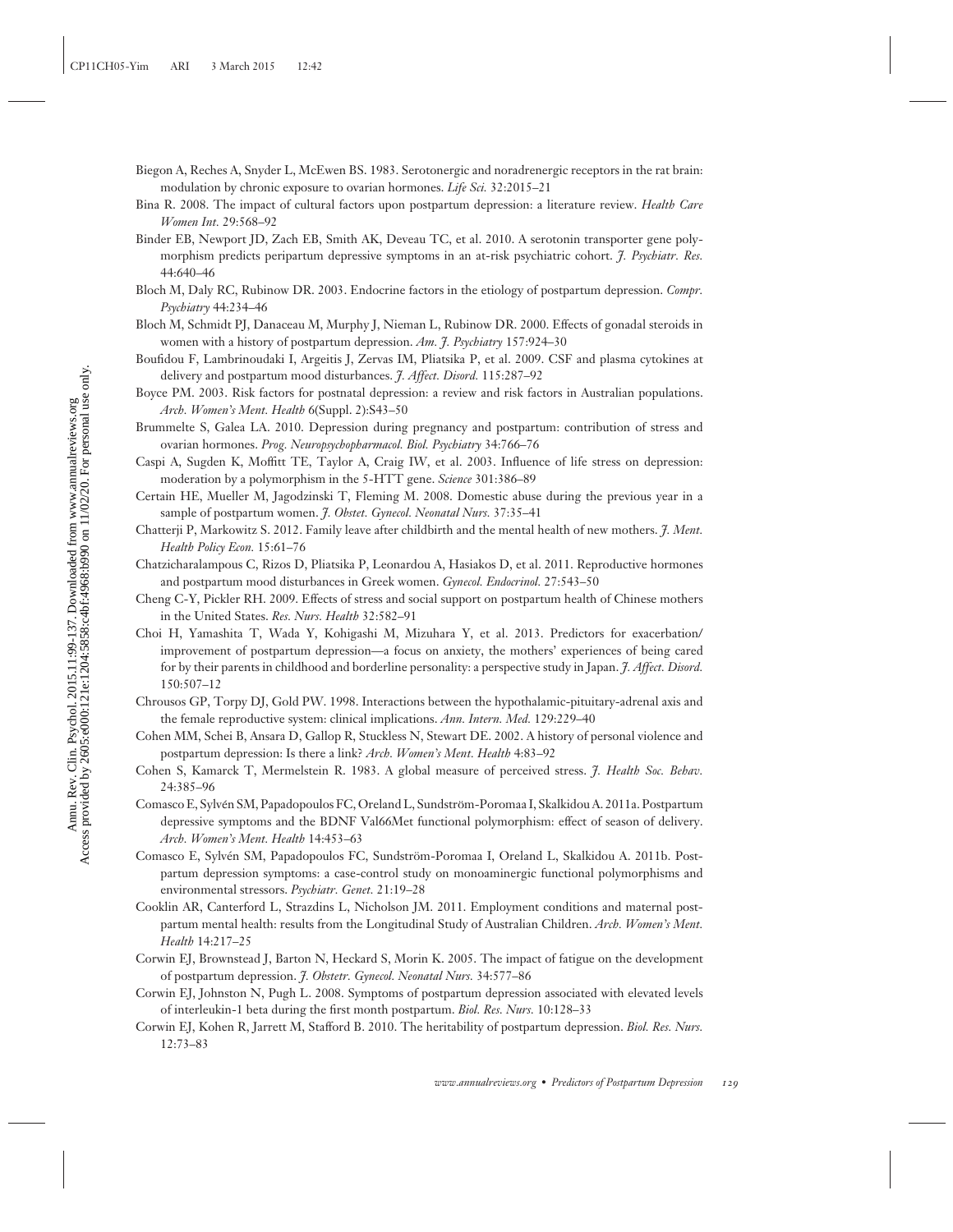- Corwin EJ, Pajer K. 2008. The psychoneuroimmunology of postpartum depression. *J. Women's Health* 17:1529–34
- Costas J, Gratacos M, Escaramis G, Martin-Santos R, de Diego Y, et al. 2010. Association study of 44 candidate genes with depressive and anxiety symptoms in post-partum women. *J. Psychiatr. Res.* 44:717–24
- Cowen PJ. 2002. Cortisol, serotonin and depression: All stressed out? *Br. J. Psychiatry* 180:99–100
- Cox JL, Holden JM, Sagovsky R. 1987. Detection of postnatal depression. Development of the 10-item Edinburgh Postnatal Depression Scale. *Br. J. Psychiatry* 150:782–86
- Cuijpers P, Brannmark JG, van Straten A. 2008. Psychological treatment of postpartum depression: a metaanalysis. *J. Clin. Psychol.* 64:103–18
- Da Costa D, Larouche J, Dritsa M, Brender W. 2000. Psychosocial correlates of prepartum and postpartum depressed mood. *J. Affect. Disord.* 59:31–40
- Dagher RK, McGovern PM, Alexander BH, Dowd BE, Ukestad LK, McCaffrey DJ. 2009. The psychosocial work environment and maternal postpartum depression. *Int. J. Behav. Med.* 16:339–46
- Dagher RK, McGovern PM, Dowd BE, Lundberg U. 2011. Postpartum depressive symptoms and the combined load of paid and unpaid work: a longitudinal analysis. *Int. Arch. Occup. Environ. Health* 84:735–43
- Dennis CL. 2004. Can we identify mothers at risk for postpartum depression in the immediate postpartum period using the Edinburgh Postnatal Depression Scale? *J. Affect. Disord.* 78:163–69
- Dennis CL. 2005. Psychosocial and psychological interventions for prevention of postnatal depression: systematic review. *BMJ* 331:15
- Dennis CL, Janssen PA, Singer J. 2004. Identifying women at-risk for postpartum depression in the immediate postpartum period. *Acta Psychiatr. Scand.* 110:338–46
- Dennis CL, Letourneau N. 2007. Global and relationship-specific perceptions of support and the development of postpartum depressive symptomatology. *Soc. Psychiatry Psychiatr. Epidemiol.* 42:389–95
- Dennis CL, McQueen K. 2009. The relationship between infant-feeding outcomes and postpartum depression: a qualitative systematic review. *Pediatrics* 123:e736–51
- Dennis CL, Ross LE. 2006a. Depressive symptomatology in the immediate postnatal period: identifying maternal characteristics related to true- and false-positive screening scores. *Can. J. Psychiatry* 51:265–73
- Dennis CL, Ross LE. 2006b. Women's perceptions of partner support and conflict in the development of postpartum depressive symptoms. *J. Adv. Nurs.* 56:588–99
- Dewing S, Tomlinson M, le Roux IM, Chopra M, Tsai AC. 2013. Food insecurity and its association with cooccurring postnatal depression, hazardous drinking, and suicidality among women in peri-urban South Africa. *J. Affect. Disord.* 150:460–65
- Diaz MA, Le HN, Cooper BA, Muñoz RF. 2007. Interpersonal factors and perinatal depressive symptomatology in a low-income Latina sample. *Cult. Divers. Ethnic Minor. Psychol.* 13:328–36
- Dinan TG. 1994. Glucocorticoids and the genesis of depressive illness. A psychobiological model. *Br. J. Psychiatry* 164:365–71
- Dolbier CL, Rush TE, Sahadeo LS, Shaffer ML, Thorp J. 2013. Relationships of race and socioeconomic status to postpartum depressive symptoms in rural African American and non-Hispanic white women. *Matern. Child Health J.* 17:1277–87
- Doornbos B, Dijck-Brouwer DA, Kema IP, Tanke MA, van Goor SA, et al. 2009. The development of peripartum depressive symptoms is associated with gene polymorphisms of MAOA, 5-HTT and COMT. *Prog. Neuropsychopharmacol. Biol. Psychiatry* 33:1250–54
- Douma SL, Husband C, O'Donnell ME, Barwin BN, Woodend AK. 2005. Estrogen-related mood disorders: reproductive life cycle factors. *Adv. Nurs. Sci.* 28:364–75
- Dunkel Schetter C, Dolbier C. 2011. Resilience in the context of chronic stress and health in adults. *Soc. Personal. Psychol. Compass* 5:634–52
- Eastwood JG, Kemp LA, Jalaludin BB, Phung HN. 2013. Neighborhood adversity, ethnic diversity, and weak social cohesion and social networks predict high rates of maternal depressive symptoms: a critical realist ecological study in South Western Sydney, Australia. *Int. J. Health Serv.* 43:241–66
- Ehlert U, Gaab J, Heinrichs M. 2001. Psychoneuroendocrinological contributions to the etiology of depression, posttraumatic stress disorder, and stress-related bodily disorders: the role of the hypothalamuspituitary-adrenal axis. *Biol. Psychol.* 57:141–52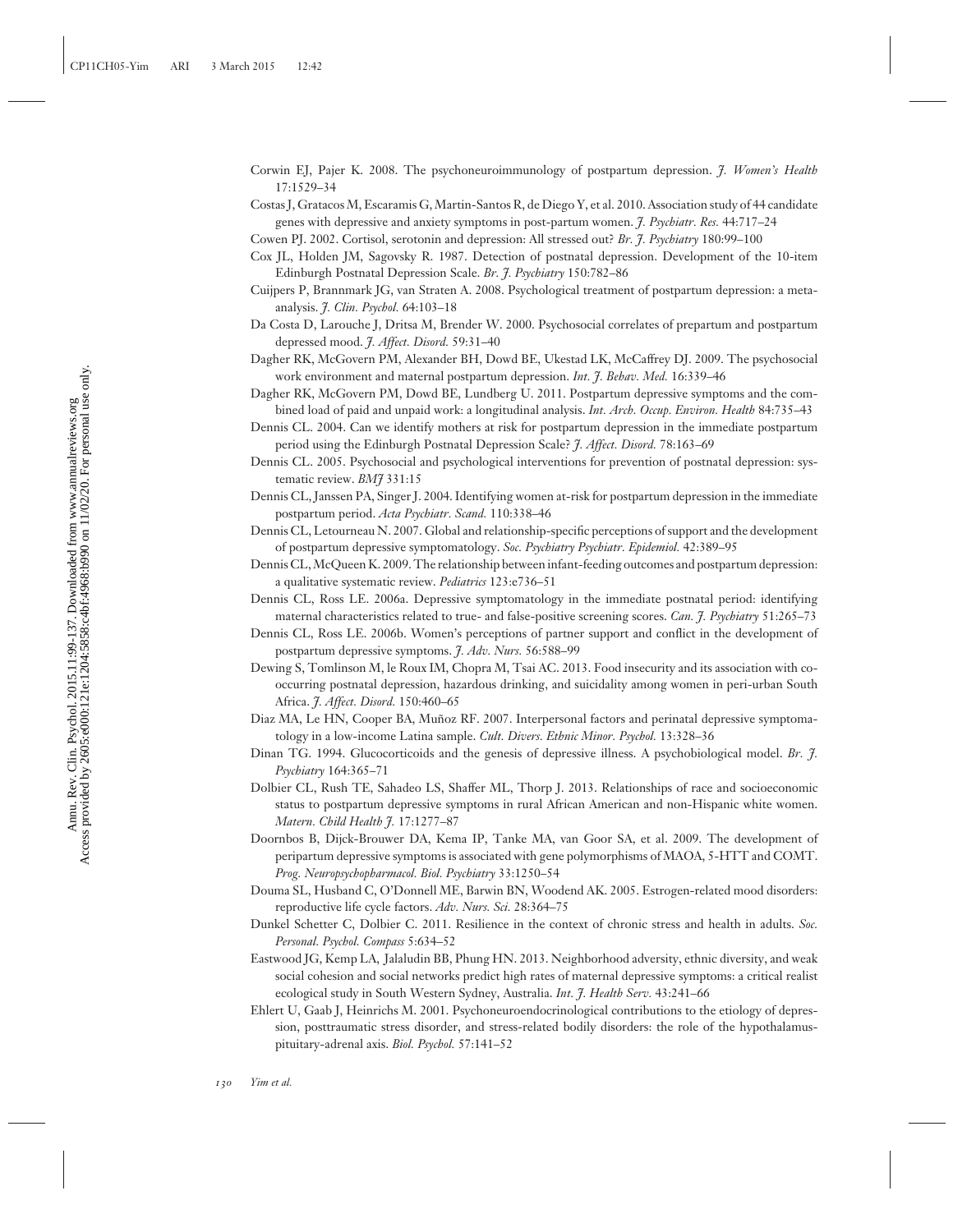- Ehrlich M, Harville E, Xiong X, Buekens P, Pridjian G, Elkind-Hirsch K. 2010. Loss of resources and hurricane experience as predictors of postpartum depression among women in southern Louisiana. *J. Women's Health* 19:877–84
- Elenkov IJ, Chrousos GP. 2002. Stress hormones, proinflammatory and antiinflammatory cytokines, and autoimmunity. *Ann. N. Y. Acad. Sci.* 966:290–303
- Engineer N, Darwin L, Nishigandh D, Ngianga-Bakwin K, Smith SC, Grammatopoulos DK. 2013. Association of glucocorticoid and type 1 corticotropin-releasing hormone receptors gene variants and risk for depression during pregnancy and post-partum. *J. Psychiatr. Res.* 47:1166–73
- Epperson CN, Gueorguieva R, Czarkowski KA, Stiklus S, Sellers E, et al. 2006. Preliminary evidence of reduced occipital GABA concentrations in puerperal women: a 1H-MRS study. *Psychopharmacology* (*Berl.*) 186:425–33
- Escriba-Agüir V, Artazcoz L. 2011. Gender differences in postpartum depression: a longitudinal cohort study. *J. Epidemiol. Community Health* 65:320–26
- Fagan J, Lee Y. 2010. Perceptions and satisfaction with father involvement and adolescent mothers' postpartum depressive symptoms. *J. Youth Adolesc.* 39:1109–21
- Fasching PA, Faschingbauer F, Goecke TW, Engel A, Haberle L, et al. 2012. Genetic variants in the tryptophan hydroxylase 2 gene (*TPH2*) and depression during and after pregnancy. *J. Psychiatr. Res.* 46:1109–17
- Feeney J, Alexander R, Noller P, Hohaus L. 2003. Attachment insecurity, depression, and the transition to parenthood. *Pers. Relatsh.* 10:475–93
- Feldman R, Granat A, Pariente C, Kanety H, Kuint J, Gilboa-Schechtman E. 2009. Maternal depression and anxiety across the postpartum year and infant social engagement, fear regulation, and stress reactivity. *J. Am. Acad. Child Adolesc. Psychiatry* 48:919–27
- Figueira P, Fernandes Malloy-Diniz L, Aurelio Romano-Silva M, Silva Neves F, Correa H. 2009. Postpartum depression and comorbid disorders: frequency and relevance to clinical management.*Arch. Women's Ment. Health* 12:451
- Figueira P, Malloy-Diniz L, Campos SB, Miranda DM, Romano-Silva MA, et al. 2010. An association study between the Val66Met polymorphism of the BDNF gene and postpartum depression. *Arch. Women's Ment. Health* 13:285–89
- Figueiredo B, Pacheco A, Costa R. 2007. Depression during pregnancy and the postpartum period in adolescent and adult Portuguese mothers. *Arch. Women's Ment. Health* 10:103–9
- Fihrer I, McMahon CA, Taylor AJ. 2009. The impact of postnatal and concurrent maternal depression on child behaviour during the early school years. *J. Affect. Disord.* 119:116–23
- First MB, Spitzer RL, Gibbon M, Williams JBW. 2002. *Structured Clinical Interview for DSM-IV-TR Axis I Disorders, Research Version, Patient Edition* (*SCID-I/P*). New York: Biom. Res., N. Y. State Psychiatr. Inst.
- Flint J, Kendler KS. 2014. The genetics of major depression. *Neuron* 81:484–503
- Forty L, Jones L, Macgregor S, Caesar S, Cooper C, et al. 2006. Familiality of postpartum depression in unipolar disorder: results of a family study. *Am. J. Psychiatry* 163:1549–53
- Fraser JA, Armstrong KL, Morris JP, Dadds MR. 2000. Home visiting intervention for vulnerable families with newborns: follow-up results of a randomized controlled trial. *Child Abuse Negl.* 24:1399–429
- Gao L-L, Chan SW-C, Mao Q. 2009. Depression, perceived stress, and social support among first-time Chinese mothers and fathers in the postpartum period. *Res. Nurs. Health* 32:50–58
- Gavin NI, Gaynes BN, Lohr KN, Meltzer-Brody S, Gartlehner G, Swinson T. 2005. Perinatal depression: a systematic review of prevalence and incidence. *Obstet. Gynecol.* 106:1071–83
- Giardinelli L, Innocenti A, Benni L, Stefanini MC, Lino G, et al. 2012. Depression and anxiety in perinatal period: prevalence and risk factors in an Italian sample. *Arch. Women's Ment. Health* 15:21–30
- Glynn LM, Davis EP, Sandman CA. 2013. New insights into the role of perinatal HPA-axis dysregulation in postpartum depression. *Neuropeptides* 47:363–70
- Glynn LM, Sandman CA. 2014. Evaluation of the association between placental corticotrophin-releasing hormone and postpartum depressive symptoms. *Psychosom. Med.* 76:355–62
- Gold PW, Chrousos GP. 2002. Organization of the stress system and its dysregulation in melancholic and atypical depression: high versus low CRH/NE states. *Mol. Psychiatry* 7:254–75
- Gremigni P, Mariani L, Marracino V, Tranquilli AL, Turi A. 2011. Partner support and postpartum depressive symptoms. *J. Psychosom. Obstetr. Gynaecol.* 32:135–40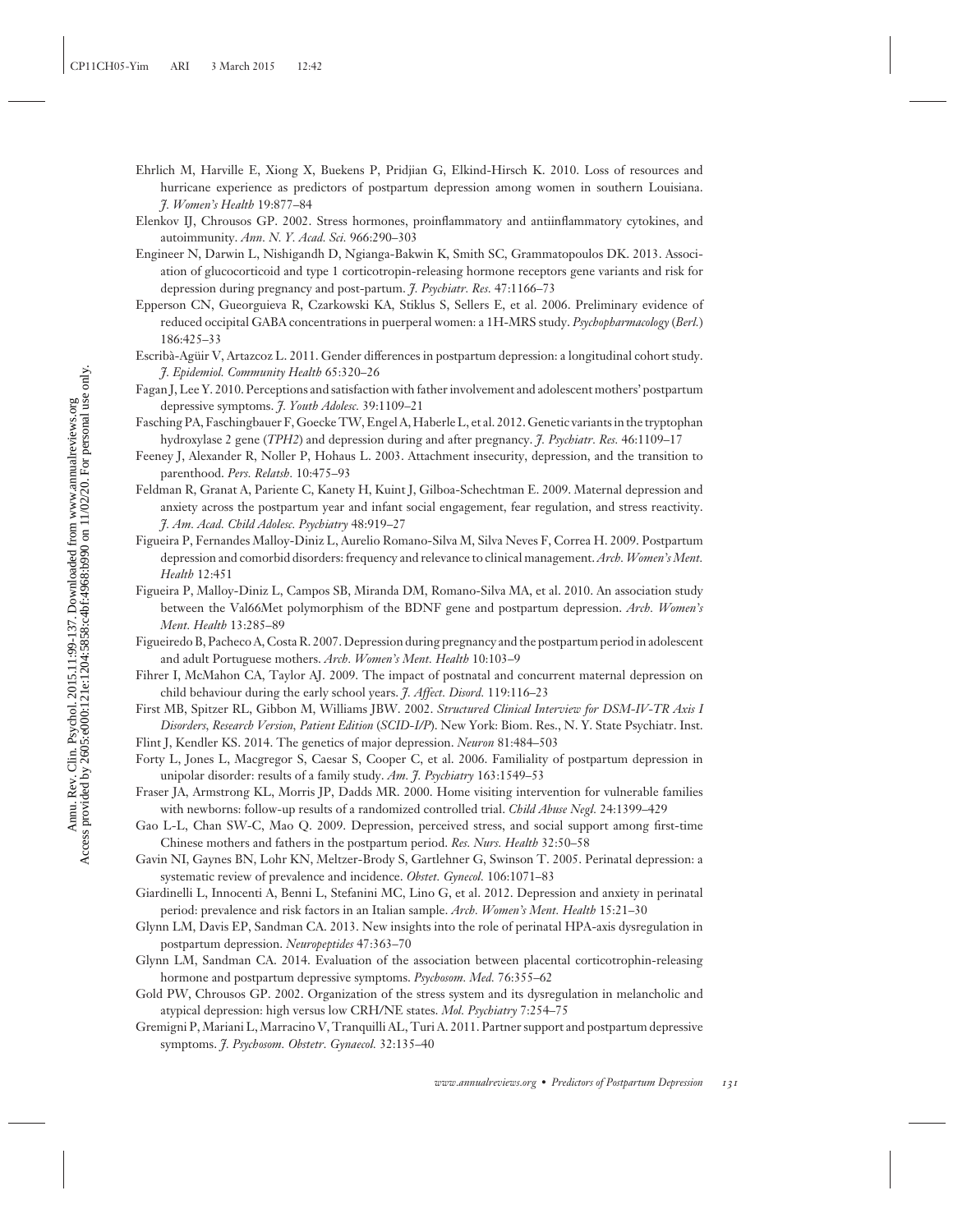- Grigoriadis S, Romans S. 2006. Postpartum psychiatric disorders: What do we know and where do we go? *Curr. Psychiatry Rev.* 2:151–58
- Groër MW. 2005. Differences between exclusive breastfeeders, formula-feeders, and controls: a study of stress, mood, and endocrine variables. *Biol. Res. Nurs.* 7:106–17
- Groer MW, Davis MW. 2006. Cytokines, infections, stress, and dysphoric moods in breastfeeders and formula feeders. *J. Obstetr. Gynecol. Neonatal Nurs.* 35:599–607
- Groer MW, Morgan K. 2007. Immune, health and endocrine characteristics of depressed postpartum mothers. *Psychoneuroendocrinology* 32:133–39
- Grote NK, Bledsoe SE. 2007. Predicting postpartum depressive symptoms in new mothers: the role of optimism and stress frequency during pregnancy. *Health Soc. Work* 32:107–18
- Grussu P, Quatraro RM. 2009. Prevalence and risk factors for a high level of postnatal depression symptomatology in Italian women: a sample drawn from ante-natal classes. *Eur. Psychiatry* 24:327–33
- Guintivano J, Arad M, Gould TD, Payne JL, Kaminsky ZA. 2014. Antenatal prediction of postpartum depression with blood DNA methylation biomarkers. *Mol. Psychiatry* 19:560–67
- Hagen EH. 1999. The functions of postpartum depression. *Evol. Hum. Behav.* 20:325–59
- Hahn-Holbrook J, Dunkel Schetter C, Chander A, Hobel C. 2013. Placental corticotropin-releasing hormone mediates the association between prenatal social support and postpartum depression. *Clin. Psychol. Sci.* 1:253–65
- Hahn-Holbrook J, Haselton M. 2014. Is postpartum depression a disease of modern civilization? *Curr. Dir. Psychol. Sci.* 23:395–400
- Halbreich U. 2005. Postpartum disorders: multiple interacting underlying mechanisms and risk factors. *J. Affect. Disord.* 88:1–7
- Halbreich U, Karkun S. 2006. Cross-cultural and social diversity of prevalence of postpartum depression and depressive symptoms. *J. Affect. Disord.* 91:97–111
- Hammen CL. 2003. Interpersonal stress and depression in women. *J. Affect. Disord.* 74:49–57
- Harris B, Huckle P, Thomas R, Johns S, Fung H. 1989. The use of rating scales to identify post-natal depression. *Br. J. Psychiatry* 154:813–17
- Harville EW, Xiong X, Pridjian G, Elkind-Hirsch K, Buekens P. 2009. Postpartum mental health after Hurricane Katrina: a cohort study. *BMC Pregnancy Childbirth* 9:21
- Hendrick V, Altshuler LL, Suri R. 1998. Hormonal changes in the postpartum and implications for postpartum depression. *Psychosomatics* 39:93–101
- Herrmann WM, Beach RC. 1978. Experimental and clinical data indicating the psychotropic properties of progestogens. *Postgrad. Med. J.* 54(Suppl. 2):82–87
- Hibino Y, Takaki J, Kambayashi Y, Hitomi Y, Sakai A, et al. 2009. Health impact of disaster-related stress on pregnant women living in the affected area of the Noto Peninsula earthquake in Japan. *Psychiatry Clin. Neurosci.* 63:107–15
- Ho CL, Chang LI, Wan KS. 2013. The relationships between postpartum adaptation and postpartum depression symptoms of first pregnancy mothers in Taiwan. *Int. J. Psychiatry Med.* 45:1–13
- Hochberg Z, Pacak K, Chrousos GP. 2003. Endocrine withdrawal syndromes. *Endocr. Rev.* 24:523–38
- Hohlagschwandtner M, Husslein P, Klier C, Ulm B. 2001. Correlation between serum testosterone levels and peripartal mood states. *Acta Obstet. Gynecol. Scand.* 80:326–30

Honey KL, Bennett P, Morgan M. 2003a. Predicting postnatal depression. *J. Affect. Disord.* 76:201–10

- Honey KL, Morgan M, Bennett P. 2003b. A stress-coping transactional model of low mood following childbirth. *J. Reprod. Infant Psychol.* 21:129–43
- Hopkins J, Marcus M, Campbell SB. 1984. Postpartum depression: a critical review. *Psychol. Bull.* 95:498–515
- Horowitz JA, Damato EG, Duffy ME, Solon L. 2005. The relationship of maternal attributes, resources, and perceptions of postpartum experiences to depression. *Res. Nurs. Health* 28:159–71
- Howell EA, Mora PA, Horowitz CR, Leventhal H. 2005. Racial and ethnic differences in factors associated with early postpartum depressive symptoms. *Obstet. Gynecol.* 105:1442–50
- Howell EA, Mora PA, Leventhal H. 2006. Correlates of early postpartum depressive symptoms. *Matern. Child Health J.* 10:149–57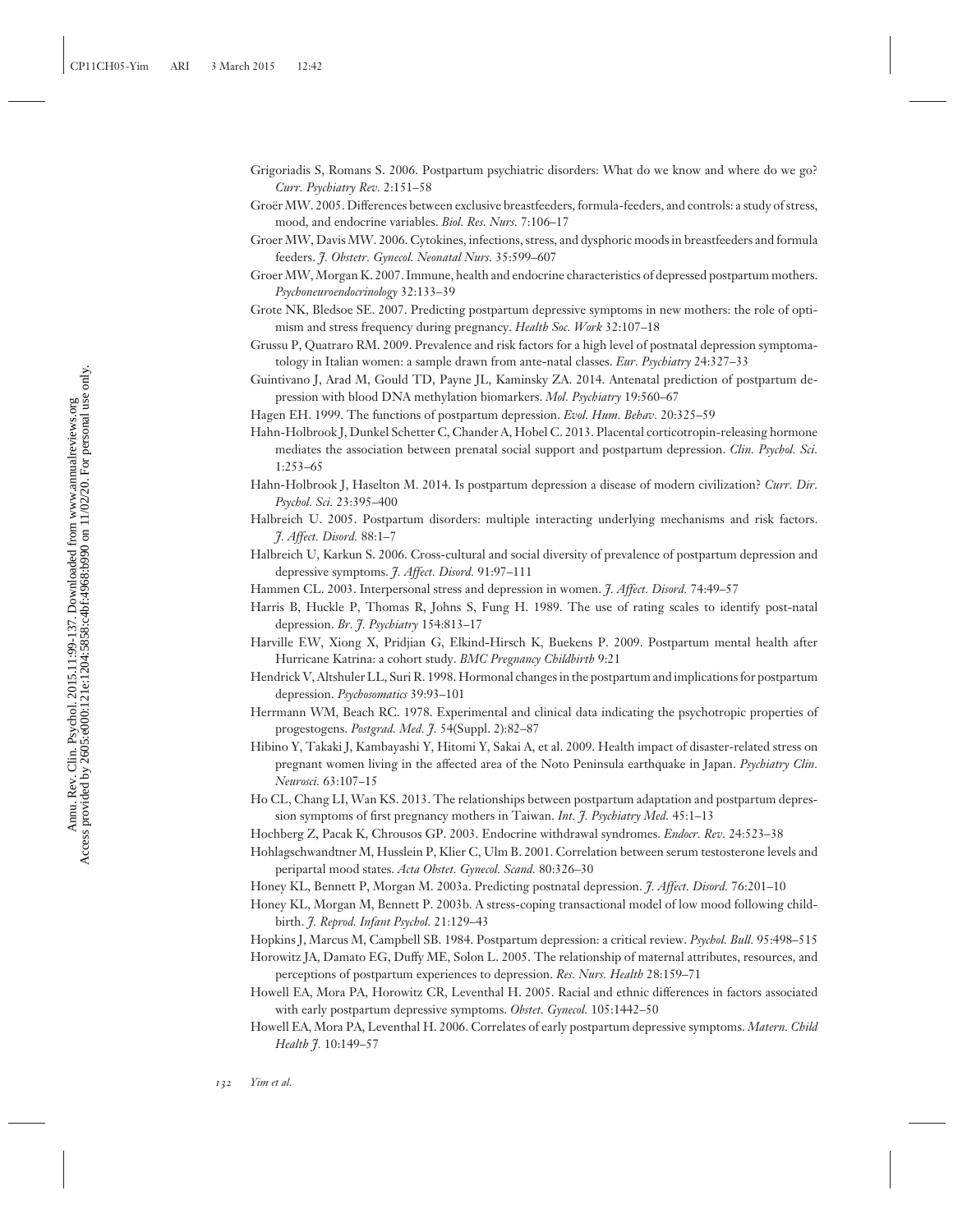- Husain N, Cruickshank K, Husain M, Khan S, Tomenson B, Rahman A. 2012. Social stress and depression during pregnancy and in the postnatal period in British Pakistani mothers: a cohort study. *J. Affect. Disord.* 140:268–76
- Iles J, Slade P, Spiby H. 2011. Posttraumatic stress symptoms and postpartum depression in couples after childbirth: the role of partner support and attachment. *J. Anxiety Disord.* 25:520–30
- Ingram JC, Greenwood RJ, Woolridge MW. 2003. Hormonal predictors of postnatal depression at 6 months in breastfeeding women. *J. Reprod. Infant Psychol.* 21:61–68
- Itil TM, Cora R, Akpinar S, Herrmann WM, Patterson CJ. 1974. "Psychotropic" action of sex hormones: computerized EEG in establishing the immediate CNS effects of steroid hormones. *Curr. Ther. Res. Clin. Exp.* 16:1147–70
- Jolley SN, Elmore S, Barnard KE, Carr DB. 2007. Dysregulation of the hypothalamic-pituitary-adrenal axis in postpartum depression. *Biol. Res. Nurs.* 8:210–22
- Kammerer M, Taylor A, Glover V. 2006. The HPA axis and perinatal depression: a hypothesis. *Arch. Women's Ment. Health* 9:187–96
- Kendall-Tackett KA. 2007. A new paradigm for depression in new mothers: the central role of inflammation and how breastfeeding and anti-inflammatory treatments protect maternal mental health. *Int. Breastfeed. J.* 2:6
- Kennedy RL, Malabu UH, Jarrod G, Nigam P, Kannan K, Rane A. 2010. Thyroid function and pregnancy: before, during and beyond. *J. Obstet. Gynaecol.* 30:774–83
- Khabour O, Amarneh B, Bani Hani E, Lataifeh I. 2013. Associations between variations in *TPH1*, *TPH2* and *SLC6A4* genes and postpartum depression: a study in the Jordanian population. *Balkan J. Med. Genet.* 16:41–8
- Kim JK, Samaranayake M, Pradhan S. 2009. Epigenetic mechanisms in mammals.*Cell Mol. Life Sci.* 66:596–612
- Kim YK, Hur JW, Kim KH, Oh KS, Shin YC. 2008. Prediction of postpartum depression by sociodemographic, obstetric and psychological factors: a prospective study. *Psychiatry Clin. Neurosci.* 62:331–40
- Klier CM, Muzik M, Dervic K, Mossaheb N, Benesch T, et al. 2007. The role of estrogen and progesterone in depression after birth. *J. Psychiatr. Res.* 41:273–79
- Kozinszky Z, Dudas RB, Csatordai S, Devosa I, Toth E, et al. 2011. Social dynamics of postpartum depression: a population-based screening in South-Eastern Hungary. *Soc. Psychiatry Psychiatr. Epidemiol.* 46:413–23
- Kronborg CS, Gjedsted J, Vittinghus E, Hansen TK, Allen J, Knudsen UB. 2011. Longitudinal measurement of cytokines in pre-eclamptic and normotensive pregnancies. *Acta Obstet. Gynecol. Scand.* 90:791–96
- Kruse JA, Low LK, Seng JS. 2013. Validation of alternative indicators of social support in perinatal outcomes research using quality of the partner relationship. *J. Adv. Nurs.* 69:1562–73
- Kuijpens JL, Vader HL, Drexhage HA, Wiersinga WM, van Son MJ, Pop VJ. 2001. Thyroid peroxidase antibodies during gestation are a marker for subsequent depression postpartum. *Eur. J. Endocrinol.* 145:579–84
- Kuo WH, Wilson TE, Holman S, Fuentes-Afflick E, O'Sullivan MJ, Minkoff H. 2004. Depressive symptoms in the immediate postpartum period among Hispanic women in three US cities. *J. Immigr. Health* 6:145– 53
- Lawrence E, Cobb RJ, Rothman AD, Rothman MT, Bradbury TN. 2008. Marital satisfaction across the transition to parenthood. *J. Fam. Psychol.* 22:41–50
- Lazarus RS, Folkman S. 1984. *Stress, Appraisal, and Coping*. New York: Springer
- Le Strat Y, Dubertret C, Le Foll B. 2011. Prevalence and correlates of major depressive episode in pregnant and postpartum women in the United States. *J. Affect. Disord.* 135:128–38
- Leake RD, Weitzman RE, Glatz TH, Fisher DA. 1981. Plasma oxytocin concentrations in men, nonpregnant women, and pregnant women before and during spontaneous labor. *J. Clin. Endocrinol. Metab.* 53:730–33
- Lesch KP, Mössner R. 1998. Genetically driven variation in serotonin uptake: Is there a link to affective spectrum, neurodevelopmental, and neurodegenerative disorders? *Biol. Psychiatry* 44:179–92
- Leung SS, Martinson IM, Arthur D. 2005. Postpartum depression and related psychosocial variables in Hong Kong Chinese women: findings from a prospective study. *Res. Nurs. Health* 28:27–38
- Light KC, Grewen KM, Amico JA, Boccia M, Brownley KA, Johns JM. 2004. Deficits in plasma oxytocin responses and increased negative affect, stress, and blood pressure in mothers with cocaine exposure during pregnancy. *Addict. Behav.* 29:1541–64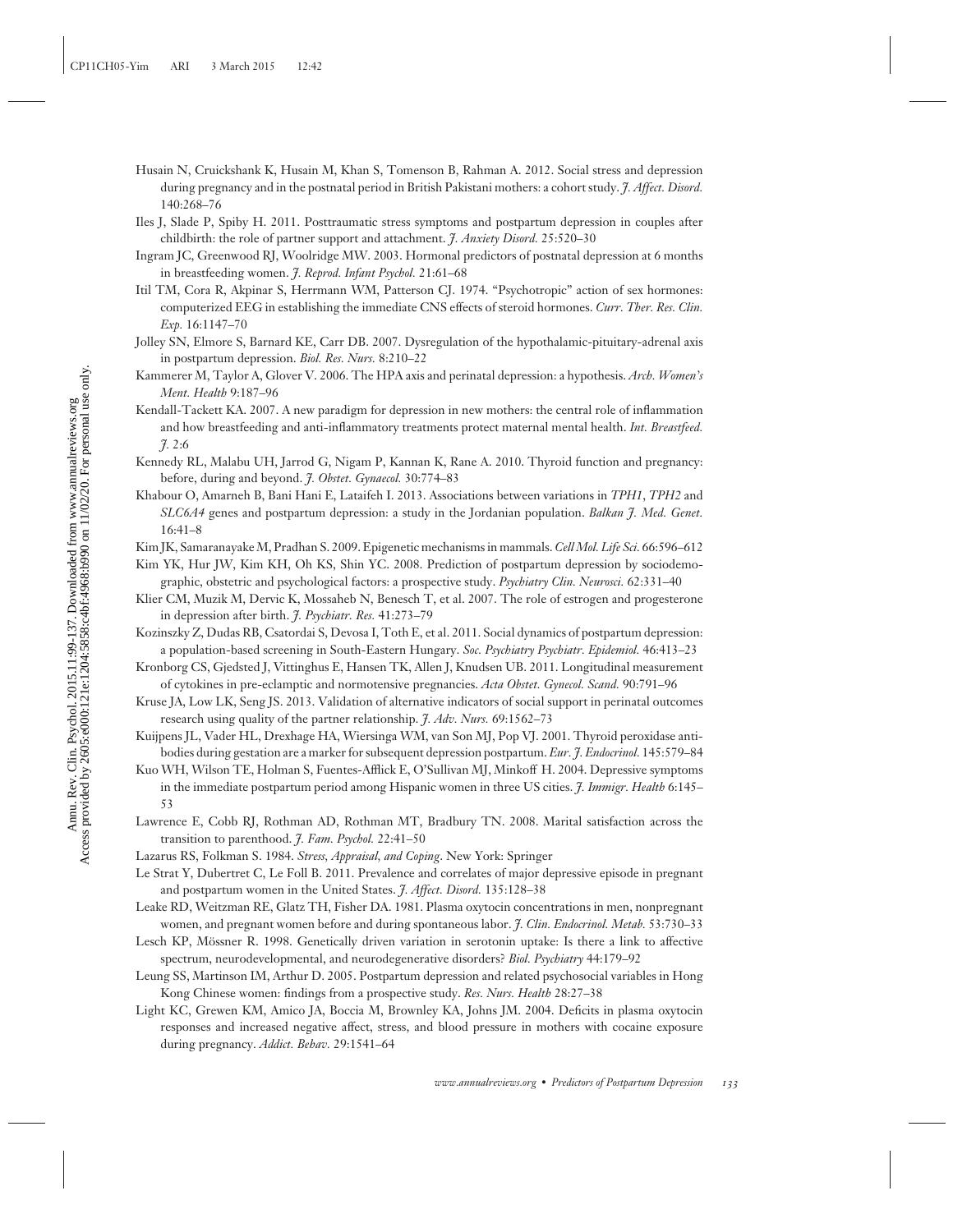- Lowry PJ. 1993. Corticotropin-releasing factor and its binding protein in human plasma. *Ciba Found. Symp.* 172:108–15; discussion 115–28
- Maes M, Lin AH, Ombelet W, Stevens K, Kenis G, et al. 2000. Immune activation in the early puerperium is related to postpartum anxiety and depressive symptoms. *Psychoneuroendocrinology* 25:121–37
- Mandelli L, Serretti A. 2013. Gene environment interaction studies in depression and suicidal behavior: an update. *Neurosci. Biobehav. Rev.* 37:2375–97
- Martinowich K, Lu B. 2008. Interaction between BDNF and serotonin: role in mood disorders. *Neuropsychopharmacology* 33:73–83
- Matthey S, Barnett B, Ungerer J, Waters B. 2000. Paternal and maternal depressed mood during the transition to parenthood. *J. Affect. Disord.* 60:75–85
- McCoy SJ, Beal JM, Watson GH. 2003. Endocrine factors and postpartum depression. A selected review. *J. Reprod. Med.* 48:402–8
- McGrath JM, Records K, Rice M. 2008. Maternal depression and infant temperament characteristics. *Infant Behav. Dev.* 31:71–80
- McLean M, Bisits A, Davies J, Woods R, Lowry P, Smith R. 1995. A placental clock controlling the length of human pregnancy. *Nat. Med.* 1:460–63
- McMahon C, Barnett B, Kowalenko N, Tennant C. 2005. Psychological factors associated with persistent postnatal depression: past and current relationships, defence styles and the mediating role of insecure attachment style. *J. Affect. Disord.* 84:15–24
- McVey C, Tuohy A. 2007. Differential effects of marital relationship and social support on three subscales identified within the Edinburgh Postnatal Depression Scale. *J. Reprod. Infant Psychol.* 25:203–9
- Mehta D, Quast C, Fasching PA, Seifert A, Voigt F, et al. 2012. The 5-HTTLPR polymorphism modulates the influence on environmental stressors on peripartum depression symptoms. *J. Affect. Disord.* 136:1192–97
- Meltzer-Brody S, Stuebe A, Dole N, Savitz D, Rubinow D, Thorp J. 2011. Elevated corticotropin releasing hormone (CRH) during pregnancy and risk of postpartum depression (PPD). *J. Clin. Endocrinol. Metab.* 96:E40–47
- Mileva-Seitz V, Steiner M, Atkinson L, Meaney MJ, Levitan R, et al. 2013. Interaction between oxytocin genotypes and early experience predicts quality of mothering and postpartum mood. *PLOS ONE* 8:e61443
- Milgrom J, Gemmill AW, Bilszta JL, Hayes B, Barnett B, et al. 2008. Antenatal risk factors for postnatal depression: a large prospective study. *J. Affect. Disord.* 108:147–57
- Mitchell C, Notterman D, Brooks-Gunn J, Hobcraft J, Garfinkel I, et al. 2011. Role of mother's genes and environment in postpartum depression. *Proc. Natl. Acad. Sci. USA* 108:8189–93
- Mohammad KI, Gamble J, Creedy DK. 2011. Prevalence and factors associated with the development of antenatal and postnatal depression among Jordanian women. *Midwifery* 27:e238–45
- Moher D, Liberati A, Tetzlaff J, Altman DG. 2009. Preferred reporting items for systematic reviews and meta-analyses: the PRISMA statement. *J. Clin. Epidemiol.* 62:1006–12
- Monk C, Leight KL, Fang Y. 2008. The relationship between women's attachment style and perinatal mood disturbance: implications for screening and treatment. *Arch. Women's Ment. Health* 11:117–29
- Monteleone P, Maj M. 2008. The circadian basis of mood disorders: recent developments and treatment implications. *Eur. Neuropsychopharmacol.* 18:701–11
- Moses-Kolko EL, Berga SL, Kalro B, Sit DK, Wisner KL. 2009. Transdermal estradiol for postpartum depression: a promising treatment option. *Clin. Obstet. Gynecol.* 52:516–29
- Nappi RE, Petraglia F, Luisi S, Polatti F, Farina C, Genazzani AR. 2001. Serum allopregnanolone in women with postpartum "blues." *Obstet. Gynecol.* 97:77–80
- Nierop A, Bratsikas A, Zimmermann R, Ehlert U. 2006. Are stress-induced cortisol changes during pregnancy associated with postpartum depressive symptoms? *Psychosomat. Med.* 68:931–37
- O'Hara MW. 2009. Postpartum depression: what we know. *J. Clin. Psychol.* 65:1258–69
- O'Hara MW, Rehm LP, Campbell SB. 1982. Predicting depressive symptomatology: cognitive-behavioral models and postpartum depression. *J. Abnorm. Psychol.* 91:457–61
- O'Hara MW, Schlechte JA, Lewis DA, Varner MW. 1991. Controlled prospective study of postpartum mood disorders: psychological, environmental, and hormonal variables. *J. Abnorm. Psychol.* 100:63–73
- O'Hara MW, Swain AM. 1996. Rates and risk of postpartum depression—a meta-analysis. *Int. Rev. Psychiatry* 8:37–54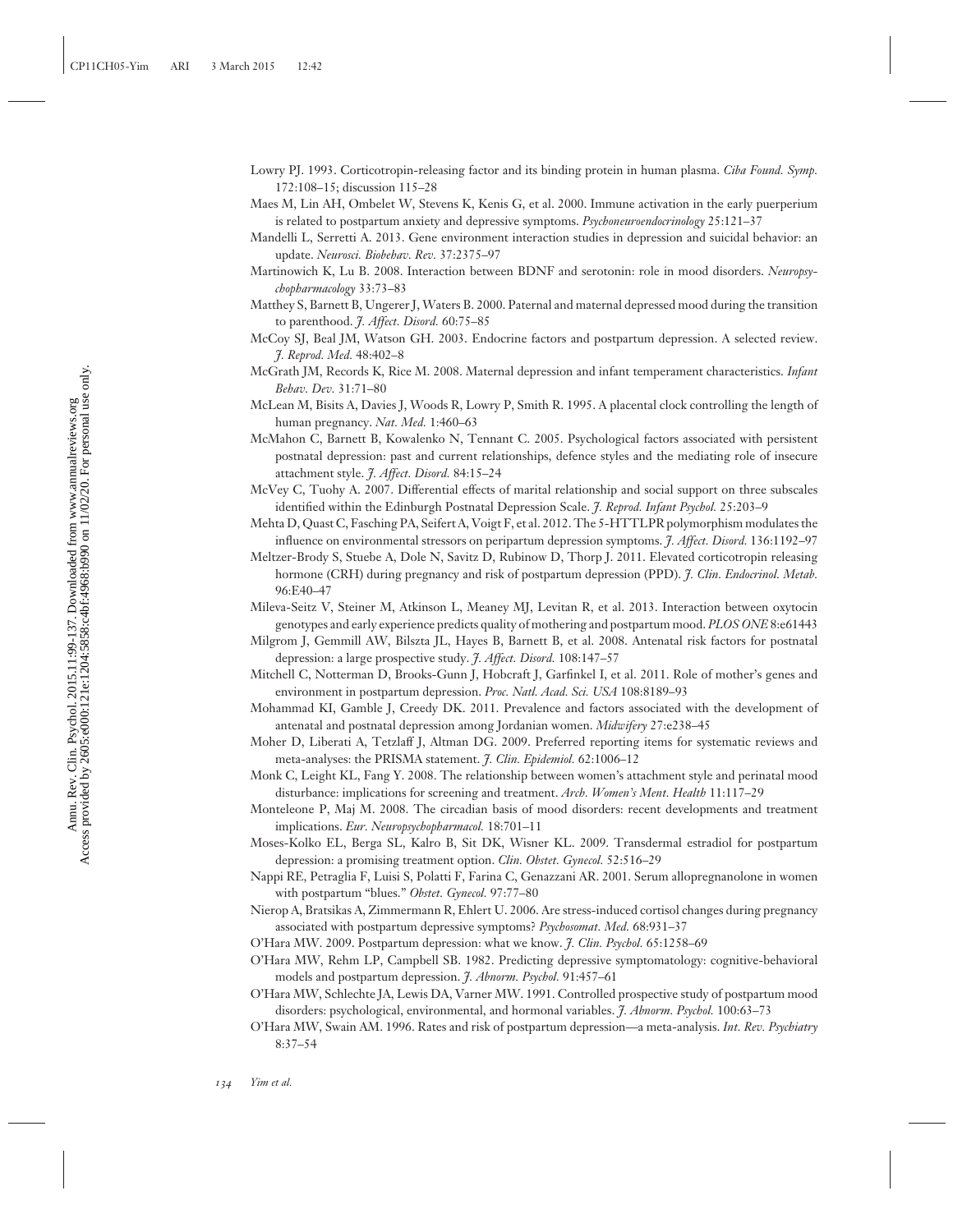- O'Hara MW, Wisner KL. 2014. Perinatal mental illness: definition, description and aetiology. *Best Pract. Res. Clin. Obstet. Gynaecol.* 28:3–12
- O'Keane V, Lightman S, Patrick K, Marsh M, Papadopoulos AS, et al. 2011. Changes in the maternal hypothalamic-pituitary-adrenal axis during the early puerperium may be related to the postpartum "blues." *J. Neuroendocrinol.* 23:1149–55
- Ogilvie AD, Battersby S, Bubb VJ, Fink G, Harmar AJ, et al. 1996. Polymorphism in serotonin transporter gene associated with susceptibility to major depression. *Lancet* 347:731–33
- Okun ML, Luther J, Prather AA, Perel JM, Wisniewski S, Wisner KL. 2011. Changes in sleep quality, but not hormones predict time to postpartum depression recurrence. *J. Affect. Disord.* 130:378–84
- Oppo A, Mauri M, Ramacciotti D, Camilleri V, Banti S, et al. 2009. Risk factors for postpartum depression: the role of the Postpartum Depression Predictors Inventory-Revised (PDPI-R). *Arch. Women's Ment. Health* 12:239–49
- Page M, Wilhelm MS. 2007. Postpartum daily stress, relationship quality, and depressive symptoms. *Contemp. Fam. Ther.* 29:237–51
- Paulson JF, Bazemore SD. 2010. Prenatal and postpartum depression in fathers and its association with maternal depression: a meta-analysis. *JAMA* 303:1961–69
- Payne JL, Palmer JT, Joffe H. 2009. A reproductive subtype of depression: conceptualizing models and moving toward etiology. *Harvard Rev. Psychiatry* 17:72–86
- Pearlin LI, Lieberman MA, Menaghan EG, Mullan JT. 1981. The stress process. *J. Health Soc. Behav.* 22:337– 56
- Phillips J, Sharpe L, Matthey S, Charles M. 2010. Subtypes of postnatal depression? A comparison of women with recurrent and de novo postnatal depression. *J. Affect. Disord.* 120:67–75
- Pietromonaco PR, Uchino B, Dunkel Schetter C. 2013. Close relationship processes and health: Implications of attachment theory for health and disease. *Health Psychol.* 32:499–513
- Pinheiro RT, Coelho FM, Silva RA, Pinheiro KA, Oses JP, et al. 2013. Association of a serotonin transporter gene polymorphism (5-HTTLPR) and stressful life events with postpartum depressive symptoms: a population-based study. *J. Psychosom. Obstet. Gynaecol.* 34:29–33
- Pinsonneault JK, Sullivan D, Sadee W, Soares CN, Hampson E, Steiner M. 2013. Association study of the estrogen receptor gene *ESR1* with postpartum depression—a pilot study. *Arch. Women's Ment. Health* 16:499–509
- Qu Z, Wang X, Tian D, Zhao Y, Zhang Q, et al. 2012. Posttraumatic stress disorder and depression among new mothers at 8 months later of the 2008 Sichuan earthquake in China. *Arch. Women's Ment. Health* 15:49–55
- Radesky JS, Zuckerman B, Silverstein M, Rivara FP, Barr M, et al. 2013. Inconsolable infant crying and maternal postpartum depressive symptoms. *Pediatrics* 131:e1857–64
- Raison CL, Capuron L, Miller AH. 2006. Cytokines sing the blues: inflammation and the pathogenesis of depression. *Trends Immunol.* 27:24–31
- Raison CL, Miller AH. 2003. When not enough is too much: the role of insufficient glucocorticoid signaling in the pathophysiology of stress-related disorders. *Am. J. Psychiatry* 160:1554–65
- Ramchandani PG, Richter LM, Stein A, Norris SA. 2009. Predictors of postnatal depression in an urban South African cohort. *J. Affect. Disord.* 113:279–84
- Reid V, Meadows-Oliver M. 2007. Postpartum depression in adolescent mothers: an integrative review of the literature. *J. Pediatr. Health Care* 21:289–98
- Rich-Edwards JW, Kleinman K, Abrams A, Harlow BL, McLaughlin TJ, et al. 2006. Sociodemographic predictors of antenatal and postpartum depressive symptoms among women in a medical group practice. *J. Epidemiol. Community Health* 60:221–27
- Rich-Edwards JW, Mohllajee AP, Kleinman K, Hacker MR, Majzoub J, et al. 2008. Elevated midpregnancy corticotropin-releasing hormone is associated with prenatal, but not postpartum, maternal depression. *J. Clin. Endocrinol. Metab.* 93:1946–51
- Robertson E, Grace S, Wallington T, Stewart DE. 2004. Antenatal risk factors for postpartum depression: a synthesis of recent literature. *Gen. Hosp. Psychiatry* 26:289–95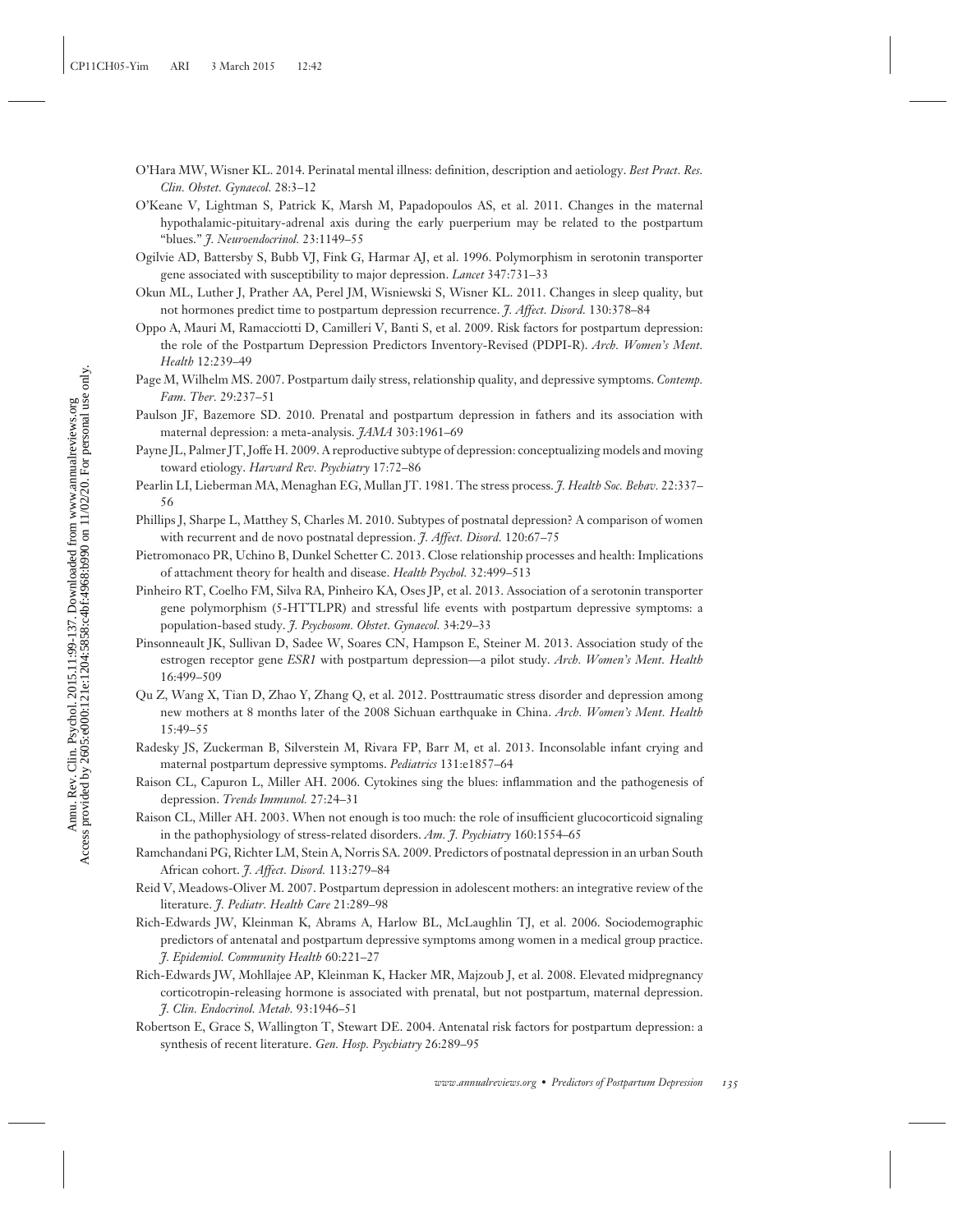- Rodríguez MA, Valentine J, Ahmed SR, Eisenman DP, Sumner LA, et al. 2010. Intimate partner violence and maternal depression during the perinatal period: a longitudinal investigation of Latinas. *Violence Against Women* 16:543–59
- Rogers CE, Kidokoro H, Wallendorf M, Inder TE. 2013. Identifying mothers of very preterm infants at-risk for postpartum depression and anxiety before discharge. *J. Perinatol.* 33:171–76
- Rohleder N. 2012. Acute and chronic stress induced changes in sensitivity of peripheral inflammatory pathways to the signals of multiple stress systems—2011 Curt Richter Award Winner. *Psychoneuroendocrinology* 37:307–16
- Ross LE, Sellers EM, Gilbert Evans SE, Romach MK. 2004. Mood changes during pregnancy and the postpartum period: development of a biopsychosocial model. *Acta Psychiatr. Scand.* 109:457–66
- Sacher J, Wilson AA, Houle S, Rusjan P, Hassan S, et al. 2010. Elevated brain monoamine oxidase A binding in the early postpartum period. *Arch. Gen. Psychiatry* 67:468–74
- Sandman CA, Glynn L, Dunkel Schetter C, Wadhwa P, Garite T, et al. 2006. Elevated maternal cortisol early in pregnancy predicts third trimester levels of placental corticotropin releasing hormone (CRH): priming the placental clock. *Peptides* 27:1457–63
- Sanjuan J, Martin-Santos R, Garcia-Esteve L, Carot JM, Guillamat R, et al. 2008. Mood changes after delivery: role of the serotonin transporter gene. *Br. J. Psychiatry* 193:383–88
- Sasaki A, Liotta AS, Luckey MM, Margioris AN, Suda T, Krieger DT. 1984. Immunoreactive corticotropinreleasing factor is present in human maternal plasma during the third trimester of pregnancy. *J. Clin. Endocrinol. Metab.* 59:812–14
- Schachman K, Lindsey L. 2013. A resilience perspective of postpartum depressive symptomatology in military wives. *J. Obstet. Gynecol. Neonatal Nurs.* 42:157–67
- Scrandis DA, Langenberg P, Tonelli LH, Sheikh TM, Manogura AC, et al. 2008. Prepartum depressive symptoms correlate positively with C-reactive protein levels and negatively with tryptophan levels: a preliminary report. *Int. J. Child Health Hum. Dev.* 1:167–74
- Secco LM, Profit S, Kennedy E, Walsh A, Letourneau N, Stewart M. 2007. Factors affecting postpartum depressive symptoms of adolescent mothers. *J. Obstet. Gynecol. Neonatal Nurs.* 36:47–54
- Segman RH, Goltser-Dubner T, Weiner I, Canetti L, Galili-Weisstub E, et al. 2010. Blood mononuclear cell gene expression signature of postpartum depression. *Mol. Psychiatry* 15:93–100
- Segre LS, O'Hara MW, Arndt S, Stuart S. 2007. The prevalence of postpartum depression: the relative significance of three social status indices. *Soc. Psychiatry Psychiatr. Epidemiol.* 42:316–21
- Seimyr L, Welles-Nystrom B, Nissen E. 2013. A history of mental health problems may predict maternal distress in women postpartum. *Midwifery* 29:122–31
- Sheng X, Le HN, Perry D. 2010. Perceived satisfaction with social support and depressive symptoms in perinatal Latinas. *J. Transcult. Nurs.* 21:35–44
- Silverman ME, Loudon H. 2010. Antenatal reports of pre-pregnancy abuse is associated with symptoms of depression in the postpartum period. *Arch. Women's Ment. Health* 13:411–15
- Simpson JA, Rholes WS, Campbell L, Tran S, Wilson CL. 2003. Adult attachment, the transition to parenthood, and depressive symptoms. *J. Personal. Soc. Psychol.* 84:1172–87
- Siu BW, Leung SS, Ip P, Hung SF, O'Hara MW. 2012. Antenatal risk factors for postnatal depression: a prospective study of Chinese women at maternal and child health centres. *BMC Psychiatry* 12:22
- Skalkidou A, Hellgren C, Comasco E, Sylven S, Sundstrom Poromaa I. 2012. Biological aspects of postpartum depression. *Women's Health* (*Lond. Engl.*) 8:659–72
- Skalkidou A, Sylven SM, Papadopoulos FC, Olovsson M, Larsson A, Sundstrom-Poromaa I. 2009. Risk of postpartum depression in association with serum leptin and interleukin-6 levels at delivery: a nested case-control study within the UPPSAT cohort. *Psychoneuroendocrinology* 34:1329–37
- Skrundz M, Bolten M, Nast I, Hellhammer DH, Meinlschmidt G. 2011. Plasma oxytocin concentration during pregnancy is associated with development of postpartum depression. *Neuropsychopharmacology* 36:1886–93
- Speroff L, Glass RH, Kase NG. 1983. *Clinical Gynecologic Endocrinology and Infertility*. Baltimore, MD: Williams & Wilkins
- Stern G, Kruckman L. 1983. Multi-disciplinary perspectives on postpartum depression: an anthropological critique. *Soc. Sci. Med.* 17:1027–41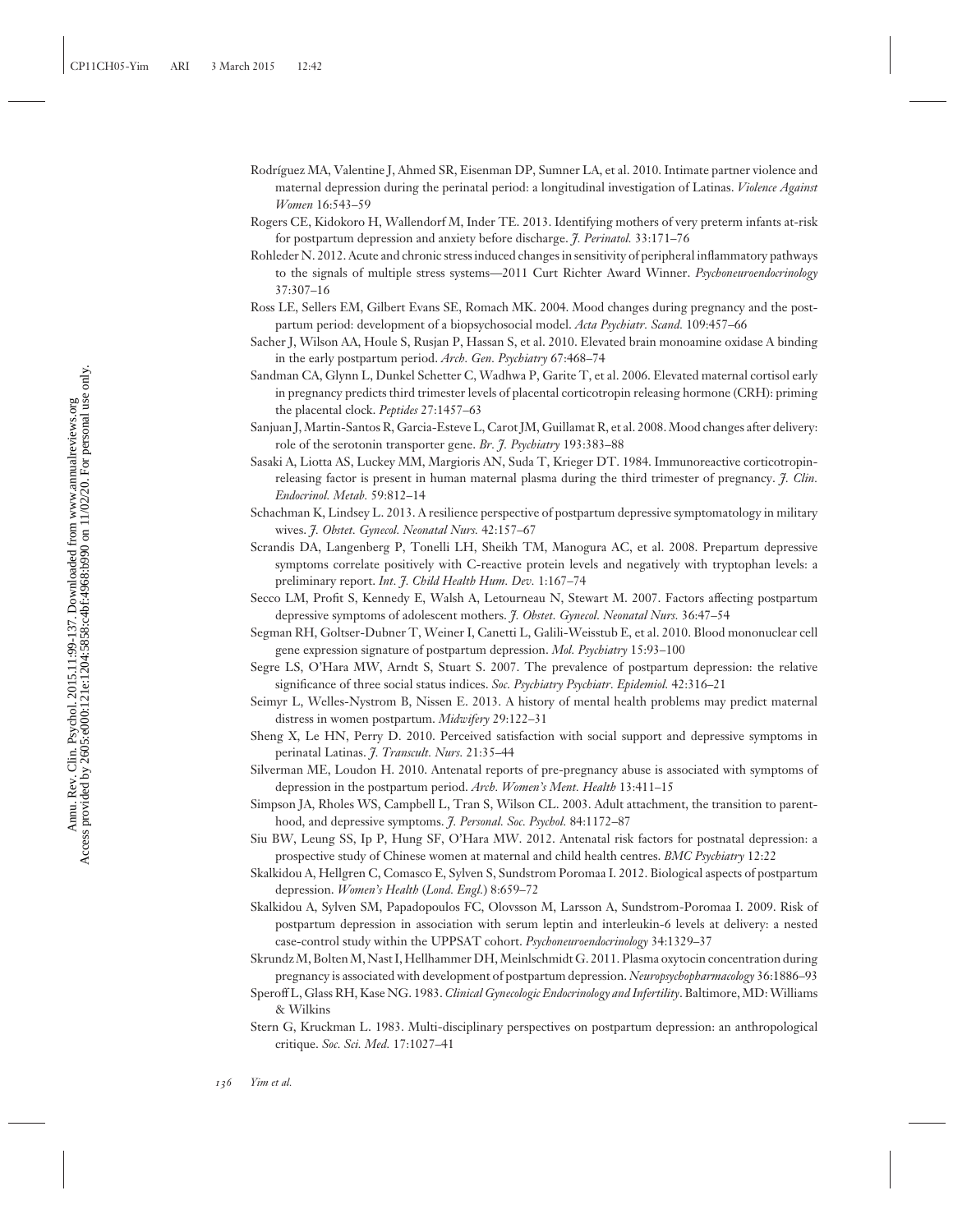- Stock A, Chin L, Babl FE, Bevan CA, Donath S, Jordan B. 2013. Postnatal depression in mothers bringing infants to the emergency department. *Arch. Dis. Childhood* 98:36–40
- Stuebe AM, Grewen K, Meltzer-Brody S. 2013. Association between maternal mood and oxytocin response to breastfeeding. *J. Women's Health* (*Larchmt.*) 22:352–61
- Sun H, Kennedy PJ, Nestler EJ. 2013. Epigenetics of the depressed brain: role of histone acetylation and methylation. *Neuropsychopharmacology* 38:124–37
- Sylven SM, Elenis E, Michelakos T, Larsson A, Olovsson M, et al. 2013. Thyroid function tests at delivery ´ and risk for postpartum depressive symptoms. *Psychoneuroendocrinology* 38:1007–13
- Tanner Stapleton LR, Dunkel Schetter C, Westling E, Rini C, Glynn LM, et al. 2012. Perceived partner support in pregnancy predicts lower maternal and infant distress. *J. Fam. Psychol.* 26:453–63
- Taylor A, Glover V, Marks M, Kammerer M. 2009. Diurnal pattern of cortisol output in postnatal depression. *Psychoneuroendocrinology* 34:1184–88
- Torner L, Neumann ID. 2002. The brain prolactin system: involvement in stress response adaptations in lactation. *Stress* 5:249–57
- Torpy DJ, Chrousos GP. 1996. The three-way interactions between the hypothalamic-pituitary-adrenal and gonadal axes and the immune system. *Baillieres Clin. Rheumatol.* 10:181–98
- Toyokawa S, Uddin M, Koenen KC, Galea S. 2012. How does the social environment "get into the mind"? Epigenetics at the intersection of social and psychiatric epidemiology. *Soc. Sci. Med.* 74:67–74

Tulchinsky D, Hobel CJ, Yeager E, Marshall JR. 1972. Plasma estrone, estradiol, estriol, progesterone, and 17-hydroxyprogesterone in human pregnancy. I. Normal pregnancy. *Am. J. Obstet. Gynecol.* 112:1095–100

- Upadhyaya I, Agrawal JK, Dubey GP, Udupa KN. 1992. Biogenic amines and thyrotoxicosis. *Acta Endocrinol.* (*Copenh.*) 126:315–18
- Urquia ML, O'Campo PJ, Ray JG. 2013. Marital status, duration of cohabitation, and psychosocial well-being among childbearing women: a Canadian nationwide survey. *Am. J. Public Health* 103:e8–15
- Vasudevan N, Ogawa S, Pfaff D. 2002. Estrogen and thyroid hormone receptor interactions: physiological flexibility by molecular specificity. *Physiol. Rev.* 82:923–44
- Venkatesh KK, Phipps MG, Triche EW, Zlotnick C. 2014. The relationship between parental stress and postpartum depression among adolescent mothers enrolled in a randomized controlled prevention trial. *Matern. Child Health J.* 18:1532–39
- Verbeek T, Bockting CL, van Pampus MG, Ormel J, Meijer JL, et al. 2012. Postpartum depression predicts offspring mental health problems in adolescence independently of parental lifetime psychopathology. *J. Affect. Disord.* 136:948–54
- Whisman MA, Davila J, Goodman SH. 2011. Relationship adjustment, depression, and anxiety during pregnancy and the postpartum period. *J. Fam. Psychol.* 25:375–83
- Wisner KL, Stowe ZN. 1997. Psychobiology of postpartum mood disorders. *Semin. Reprod. Endocrinol.* 15:77– 89
- World Health Organ. 1992. *International Statistical Classification of Diseases and Related Health Problems*. Geneva, Switz.: World Health Organ. 10th rev.
- Xie RH, He G, Koszycki D, Walker M, Wen SW. 2009. Fetal sex, social support, and postpartum depression. *Can. J. Psychiatry* 54:750–56
- Yim IS, Glynn LM, Dunkel Schetter C, Hobel CJ, Chicz-DeMet A, Sandman CA. 2009. Risk of postpartum depressive symptoms with elevated corticotropin-releasing hormone in human pregnancy. *Arch. Gen. Psychiatry* 66:162–69
- Yim IS, Glynn LM, Dunkel Schetter C, Hobel CJ, Chicz-DeMet A, Sandman CA. 2010. Prenatal betaendorphin as an early predictor of postpartum depressive symptoms in euthymic women. *J. Affect. Disord.* 125:128–33
- Yonkers KA, Ramin SM, Rush AJ, Navarrete CA, Carmody T, et al. 2001. Onset and persistence of postpartum depression in an inner-city maternal health clinic system. *Am. J. Psychiatry* 158:1856–63
- Zelkowitz P, Saucier JF, Wang T, Katofsky L, Valenzuela M, Westreich R. 2008. Stability and change in depressive symptoms from pregnancy to two months postpartum in childbearing immigrant women. *Arch. Women's Ment. Health* 11:1–11
- Zenclussen AC. 2013. Adaptive immune responses during pregnancy. *Am. J. Reprod. Immunol.* 69:291–303 Zonana J, Gorman JM. 2005. The neurobiology of postpartum depression. *CNS Spectr.* 10:792–99, 805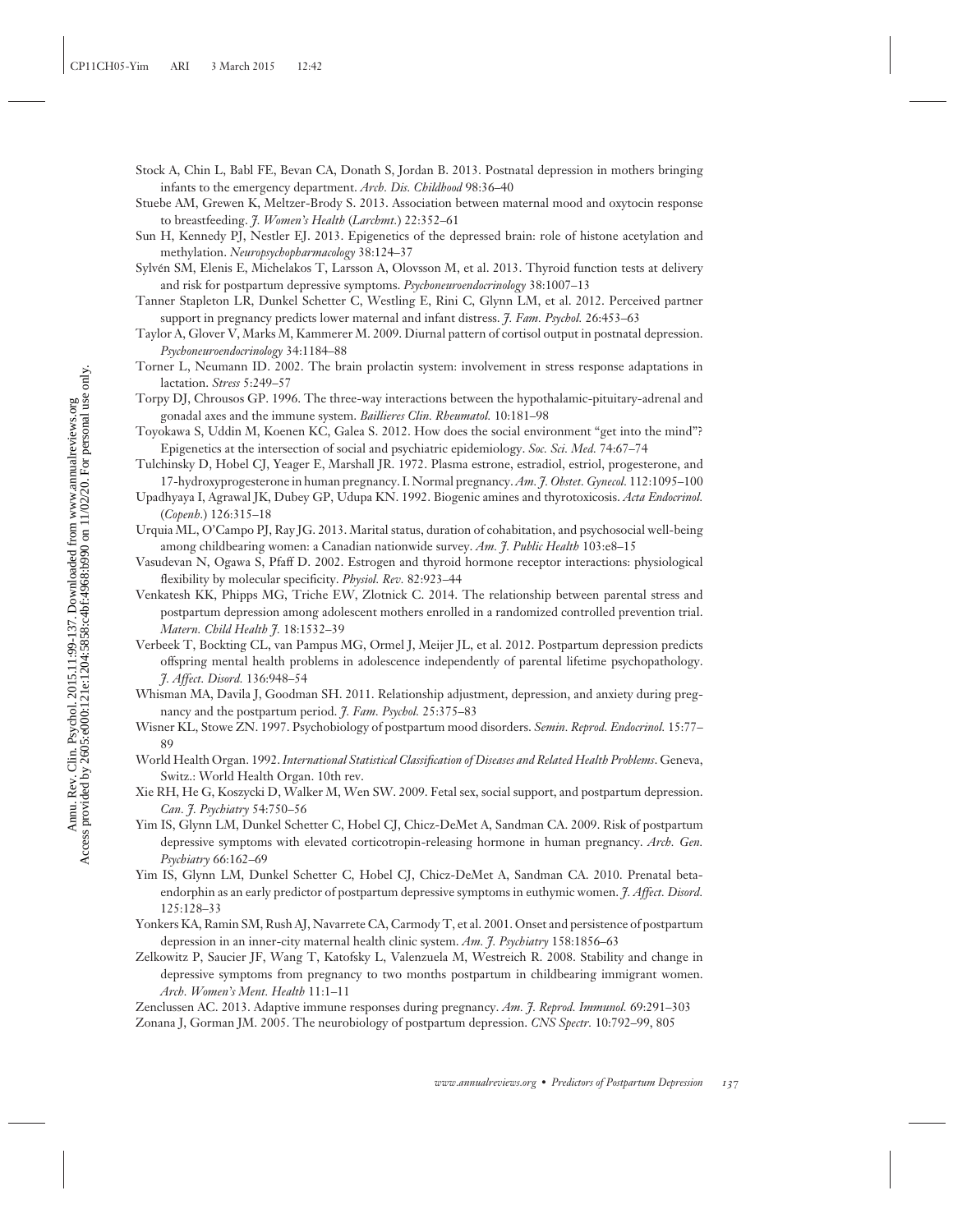## $\mathbf{\hat{R}}$

**Annual Review of Clinical Psychology**

## Contents Volume 11, 2015

| Thinking About Rumination: The Scholarly Contributions and<br>Intellectual Legacy of Susan Nolen-Hoeksema<br>Sonja Lyubomirsky, Kristin Layous, Joseph Chancellor, and S. Katherine Nelson  1       |  |
|-----------------------------------------------------------------------------------------------------------------------------------------------------------------------------------------------------|--|
| Clinical Dysfunction and Psychosocial Interventions: The Interplay of<br>Research, Methods, and Conceptualization of Challenges                                                                     |  |
| Recent Advances in Autism Research as Reflected in DSM-5 Criteria<br>for Autism Spectrum Disorder                                                                                                   |  |
| A Theory of States and Traits-Revised                                                                                                                                                               |  |
| Biological and Psychosocial Predictors of Postpartum Depression:<br>Systematic Review and Call for Integration<br>Ilona S. Yim, Lynlee R. Tanner Stapleton, Christine M. Guardino,                  |  |
| Shrinking the Gap Between Research and Practice: Tailoring and<br>Testing Youth Psychotherapies in Clinical Care Contexts<br>John R. Weisz, Lauren S. Krumholz, Lauren Santucci, Kristel Thomassin, |  |
| Obsessive-Compulsive and Related Disorders: A Critical Review of the<br>New Diagnostic Class                                                                                                        |  |
| Clinical Features, Cognitive Biases, and Treatment of Body<br>Dysmorphic Disorder                                                                                                                   |  |
| The Development and Course of Bipolar Spectrum Disorders: An<br>Integrated Reward and Circadian Rhythm Dysregulation Model                                                                          |  |
| Etiologic, Phenomenologic, and Endophenotypic Overlap of<br>Schizophrenia and Bipolar Disorder                                                                                                      |  |

*Godfrey D. Pearlson* **♣♣♣♣♣♣♣♣♣♣♣♣♣♣♣♣♣♣♣♣♣♣♣♣♣♣♣♣♣♣♣♣♣♣♣♣♣♣♣♣♣♣♣♣♣♣♣♣♣♣♣♣♣♣♣♣♣♣♣♣♣♣♣♣♣♣♣♣♣♣♣♣♣** 251